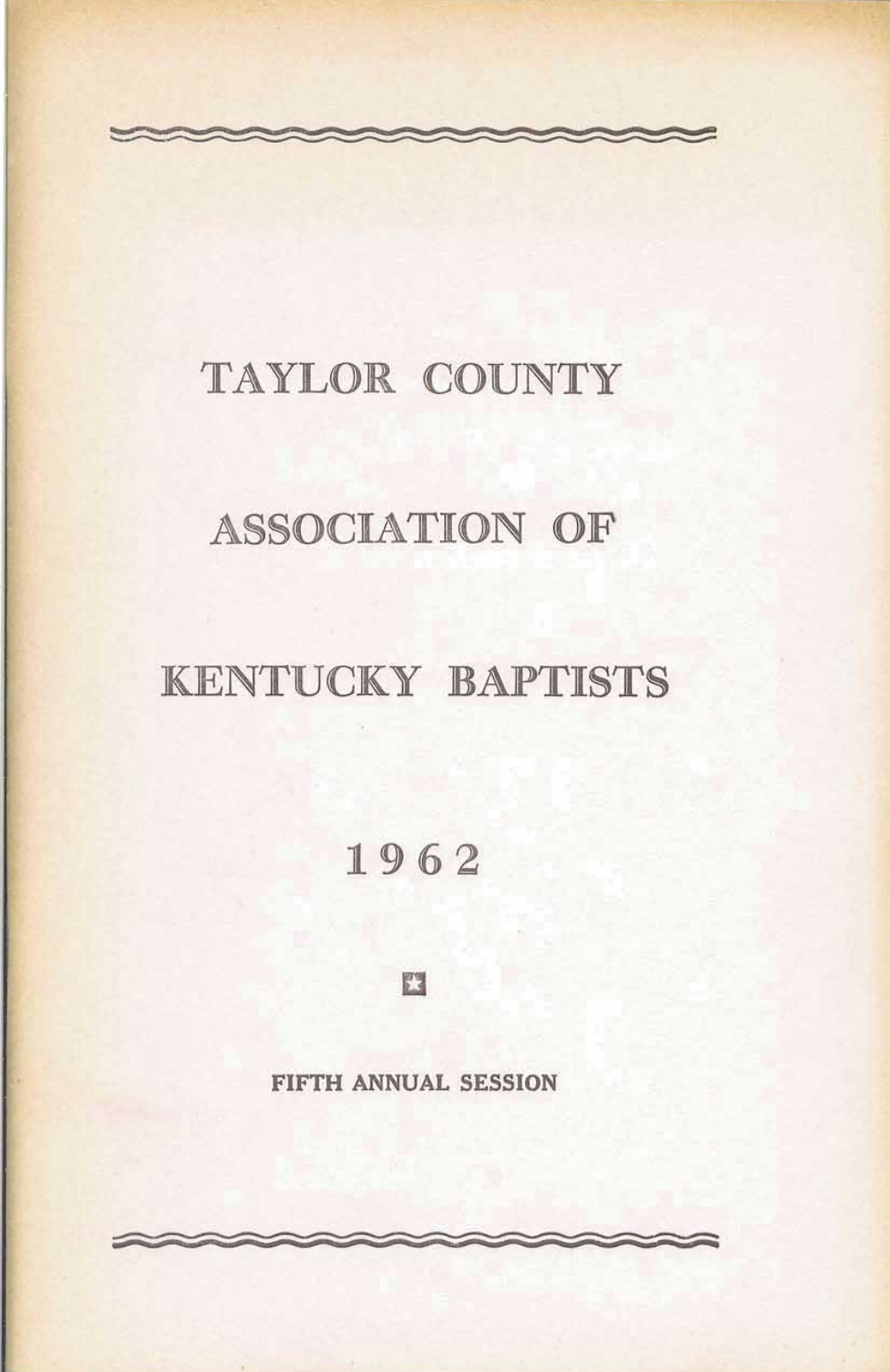### **Minutes Of**

 $\mathbf{r}$ 

## **TAYLOR COUNTY ASSOCIATION OF KENTUCKY BAPTISTS**

### 1962

#### FIFTH ANNUAL SESSION

#### Held With

#### MT, GILBOA BAPTIST CHURCH - Day

#### SOUTH CAMPBELLSVILLE BAPTIST CHURCH - Night

#### September 6, 1962

Taylor County Association of Kentucky Baptists

 $-0$ ---

Will Meet With

PALESTINE BAPTIST CHURCH - Day

LOWELL AVENUE BAPTIST CHURCH - Night

September 5, 1963

Printed by Bruner Facing Slip Co., Hawesville, Ky.

 $\mathbf r$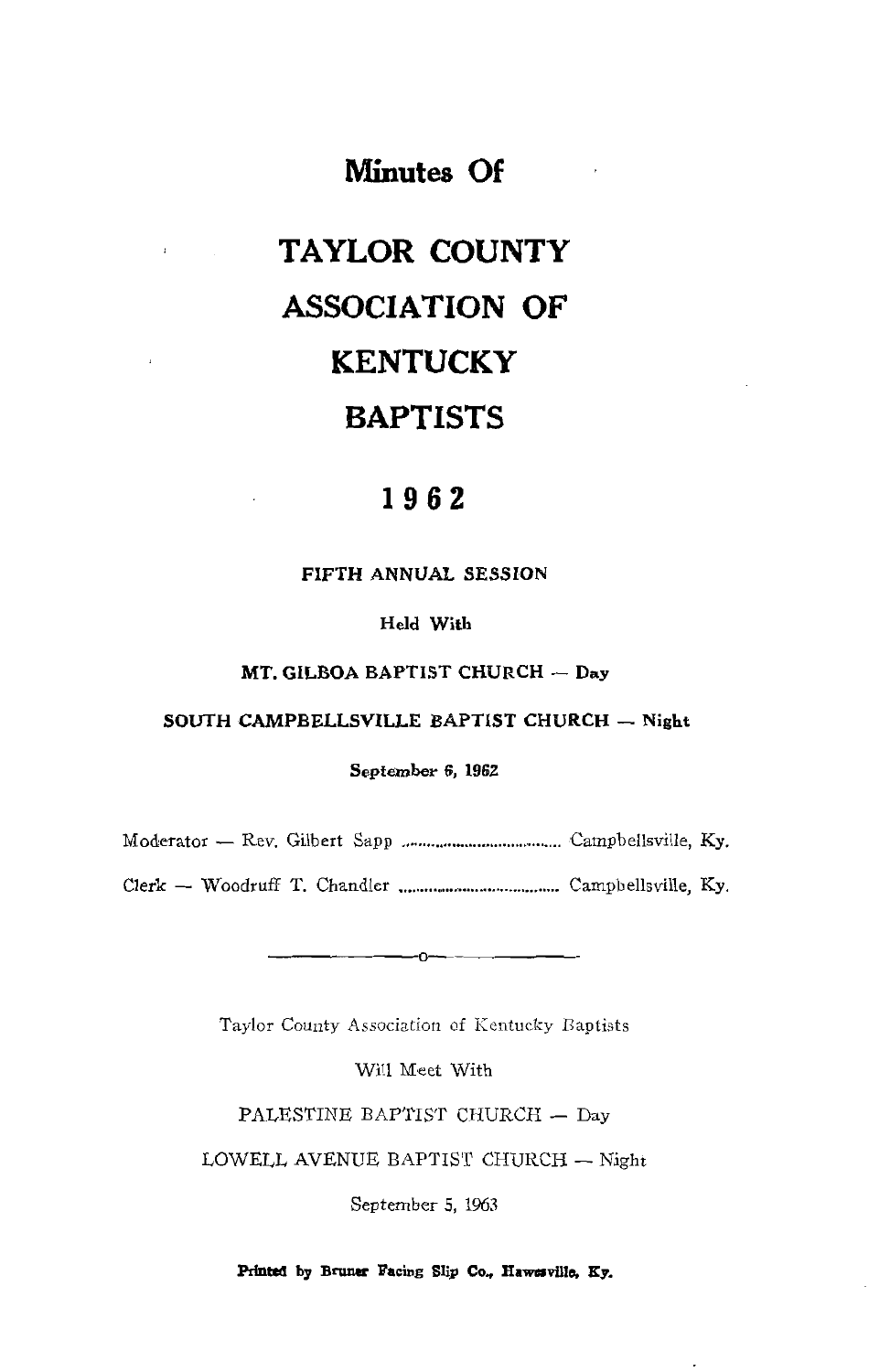#### **INDEX**

| Reports -  |                                                               |
|------------|---------------------------------------------------------------|
|            |                                                               |
|            |                                                               |
|            |                                                               |
|            |                                                               |
|            |                                                               |
|            |                                                               |
|            |                                                               |
|            |                                                               |
|            |                                                               |
|            |                                                               |
|            |                                                               |
|            |                                                               |
|            |                                                               |
|            |                                                               |
|            |                                                               |
|            |                                                               |
|            |                                                               |
|            |                                                               |
|            |                                                               |
|            |                                                               |
|            |                                                               |
|            |                                                               |
|            |                                                               |
|            |                                                               |
|            |                                                               |
|            |                                                               |
|            |                                                               |
|            |                                                               |
|            |                                                               |
|            |                                                               |
|            |                                                               |
|            |                                                               |
|            |                                                               |
| Sessions - |                                                               |
|            |                                                               |
|            |                                                               |
|            |                                                               |
| Sermons -  |                                                               |
|            |                                                               |
|            |                                                               |
| Tables -   |                                                               |
|            |                                                               |
|            |                                                               |
|            |                                                               |
|            |                                                               |
|            |                                                               |
|            |                                                               |
|            | G-Buildings - Goals for Coming Year - Special Information  45 |
|            |                                                               |
|            |                                                               |
|            |                                                               |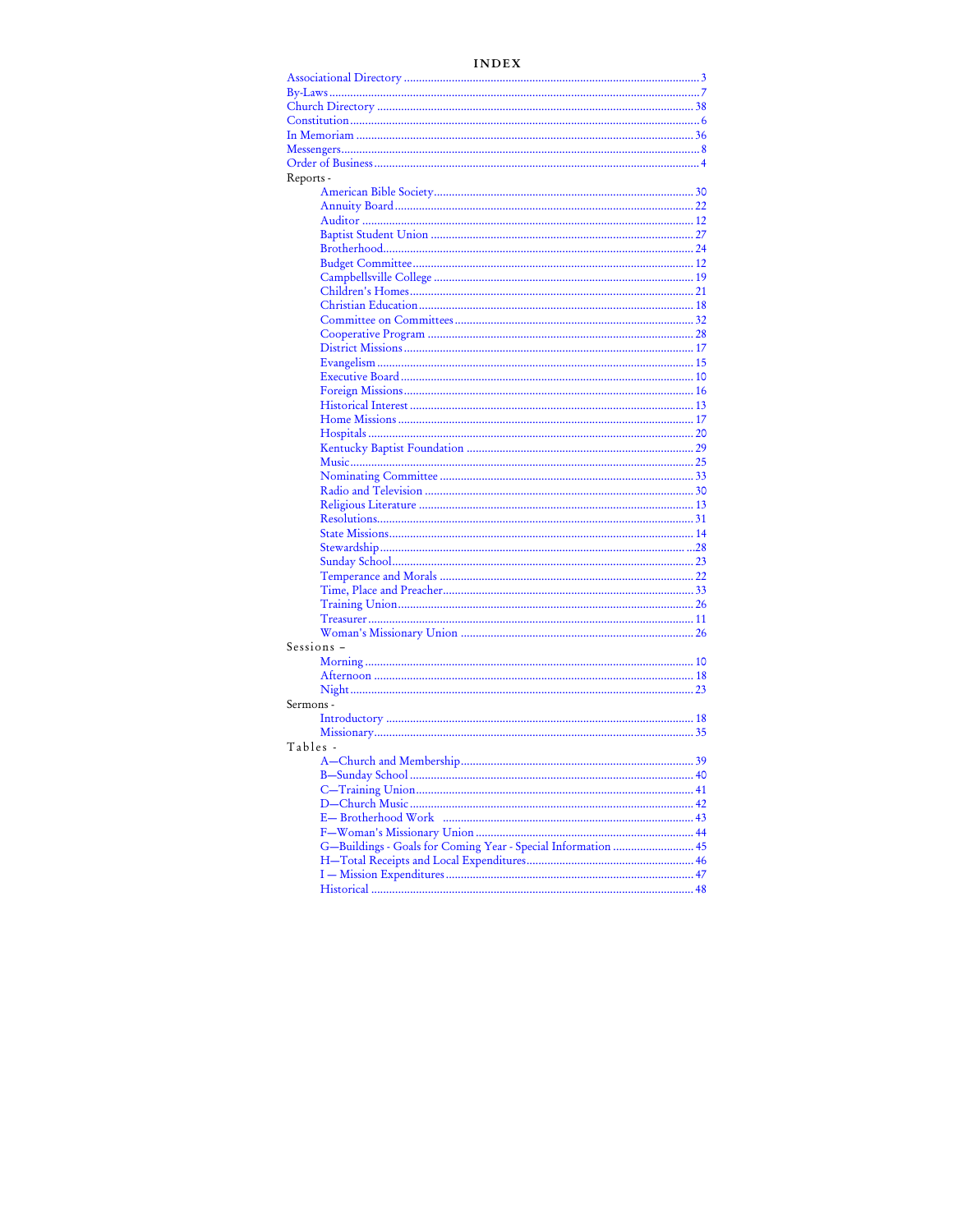### **Associational Directory**

#### **OFFICERS**

Moderator - Rev. Gilbert Sapp .......... .......... .......... Campbellsville, Ky. First Asst. Moderator - Dr. Harvey Morrison .... Route 1, Elkhorn, Ky. Second Asst. Moderator - Mr. Carl Wells .......... Campbellsville, Ky. Clerk - Woodruff T. Chandler .......... .......... 206 Bell, Campbellsville, Ky. Asst. Clerk - Rev. Earl Pike .......... .......... Route 5, Campbellsville, Ky. Treasurer - Mr. Vontress Jones .......... Route 4, Campbellsville, Ky. Asst. Treasurer - Mr. Harlan Warren .......... Route 4, Campbellsville, Ky. Sunday School Supt. - Mr. Carl Wells .......... .......... Campbelisville, Ky. Training Union Director - Rev. Ralph Boots .......... Campbellsville, Ky. Brotherhood Pres. - Mr. John Wagster .... 408 Bell, Campbellsville, Ky.

#### OFFICERS OF CAMPBELLSVILLE COLLEGE

#### **BOARD MEMBER TO GENERAL ASSOCIATION**

Dr. J. Chester Badgett

#### TIME, PLACE AND PREACHERS FOR 1963 SESSION

| Place $\ldots$ $\ldots$ $\ldots$ $\ldots$ $\ldots$ $\ldots$ $\ldots$ $\ldots$ $\ldots$ $\ldots$ $\ldots$ $\ldots$ $\ldots$ $\ldots$ $\ldots$ $\ldots$ $\ldots$ $\ldots$ $\ldots$ $\ldots$ $\ldots$ $\ldots$ $\ldots$ $\ldots$ $\ldots$ $\ldots$ $\ldots$ $\ldots$ $\ldots$ $\ldots$ $\ldots$ $\ldots$ $\ldots$ $\ldots$ $\ldots$ $\ldots$ |
|-------------------------------------------------------------------------------------------------------------------------------------------------------------------------------------------------------------------------------------------------------------------------------------------------------------------------------------------|
|                                                                                                                                                                                                                                                                                                                                           |
|                                                                                                                                                                                                                                                                                                                                           |
|                                                                                                                                                                                                                                                                                                                                           |
|                                                                                                                                                                                                                                                                                                                                           |

#### **EXECUTIVE BOARD MEMBERS**

Campbellsville - Mr. Willard Wise .......... Route 1, Campbellsville, Ky. Elkhorn - Mr. Dillard Richerson .......... .......... .......... Campbellsville, Ky. Fairview - Mr. Louis Cox .......... ........... .......... Route 6, Campbellsville, Ky. Friendship -- Mr. Homer Goff .......... .......... Route 4, Campbellsville, Ky. Good Hope - Mr. Joe Hedgespeth ........ 313 Taylor, Campbellsville, Ky. Liberty - Mr. J. C. Magers .......... .......... Route 6, Campbellsville, Ky. Lone Valley — Mr. Lewis J. Hubbard .......... Route 5. Campbellsville, Ky. Lowell Avenue - Mr. Gene Billeter ........ 409 Lowell, Campbellsville, Ky. Mt. Gilboa - Mr. James Hunt .......... .......... .......... Route 2, Finley, Ky. Palestine - Mr. David Garnett .......... .......... Route 2, Campbellsville, Ky. Pikes Ridge - Mr. Obie Antle .......... .......... Route 5, Campbellsville, Ky. Pitman Valley - Mr. John M. Rafferty ........ Route 2, Campbellsville, Ky. Pleasant Hill - Mr. Floyd M. Short .......... Box 221, Campbellsville, Ky. Robinson Creek - Mr. Fred Thompson ........ Route 1, Campbellsville, Ky. Salem - Mr. Harlan Williams ......... .......... Route 4, Campbellsville, Ky. Saloma - Rev. C. E. Bradshaw .......... Star Route, Campbellsville, Ky. So. Campbellsville - Mr. W. T. Blevins, 110 Lowell, Campbellsville, Ky. (All Pastors and Officers of the Association are members of the Executive Board)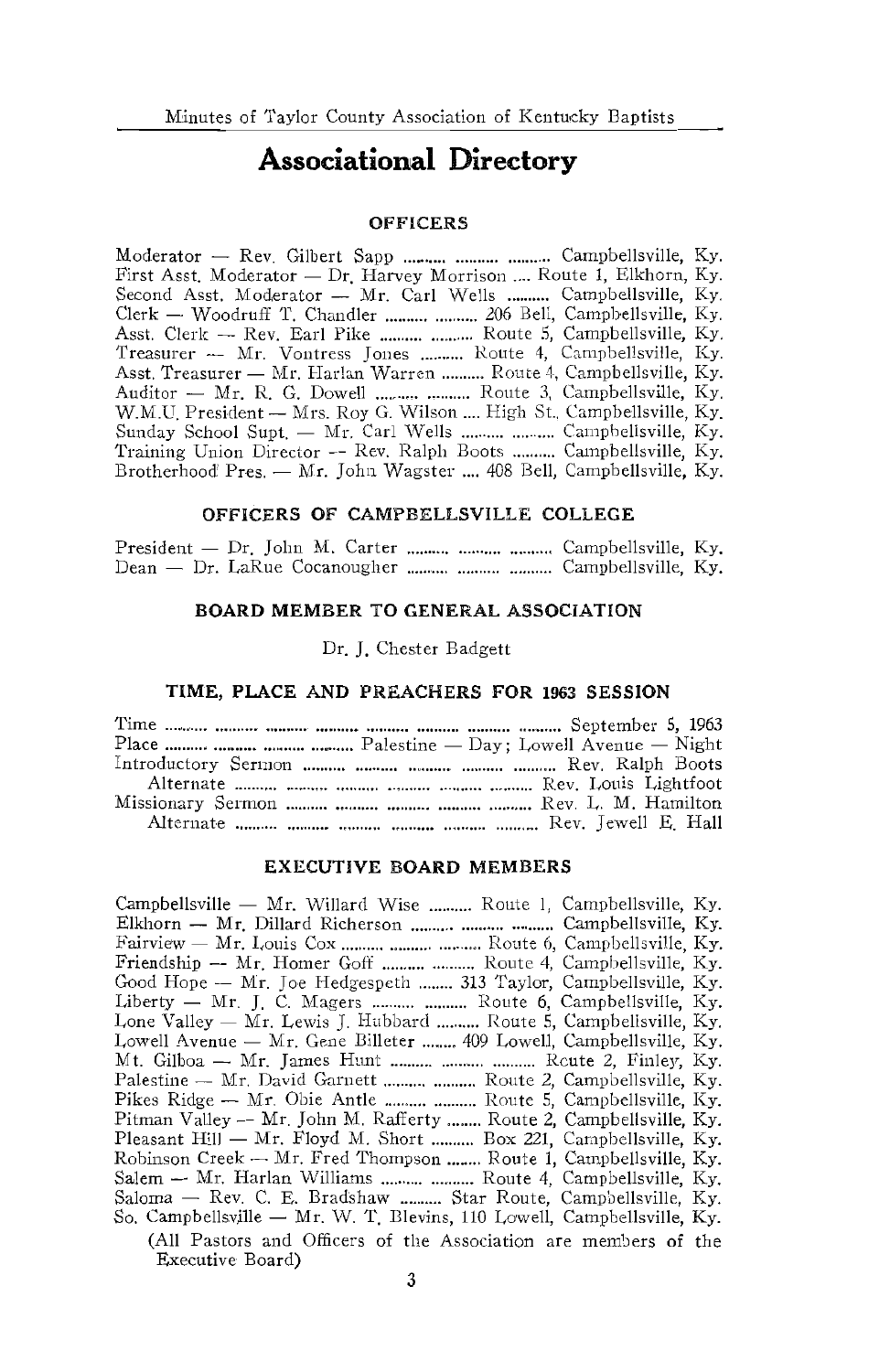#### **COMMITTEES TO REPORT AT 1963 SESSION**

Digest of Letters & Historical Events .......... .......... Woodruff T. Chandler Kentucky Baptist Foundation .......... .......... ......... Mr. Thomas Kilingham 

### **Order of Business**

#### September 6, 1962

#### MT. GILBOA BAPTIST CHURCH

#### Thursday Morning

|       | 9:31 Devotion                                                       |
|-------|---------------------------------------------------------------------|
|       |                                                                     |
|       |                                                                     |
|       | 9:45 Adoption of Order of Business                                  |
|       | 9:50 Enrolment of Messengers                                        |
|       | 10:00 Recognition of Visitors, New Pastors and Others               |
|       | 10:10 Invitation to New Churches                                    |
| 10:20 | Report of Executive Board                                           |
|       | 1. Clerk's Record Speaks   Woodruff T. Chandler                     |
|       |                                                                     |
|       |                                                                     |
|       |                                                                     |
|       |                                                                     |
|       | 11:00 Digest of Letters - Historical Interest  Woodruff T. Chandler |
|       | 11:10 Election of Officers                                          |
|       | 11:30 Introductory Sermon    Harvey F. Morrison                     |

12:00 Adjourn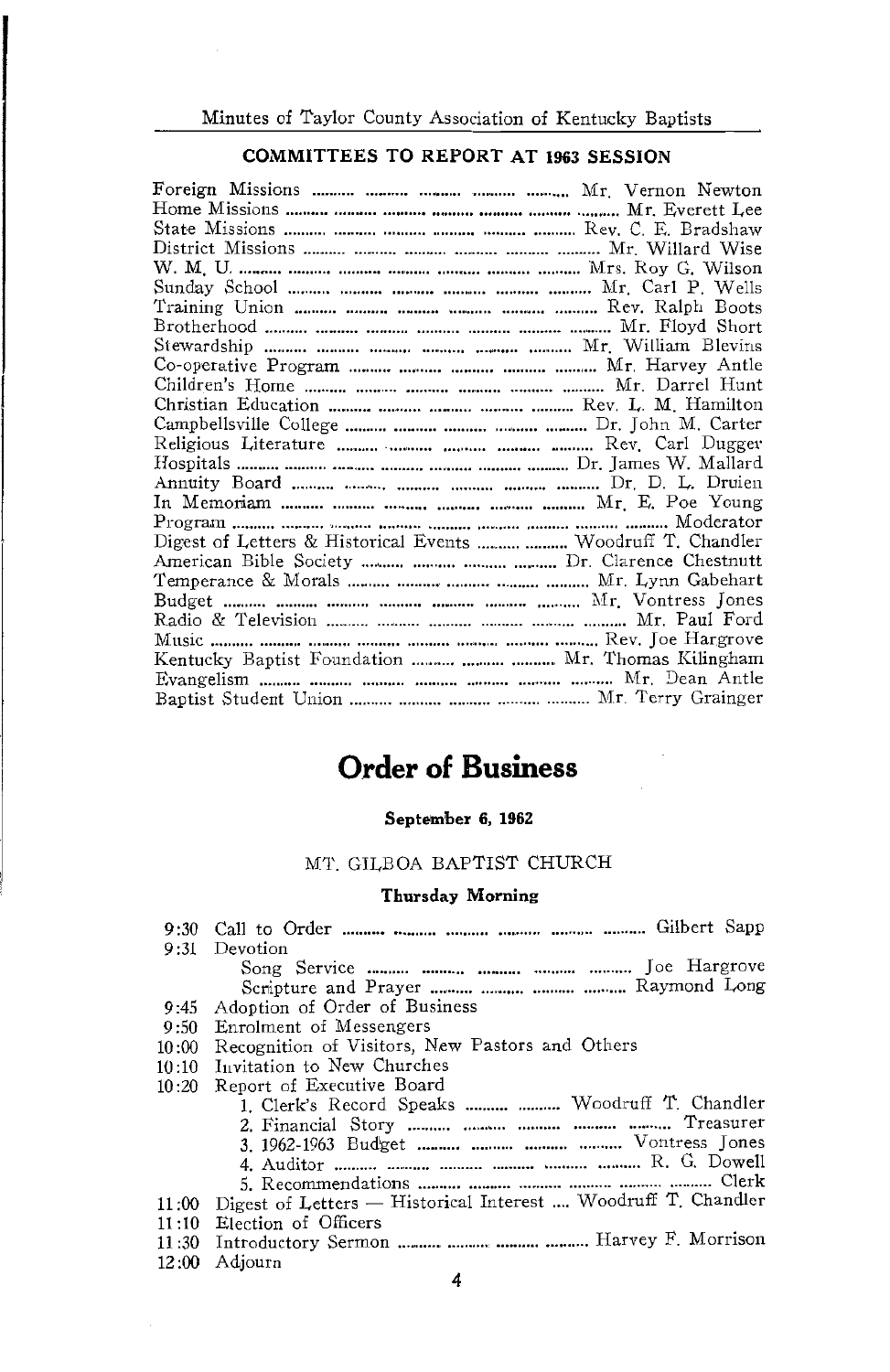#### Thursday Afternoon

|      | 1:15 Call to Order                               |
|------|--------------------------------------------------|
| 1:16 | Devotion                                         |
|      |                                                  |
|      |                                                  |
| 1:30 | 1. Christian Education    L. M. Hamilton         |
|      |                                                  |
|      |                                                  |
|      |                                                  |
|      |                                                  |
|      |                                                  |
|      | 7. Temperance and Morals    Henry Parrott        |
|      |                                                  |
|      | 9. Kentucky Baptist Foundation    Herbert Keeton |
|      |                                                  |
|      |                                                  |
|      |                                                  |
|      |                                                  |
| 3:15 |                                                  |
| 4:00 | Miscellaneous Business                           |
| 4.15 | Adiourn                                          |

#### SOUTH CAMPBELLSVILLE BAPTIST CHURCH

#### Thursday Night

|      | 6:30 Call to Order                                   |
|------|------------------------------------------------------|
|      | Devotional                                           |
|      |                                                      |
| 6:45 |                                                      |
| 7:00 |                                                      |
| 7:10 |                                                      |
| 7:20 |                                                      |
| 7:35 |                                                      |
| 7:45 |                                                      |
| 7:55 |                                                      |
| 8:05 | Stewardship and Cooperative Program  William Blevins |
| 8:15 |                                                      |
| 8:25 |                                                      |
| 8:35 |                                                      |
| 8:50 | Report of Resolutions Committee;                     |
|      | Other Committees and Business                        |
|      |                                                      |
|      | 9:35 Adjourn                                         |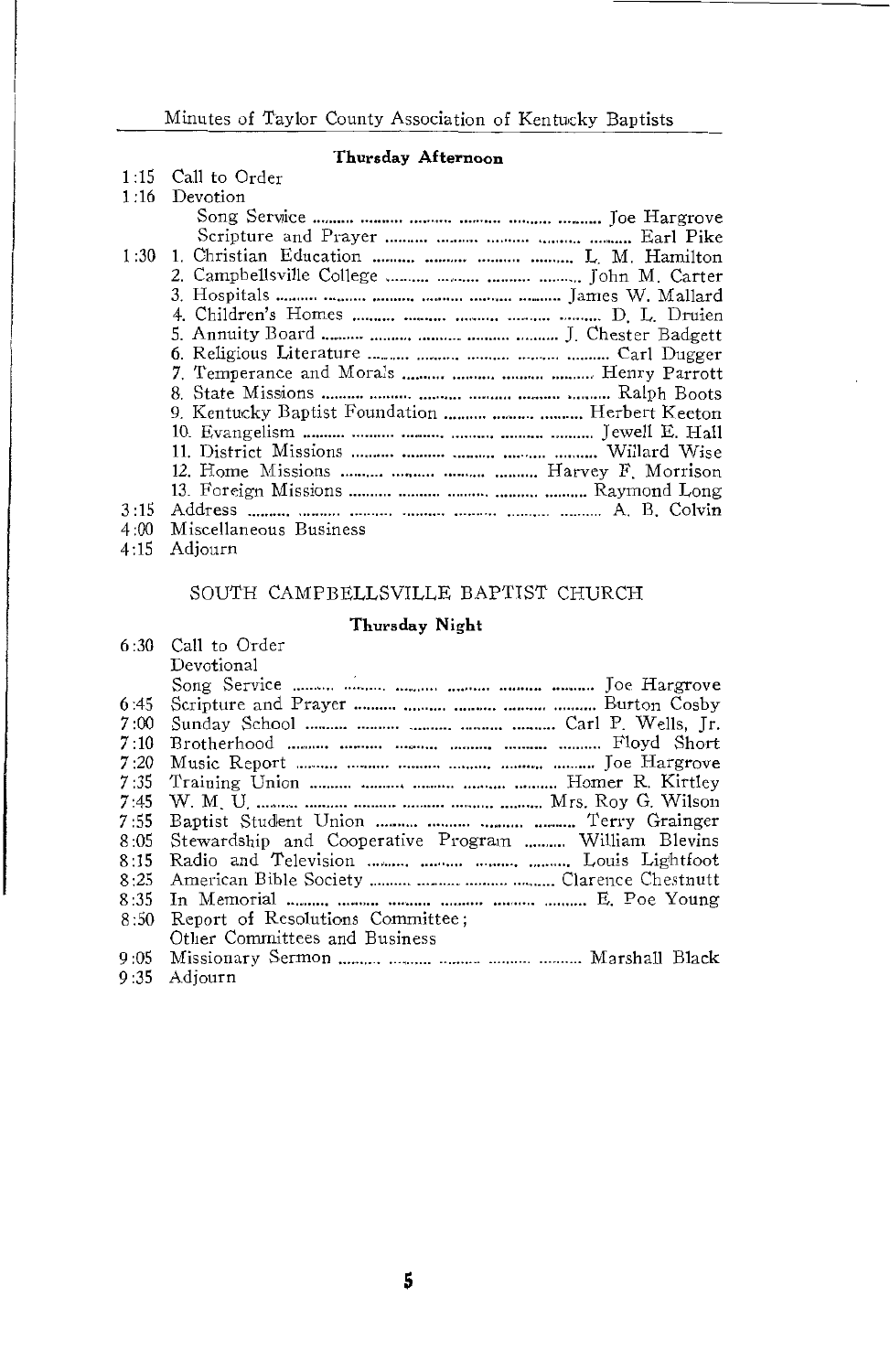### Constitution

Article 1. This body shall be called the Taylor County Association of Kentucky Baptists.

Article 2. Each member church in this body shall be entitled to four messengers, one of whom shall be the pastor, and one additional messenger for each fifty members above the first one hundred (100) members.

Article 3. The business of this body shall be, when assembled, to hear reports from the churches with regard to their condition as to members, prosperity, etc., to consult together for their development and growth in all matters pertaining to the evangelism of the world, and shall hold and control such property as shall come into possessions of the Association.

Article 4. This body shall exercise no authority over the local churches and recognizes their complete autonomy. The Association reserves the right, as final action, to sever relations with any member church for engaging in practices not considered Biblical.

Article 5. This body shall, on meeting annually, elect by nomination and private ballot, or raising of hands, Moderator, First Assistant Moderator, Second Assistant Moderator, Clerk, Assistant Clerk, and Treasurer, whose duties shall be such as custom imposes on their respective offices. All officers shall continue in office until superseded by their successors, but no one shall be eligible to the office of Moderator for more than two successive terms.

Article 6. An opportunity may be offered for other churches to unite with this body, and visitors shall be invited to sit with us with no power to vote.

Article 7. The Executive Board of the Association shall be composed of all pastors of member churches, and one lay member from each church. All general Association officers and auxiliary heads will by virtue of their office be members of the Executive Board, Each Associational officer shall hold the same office in the Executive Board. The Executive Board shall have charge of the work between the sessions of the Association. Quorum of the Executive Board shall consist of nine members.

Article 8. In the appointment of committees, individuals shall be named instead of churches, and on each committee named, one or more members shall be laymen. The Promotional Committee shall consist of the Moderator, Clerk, Treasurer, and heads of the Associational Organizations, and such other members as the occasion may demand.

Article 9. This body shall meet annually, according to adjournment, but in case of emergency the Executive Board may call a special session, and also change the time and place of the meeting.

Article 10. This Constitution may be altered or amended (except Article IV) at any meeting of the body, upon one year's notice, by concurrence of two-thirds of the members present.

Parlimentary Rules: Kerfoot's Parlimentary Rules of Order is the guide of the parlimentary order followed in the Association.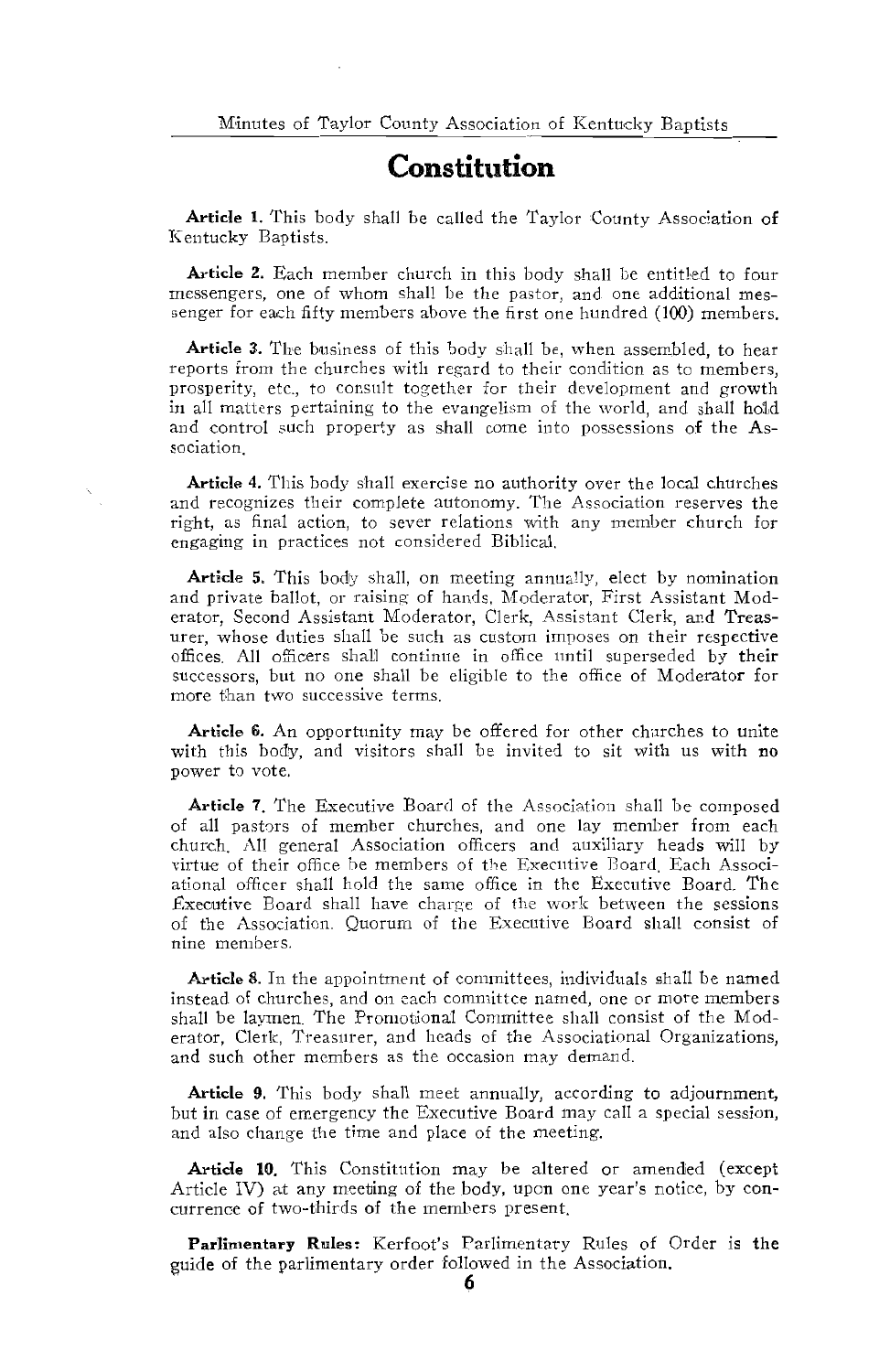### **By-Laws**

#### ARTICLE I - DUTIES OF OFFICERS

1. Officers elected at the annual meeting shall assume their duties at the close of the meeting at which they were elected, with the exception of the clerk who shall assume office immediately following his election.

2. The clerk shall keep a record of the proceedings of the Association and the Executive Board, superintend the printing and distributing of the minutes of the Association; send five copies of minutes to the Secretary of the General Association of Kentucky Baptists in Kentucky: keep a file of the minutes and other important papers of the Association.

3. The Treasurer shall receive all money contributed by the churches to the Association, or money from any other sources; shall make such disbursements as authorized by the Association or Executive Board and shall make monthly and annual reports to the Executive Board and the Association; he shall be bonded and the bonding fee paid by the Association.

4. An Auditor shall be secured by the Executive Board to audit the Treasurer's books and attest his annual report. The aduiting expense, if any, shall be paid by the Association.

#### ARTICLE II - COMMITTEES

1. The Promotion Committee shall be responsible for planning, developing and promoting a program of activities for the year in all phases of church work. This committee shall give a monthly report of the progress of their program.

2. The Program Committee will plan the programs for the annual meetings, and shall report as far in advance as possible.

3. The Nominating Committee, after consulting with Auxiliaries of the Association, shall recommend to the Association at its annual meeting nominations for all Associational Sunday School Officers, all Associational W. M. U. Officers, all Associational Training Union Officers, all Associational Brotherhood Officers and such other officers as the body niav from time to time assign them.

4. All committees shall be appointed by the Moderator, unless otherwise specified by a separate motion.

5. The term of no committee shall exceed one year unless by special vote of the Association.

6. Each committee will be automatically discharged when its final report is accepted by the body.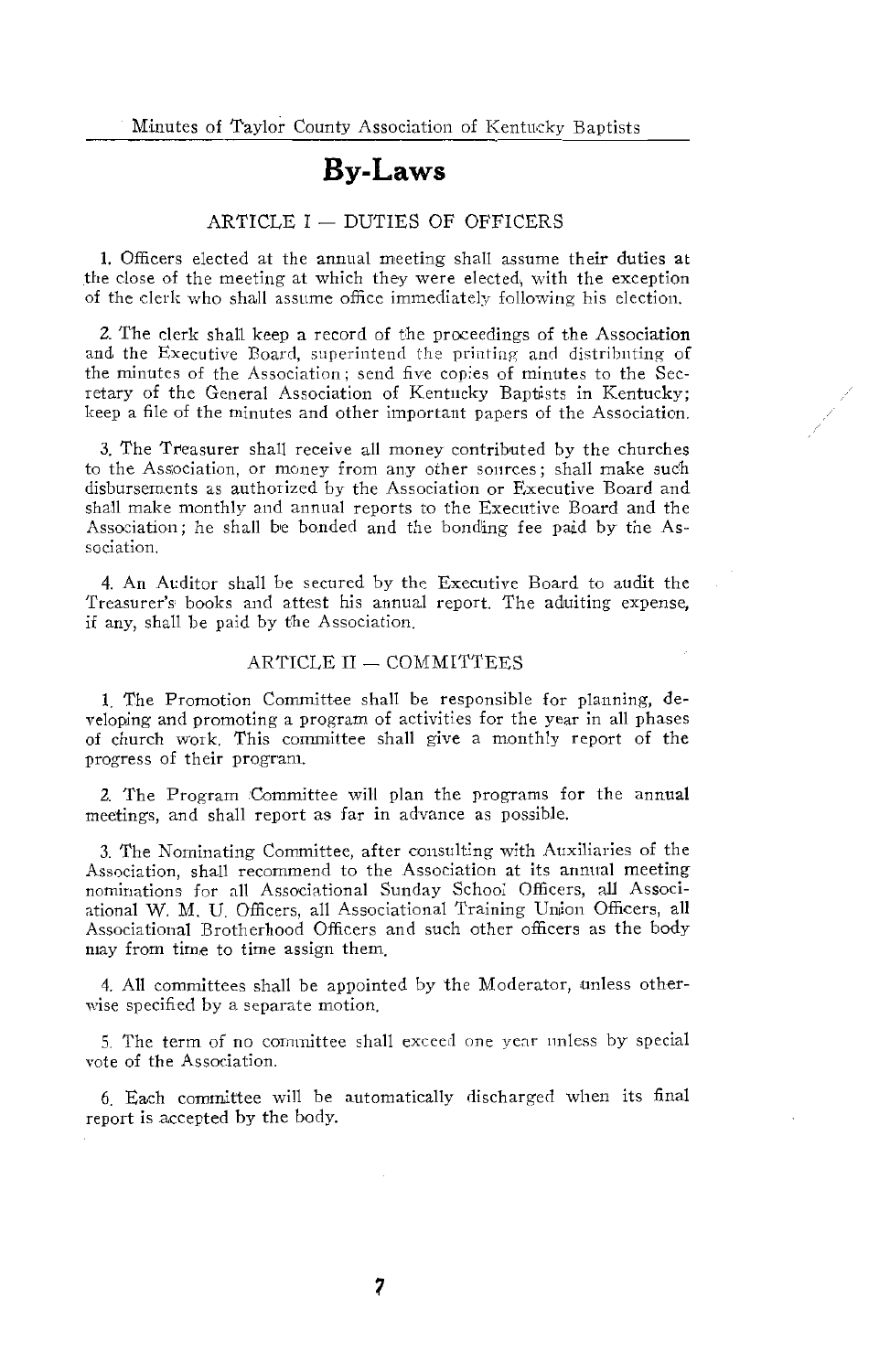### **Messengers**

- Campbellsville Dr. J. Chester Badgett, Dr. Clarence Chestnuts, Mr. J. R. Young, Dr. Jim Mallard, Mrs. Jim Mallard, Mr Ray S. Borders, Mrs. Maggie Karnes, Mr. Willard Wise, Mrs. Willard Wise, Dr. John M. Carter, Mr. Otha Neagle, Mrs. Otha Neagle, Mr. Woodruff Chandler, Mr. Carl Wells, Mr. Olus Warf, Mr. John Wagster, Mr. Abel Harding, Sr., Mr. R. G. Dowell, Mr. Urdell Crawford, Mrs. Nellie Crawford, Mr. Terry Grainger, Mr. Everett Lee, Mr. Jesse M. Parrott, Mrs. Jesse M. Parrott, Mr. Ezra Kirtley, Mrs. Ezra Kirtley
- Elkhorn Dr. Harvey F. Morrison, Mrs. Harvey F. Morrison, Mr. Ira Wise
- Fairview Rev. Carl Dugger, Mrs. Carl Dugger, Mr. Darrell Cox
- Friendship Rev. L. M. Hamilton, Mr. Homer Goff, Mr. Willard Kendall
- Good Hope Rev. Ralph Boots, Mr. Charlie Sullivan, Mr. E. Poe Young. Mr. Edwin Blevins, Mr. S. T. Benningfield, Mr. R. T. McFarland
- Liberty Rev. Gilbert Sapp, Mr. Walter Wise
- Lone Valley Mr. Lewis Hubbard
- Lowell Avenue Rev. Henry T. Parrott, Mrs. Bert Daughtery, Mrs. Henry T. Parrott, Mr. Ben Parrott, Mrs. Ben Parrott
- Mt. Gilboa Rev. Joe B. Hargrove, Mr. Harlan Caulk, Mr. James Hunt, Mr. Joe Caulk
- Palestine Rev. Marshall Black, Mrs. Marshall Black, Mr. David Garnett, Mr. Paul Smith, Mrs. David Garnett
- Pikes Ridge Rev. Jewel E. Hall, Mr. Elmer Perkins, Mr. Obie Antle
- Pitman Valley Rev. Herbert Keeton
- Pleasant Hill Dr. D. L. Druien, Mr. Ben Rogers, Mr. Lee Gaddie, Mr. Stanley Chaney, Mr. Edgar Graham, Mr. D. W. Crawley, Mr. Floyd M. Short, Mr. Walter Deener

Robinson Creek - Rev. Raymond Long, Mr. Howard Lewis

- $Salem Rev. B. T. Chaffin$
- Saloma Rev. Earl Pike, Mrs. Earl Pike, Mr. C. E. Bradshaw, Mrs. Helen Franklin
- South Campbellsville Rev. Louie Lightfoot, Mr. W. T. Blevins, Mr. Carl McCubbin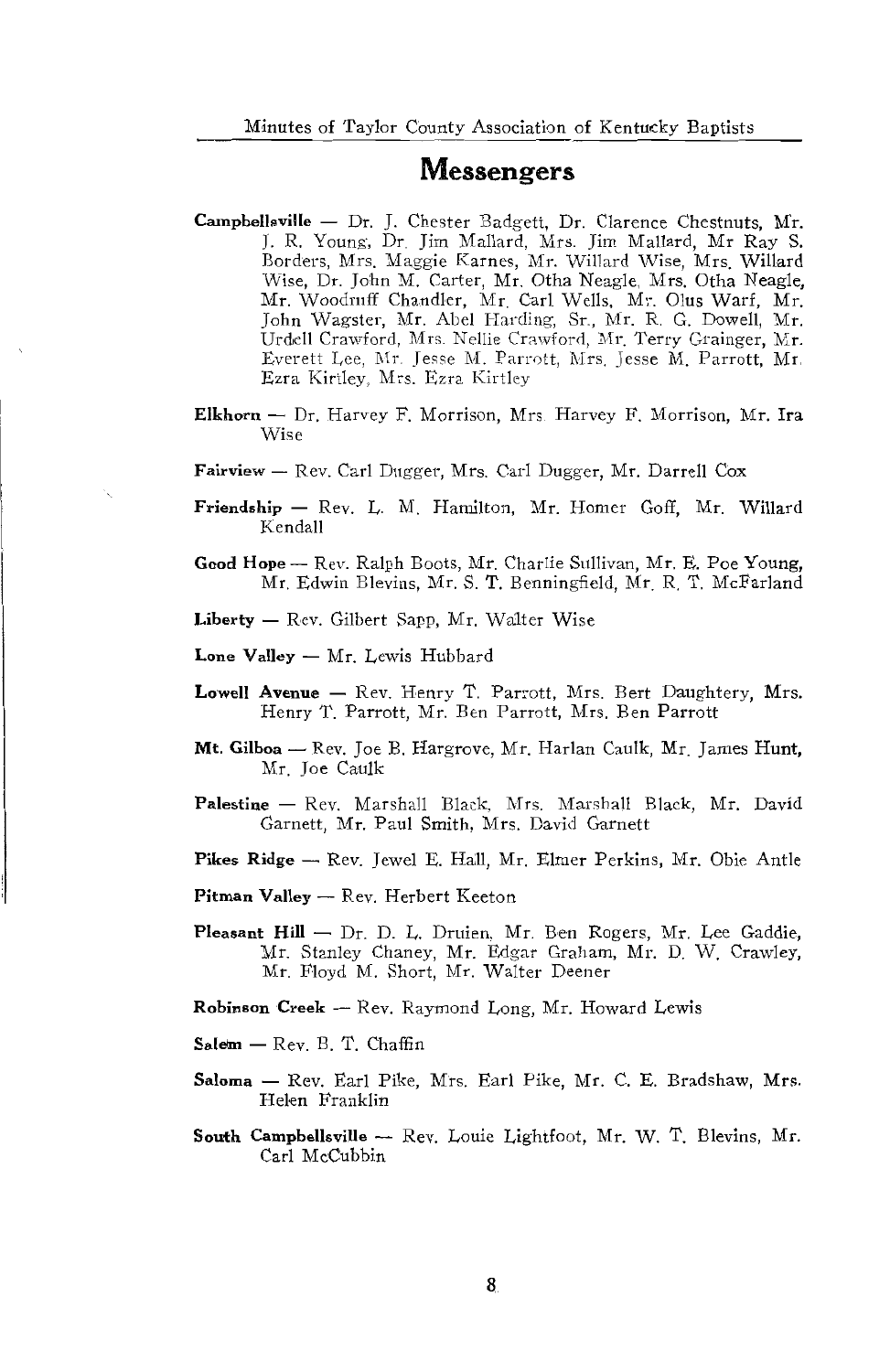# PROCEEDINGS OF FIFTH ANNUAL SESSSION TAYLOR COUNTY ASSOCIATION OF KENTUCKY BAPTISTS - 1962

### MEETING WITH

### MT. GIBOA BAPTIST CHURCH **DAY**

### SOUTH CAMPBELLSVILLE BAPTIST CHURCH **NIGHT**

SEPTEMBER 6, 1962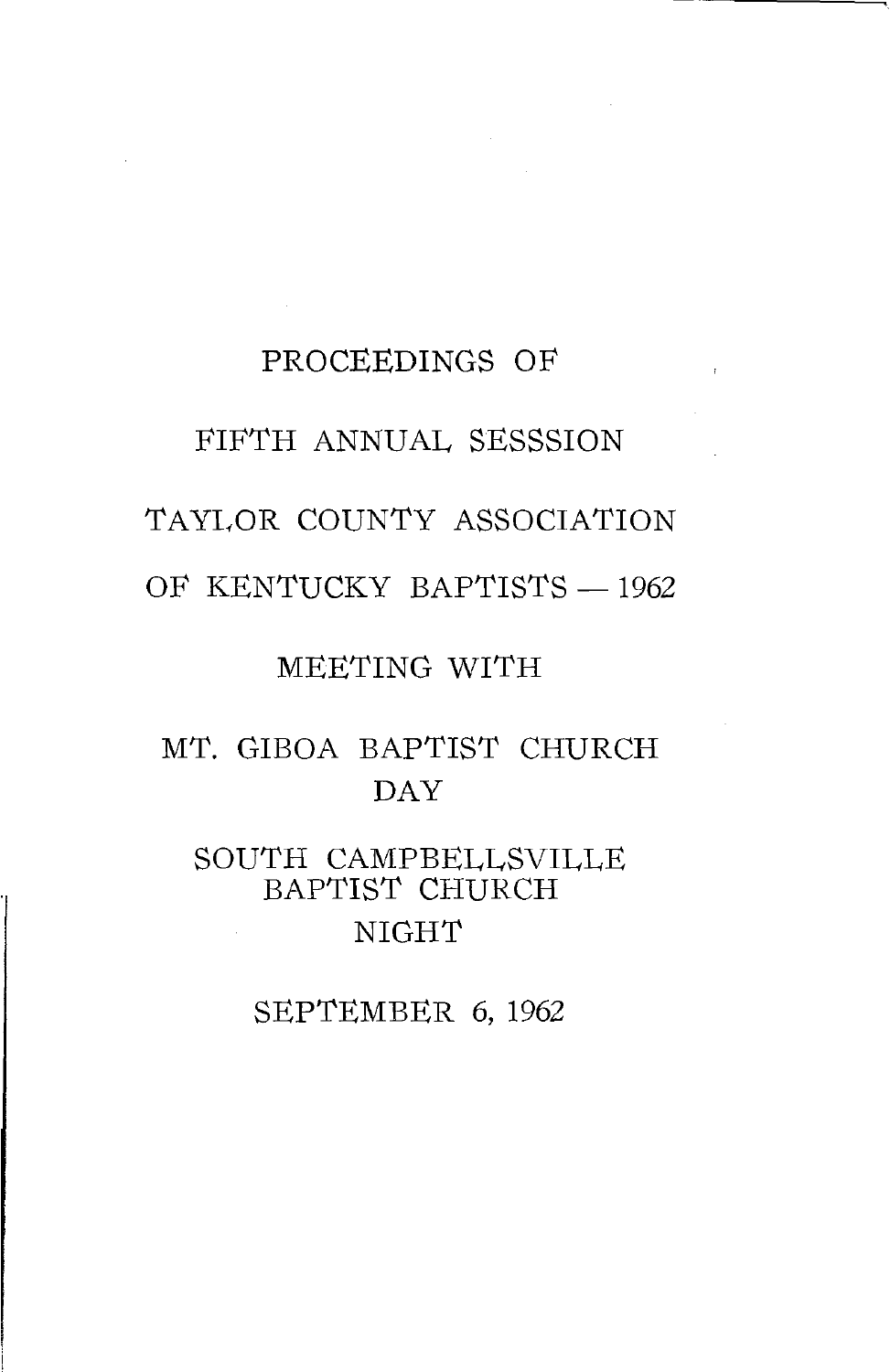#### MORNING SESSION

#### MT GILBOA BAPTIST CHURCH

Promptly at 9:30 A.M.. Moderator Sapp called to order the Fifth Annual Session of the Taylor County Association of Kentucky Baptists, meeting with Mt. Gilboa Baptist Church - day and South Campbellsville Baptist Church - night.

Rev. Joe Hargrove, Associational Chorister, led the group present in singing "He Keeps Me Singing," Mrs. Carl Dugger at the piano. The Devotional was led by Rev. Raymond Long, Pastor Robinson Creek Baptist Church, using 133 Psalm as his Scripture.

1. Adoption of Order of Business:

The suggested Order of Business was presented and adopted by the body, plus any other changes that may arise.

Motion by Dr. Harvey Morrison seconded and passed the Messengers sent from the various churches in Taylor County Association be accepted by the body.

2. Introduction of new pastors:

Dr. Harvey Morrison, Assistant Moderator, introduced the new pastor of Robinson Creek Baptist Church, Rev. Raymond Long.

3. Invitation to Churches for Membership.

There were no churches presented for membership in the Association.

4. Report of the Executive Board was given by Woodruff T. Chandler and adopted by the Association.

#### REPORT OF EXECUTIVE BOARD

Your Executive Board consisting of one lay member and pastor of each church in our Association, met 11 times during the past Associational year, with average attendance of 17 members.

In our first meeting in October, your Board voted to hold a Bible Missionary Conference.

In November meeting Rev. Joe Hargrove was elected Associational Music Director and Dr. Harvey Morrison was elected Chairman of Evangelism.

December, The Board elected Bro. Jimmie Rose Associational Visual Aid Superintendent. Voted to furnish Transportation to Ridgecrest for Training Union Week.

February. Voted to discontinue the Eunice Mission in Adair County and use the money in our Mission work in Ohio. Voted to sponsor Stewardship Cultivation Plan and elect Bro. John Wagster, Chairman, Bro. W. T. Blevins and Rev. Henry Parrott on Stewardship Cultivation Committee. Rev. T. H. Harding, Moderator, resigned and Rev. Gilbert Sapp, was elected Moderator.

March. Voted to sponsor Missionary Conference and appointed Rev. Marshall Black, Chairman, Dr. J. Chester Badgett and Dr. D. L. Druien,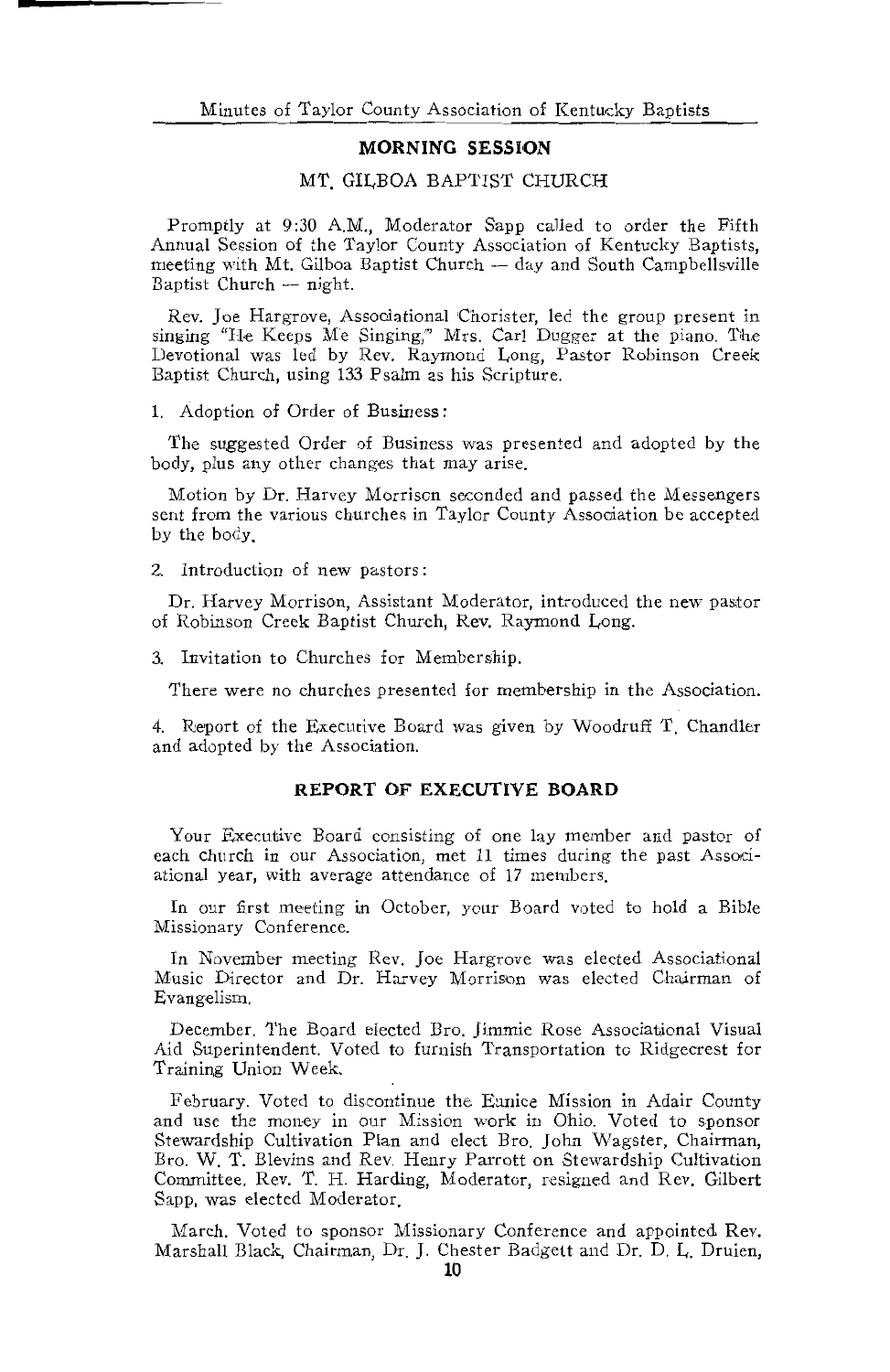to secure leadership. Voted to send check for \$2400.00 to pay year Mission work in Greater Cincinnati Area.

June went on record encouraging churches in Association to take a special offering for the Cooperative Program.

July. Again sponsored Associational Family Brotherhood night at Pleasant Hill Church.

August. Rev. Louie Lightfoot was elected Chairman of Nominating Committee

The Board wants to thank all the churches for their cooperation in returning their Church Letters promptly.

> Respectfully submitted. Woodruff T. Chandler

5. Treasurer's Report.

In the absence of Bro. Vontress Jones, Treasurer, the report was read by the Clerk and adopted.

#### **REPORT OF TREASURER**

#### Money Received from Churches:

|                                                              | \$769,00 |          |
|--------------------------------------------------------------|----------|----------|
|                                                              | 88.00    |          |
|                                                              | 15.00    |          |
|                                                              | 202.07   |          |
|                                                              | 166.97   |          |
|                                                              | 103.00   |          |
|                                                              | 41.00    |          |
|                                                              | 160.98   |          |
|                                                              | 247.11   |          |
|                                                              | 125.75   |          |
|                                                              | 240.00   |          |
|                                                              | 60.00    |          |
|                                                              | 50.49    |          |
|                                                              | 43.50    |          |
|                                                              | 503.11   |          |
|                                                              | 36.00    |          |
|                                                              | 152.74   |          |
|                                                              | 65.45    |          |
| Money from Ridgecrest reservations                           | 783.00   |          |
|                                                              | 50.67    |          |
|                                                              | 59,00    |          |
| Total <i>manus</i> manus manus muung muung manus muung muung |          | 3.962.84 |
|                                                              |          |          |
| Disbursements:                                               |          |          |
|                                                              | 129.86   |          |

|  | 150.00 |
|--|--------|
|  |        |
|  |        |
|  |        |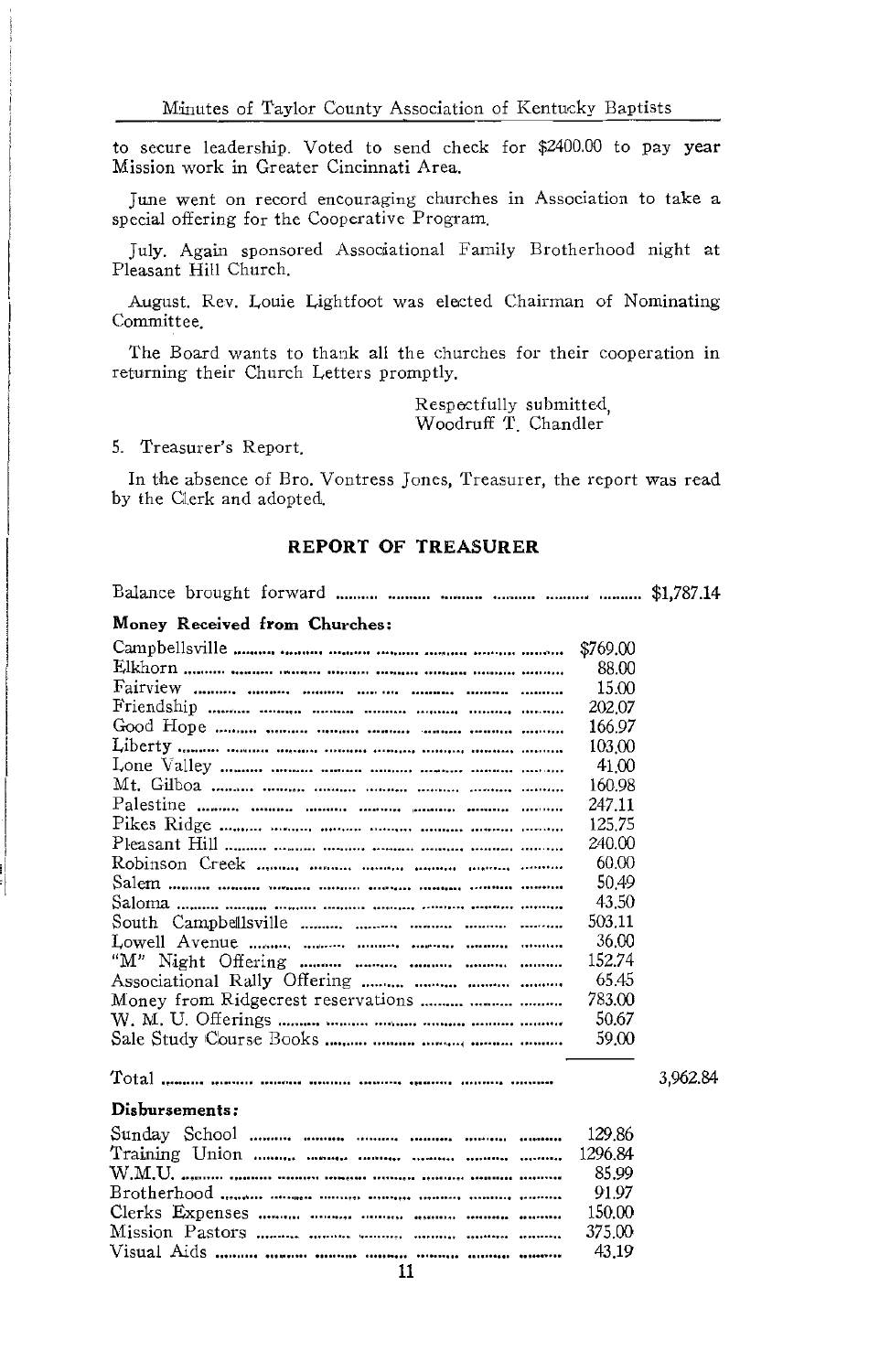|                                                                                                                                     | 35.00  |         |
|-------------------------------------------------------------------------------------------------------------------------------------|--------|---------|
|                                                                                                                                     | 184.95 |         |
|                                                                                                                                     | 1447   |         |
| Stewardship Cultivation Program                                                                                                     | 104.25 |         |
|                                                                                                                                     | 98.62  |         |
|                                                                                                                                     | 1.50   |         |
|                                                                                                                                     | 326.51 |         |
|                                                                                                                                     |        |         |
|                                                                                                                                     | 7.43   |         |
|                                                                                                                                     |        |         |
|                                                                                                                                     |        | 5345.58 |
|                                                                                                                                     |        | 404 40  |
| $\mathbf{r}$ and $\mathbf{r}$ and $\mathbf{r}$ and $\mathbf{r}$ and $\mathbf{r}$ and $\mathbf{r}$ and $\mathbf{r}$ and $\mathbf{r}$ |        |         |

Respectfully submitted, Vontress Jones

#### 6. Budget Committee.

In the absence of Bro. Vontress Jones, the budget was read by Bro. John Wagster and adopted.

#### REPORT OF BUDGET COMMITTEE

Proposed Budget for 1962-1963

|                                                                        | 200.00   |
|------------------------------------------------------------------------|----------|
|                                                                        | 200.00   |
|                                                                        | 200.00   |
|                                                                        | 100.00   |
|                                                                        | 350.00   |
|                                                                        | 200.00   |
|                                                                        | 100.00   |
|                                                                        | 250.00   |
| Postage <i>manner menner</i> manner manner manner manner manner manner | 100.00   |
|                                                                        | 100.00   |
|                                                                        | 2400.00  |
|                                                                        | 200.00   |
|                                                                        | 800.00   |
|                                                                        | 400.00   |
| $\mathbf{r}$                                                           | AFORA 00 |

Respectfully submitted, Vontress Jones

#### 7. Auditor's Report.

The Auditor's report was given by Bro. R. G. Dowell, Auditor and approved.

#### **REPORT OF AUDITOR**

I have examined the books and the annual report of the Treasurer of Taylor County Association of Kentucky Baptists for the fiscal year 1961-1962. The bank book shows a balance of \$404.40.

8. Recommendations.

R. G. Dowell

There were no recommendations.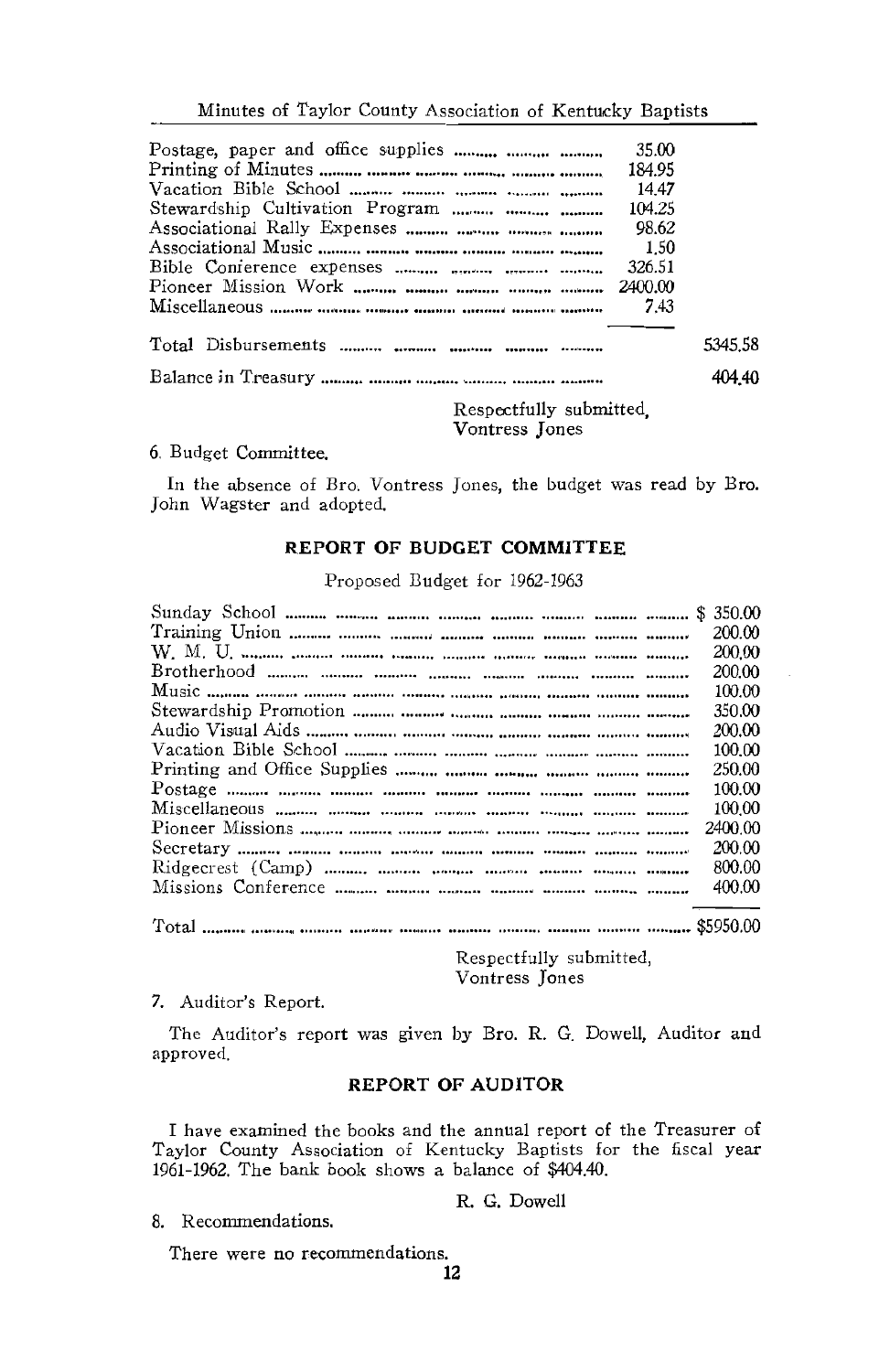Minutes of Taylor County Association of Kentucky Baptists

9. Digest of Letters and Historical Interest.

The Digest of Letters and Historical Interests was given by Woodruff T. Chandler.

#### **EVENTS OF HISTORICAL INTEREST**

- Campbellsville Sanctuary remodeled and redecorated, finished November, 1961. Entire building burned February, 1962. Church now in process of rebuilding, with all architect's plans and drawings completed. Actual work to begin probably in September, 1962. Frame dwelling bought from the H. S. Robinson heirs and now used for one department in Sunday School and Training Union.
- Friendship Services of dedication were held November 23, 1961. The pastorium and remodeled sanctuary were dedicated at this time. Installed new oil heating system.
- Lowell Avenue Started Construction of new educational unit on our Lowell Avenue lot.
- South Campbellsville The Rev. Louis Lightfoot was called as Pastor April 29, 1962. We built a new pastorium at the cost of \$15,000.

10. Election of Officers.

The following were elected as Associational Officers for the ensuing year:

Moderator - Rev. Gilbert Sapp .... 314 N. Columbia, Campbellsville, Ky. 1st Asst. Moderator - Dr. Harvey L. Morrison .... Route 1, Elkhorn. Ky. 2nd Asst. Moderator - Mr. Carl Wells .......... .......... Campbellsville, Ky. Clerk - Woodruff T. Chandler .......... 206 Bell Avenue, Campbellsville, Ky. Asst. Clerk - Rev. Earl Pike .......... .......... Route 5, Campbellsville, Ky. Treasurer - Mr. Vontress Jones .......... Route 4. Campbellsville. Ky. Asst. Treasurer - Mr. Harlan Warren .......... Route 4, Campbellsville, Ky.

Motion made and seconded that some of the afternoon reports be heard at this time.

11. Religious Literature.

The report on Religious Literature was given by Rev. Carl Dugger and adopted.

#### REPORT ON RELIGIOUS LITERATURE

Everyone realizes the need of food for the physical body. Yet many of us seem to have forgotten the necessity of food for the soul. The spiritual depravity of man is not due to the lack of material to stimulate thought and growth, but due to the fact that we have neglected to use the material we have at our disposal.

Among the material available for our use, the Holy Bible rates far above all others. The Bible should be the textbook for every Christian and student of God. The literature published by our Sunday School Board, consisting of Sunday School and B. T. U. materials, not to men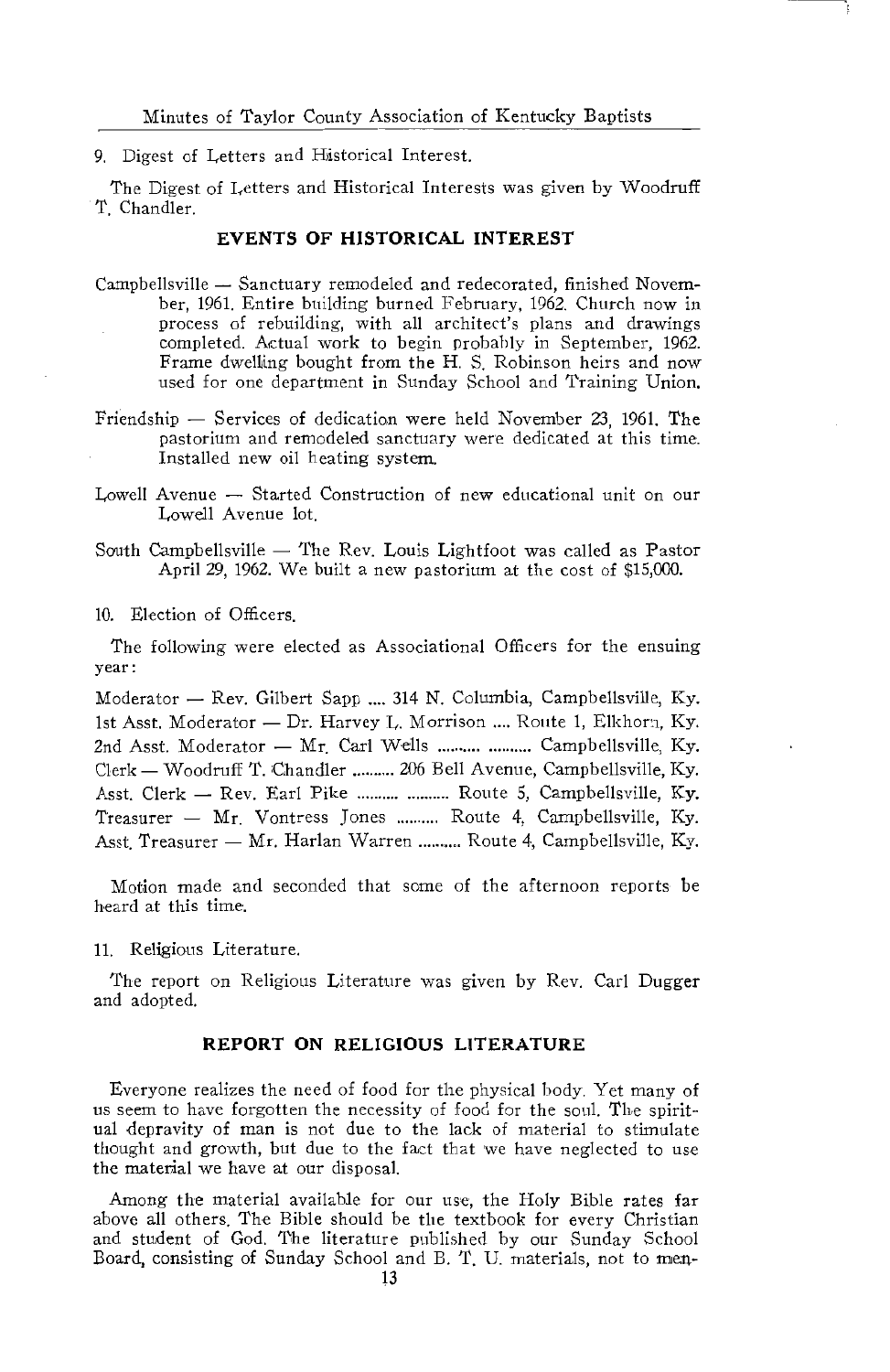tion the thousands of tracts, pamphlets, and books, is sceond only to the Bible in its value.

Our state paper, The Western Recorder, is another of the sources of valuable and helpful information, as well as inspirational reading. This paper should have a special place in the home of every Baptist in the state. We may secure from our Baptist Book stores anything from children's storybooks to Bible commentary Sets and encyclopedias to enrich our lives as Christians.

We, as Baptists in America and the Taylor County Association, have behind us a great heritage for which our forefathers fought and died. We also have before us the greatest opportunity in history, through these many publications, to "Grow in grace and in knowledge of our Lord and Savior Jesus Christ." Therefore let us hear, and apply to our lives, the words of Paul to Timothy when he said, "Study to show thyself approved unto God, a workman that needth not to be ashamed, rightly dividing the Word of truth."

> Respectfully submitted. Carl Dugger

12. State Missions.

The report on State Missions was given by Rev. Ralph Boots, and adopted.

#### **REPORT ON STATE MISSIONS**

At the very heart of all that Baptists are doing in Kentucky is the Direct Missions Department. This department includes the work of the State Superintendent of Missions, his associate, who is Director of the Mountain Missions Program and the Schools of Missions Program, a Director of Church Survey and Enlargement, two city missionaries, 12 district missionaries, 38 associational missionaries, 13 county missionaries, and 19 local missionaries.

The Cooperative Mission Work with the Home Mission Board involves work in Covington, Lexington, and Louisville and special projects in the Mountain Mission Programs. This work includes Good Will Centers, Week Day Programs, Fellowship Center Programs and other special projects.

The Direct Missions Program involves work in all our associations except 14. At the time of the 1961 report, work was being done in all of the associations, except 9. The amount of financial support given to the missionaries has declined from \$236,000 in 1958-59, to \$190,000 this year. Six associations now support their own missionaries.

During the year May 1, 1961, to April 20, 1962, the missionaries receiving financial support through the Direct Missions Department reported approximately 16,000 services conducted (including 354 revival meetings), resulting in 1,328 baptisms reported, 280 additions by letter and 3.253 other decisions. These missionaries made over 41,000 visits, distributed 370,000 pieces of literature and traveled almost 11/2 million miles, during the year. They helped organize 20 new missions and 238 other units of work, and they reported the constitution of 18 new churches.

> Respectfully submitted. Rev. Ralph Boots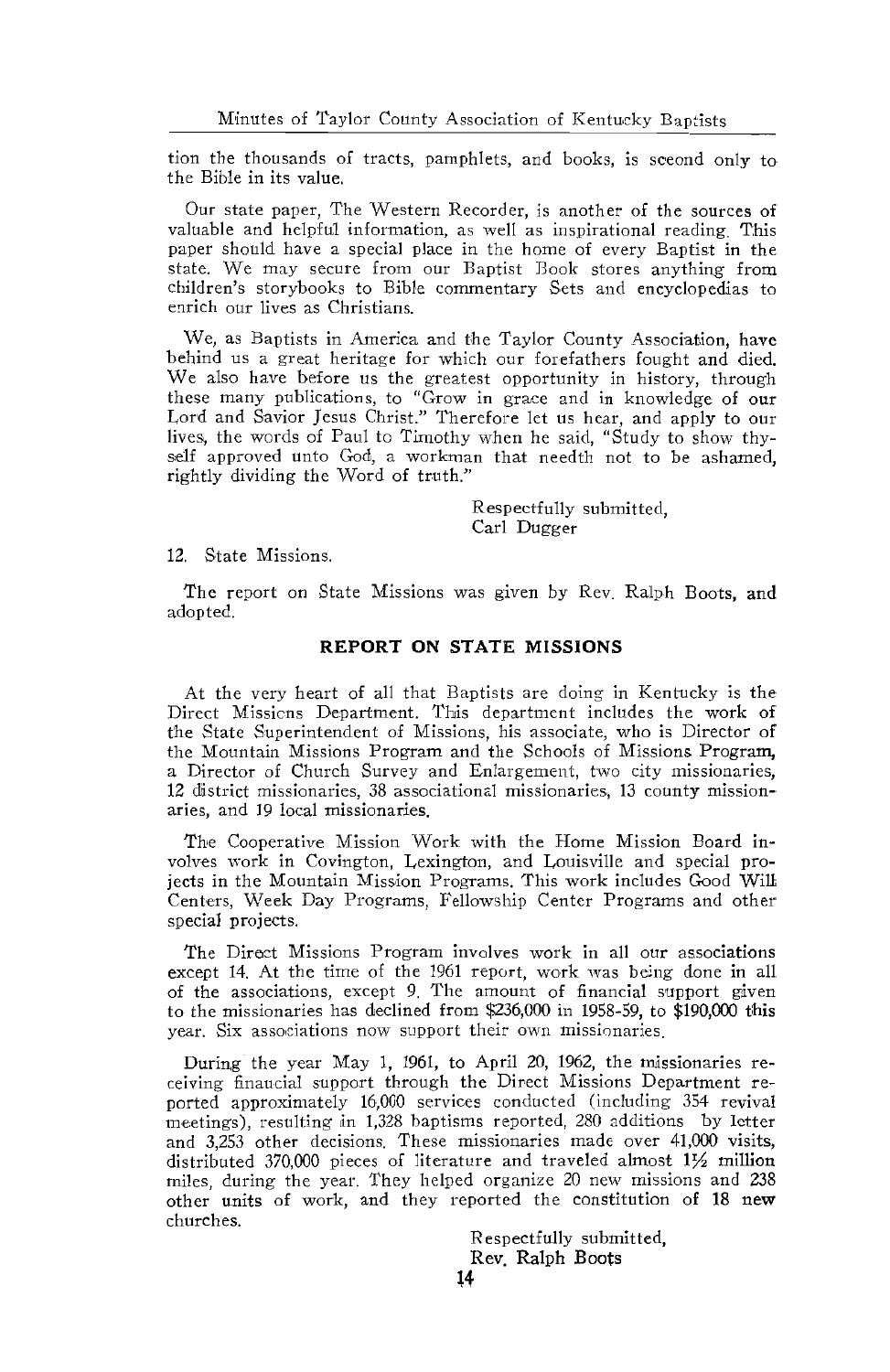13. Evangelism.

The report on Evangelism was given by Rev. Jewell E. Hall and adopted.

#### **REPORT ON EVANGELISM**

The ultimate objective of all we are doing or are trying to do as Baptist in Kentucky is Evangelism. We must do more.

During the associational year, 1961. Kentucky Baptist reported 20,901 baptisms and a total membership of 620,414. These figures compare with 21,253 baptisms in 1960 and a total membership of 617,507. The 1961 figures do not include reports from two associations which reported 224 baptisms last year and a total membership of 7,200.

Two associations, Taylor County and White's Run reported baptisms in every church. Four associations, Booneville, Pike, Pine Mountain, and Red River reported baptisms at the ratio of one baptism of every 20 members or better. All of these, except Booneville, made similar reports last year.

151 churches reported baptisms at the ratio of one baptism for each 10 members or better, and 53 churches reported 52 or more baptisms during the year.

The following churches reported 90 or more baptisms during the year:

Walnut Street, Louisville - 178 Trinity, Lexington - 159 Victory Memorial, Louisville - 124 South Campbellsville, Campbellsville - 99 Ninth and O, Louisville - 93

One association reported no baptisms and 436 churches reported no baptisms.

The Baptist Jubilee Revival Program provides the best method of simultaneous revivals. It is Bible-based, Christ-centered, and Churchcontroled. Join other churches of your association in the Baptist Jubilee Revival.

The dates that have been approved for our Association Baptist Jubilee are as follows:

> October 1-15, 1961 April 8-22, 1962 March 31-April 14, 1963 March 8-22, 1964

The baptism goals for our association are as follows:

Goal

 $1961 - 250$  baptisms (had 218)

 $1962 - 280$  baptisms

1963 - 310 baptisms

 $1964 - 400$  baptisms

Respectfully submitted, Jewel E. Hall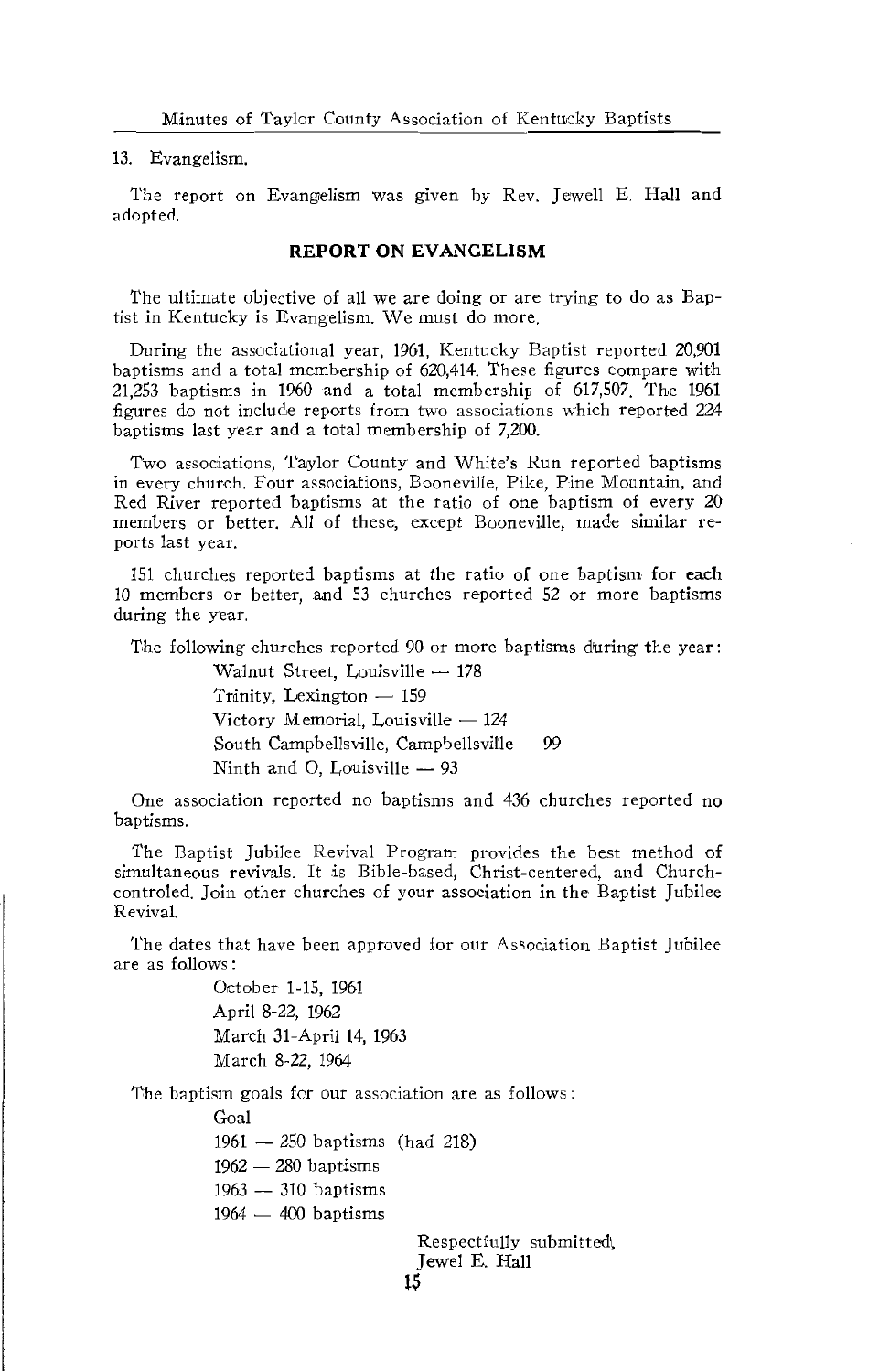#### Minutes of Taylor County Association of Kentucky Baptists

At this time the Moderator appointed the following committees:

- Nominating Committee Dr. J. Chester Badgett, Mr. Floyd Short, Rev. Ralph Boots
- Committee on Committees Rev. Raymond Long, Rev. Jewell E. Hall, Mr. Vontress Iones
- Time, Place and Preacher -- Dr. Harvey Morrison, Rev. Henry T. Parrott, Mr. Carl Wells
- Resolution Committee Dr. D. L. Druien, Rev. Herbert Keeton, Mr. James Hunt

The following visitors were recognized: Rev. W. E. Miller, Rev. Ralph Benningfield, Rev. C. Ford Deusner.

14 Foreign Missions.

The report on Foreign Missions was given by Rev. Raymond Long and adopted.

#### **REPORT ON FOREIGN MISSIONS**

Appointments totaling 103 during 1961 and 26 from January to May, 1962, bring the number of foreign missionaries in active service to 1,563. The Board expects to have 2,000 missionaries by the close of Baptist Jubilee Advance in 1964.

Southern Baptists now have missionaries under appointment to 51 political entities. Southern Baptist foreign missions reached out to two additional countries in 1961, and four in early 1962.

Mission work is carried on through a varying number of institutions on each mission field - churches, schools, hospitals, publication plants, good will centers. But all are interactive and the goal of each is evangelization. National pastors number 2,534. Most of the churches have Sunday Schools, and many have other church-affiliated organizations. In 1961, the 3,627 churches and 6,815 chapels and mission points reported 419,744 enrolled in Sunday School, 34,364 baptisms, and 475,727 church members.

Educational work not only offers opportunities for evangelism, but also trains a strong national leadership, The 1,026 Baptist schools, which enrol 162,462 students are served by 5,687 national and 305 missionary teachers. Among the schools are 38 theological instituions with 1,191 students and 6 women's training schools with 370 students.

Total contributions of Southern Baptists for foreign missions amounted to \$17,935.615.82 during 1961. Funds from the 1961 Lottie Moon Christmas Offering totaled \$9,315,754,78. The advance section of the Cooperative Program was not reached in 1961. It is our strong hope and expectation that the 1962 Convention budget will be fully reached, and that the advance section will bring strong reinforcement for sustained work.

> Respectfully submitted, Rev. Raymond Long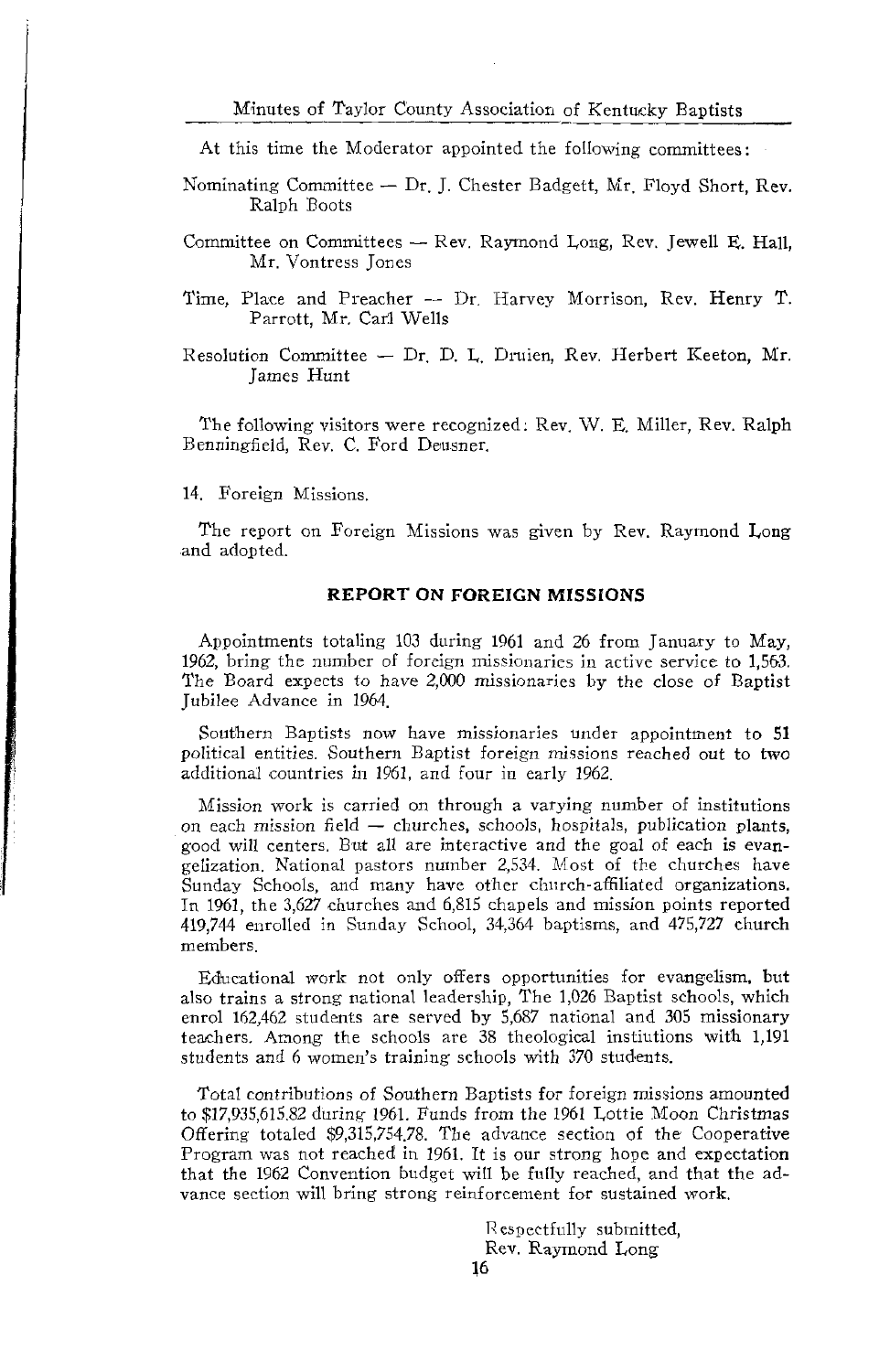#### 15. Home Missions.

The report on Home Missions was given by Dr. Harvey F. Morrison and adopted.

#### **REPORT ON HOME MISSIONS**

In making our report on Home Missions to this association we rely quite heavily on a release by the Education and Promotion Division of the Home Mission Board.

Recently, the Home Mission Board has had to meet a very serious challenge in helping in the relief and resettlement of the 100,000 Latin refugees in Miami - mostly from Cuba.

The Home Mission Board, also, like other agencies of our Convention is helping to undergird the 30,000 movement through encouraging churches to start missions for language groups.

Our Board continues its work in Cuba despite adverse conditions there, \$265,000,00 has been allotted for the work there.

The Loan Fund of the Board has reached \$9 million. This fund is used in areas where our denomination is weak and where local loans are hard to obtain.

The Board was unable to continue its "Big Cities" ministry due to a drop in Cooperative fund receipts. May we pray this will not be true long.

All informed Southern Baptists rejoice in the work of our Home Mission Board and pray for its continued service in our denomination and in the Kingdom of our Lord and Saviour Jesus Christ.

> Respectfully submitted, Harvey F. Morrison

16 District Missions

The report on District Missions was given by Mr. Willard Wise and adopted. Mr. Wise spoke to the report.

#### **REPORT ON DISTRICT MISSIONS**

With seventeen churches and four missions in Taylor County, there is still a lot of mission work to be done, such as enlargement of Sunday Schools, Training Unions, Brotherhood, and W.M.U. New missions in the county all come under District Missions. Now with the Upper Green River Dam to be built, there is the task of moving some of our churches.

The Taylor County Association is sponsoring a mission in Ohio. The work began the first Sunday in July. Sunday School enrollment has reached 34, with an average attendance for  $\lceil \text{uly} \rceil$  of 15+. They also have Training Union. Vacation Bible School was held with an enrollment of 69, average attendance was  $41 +$ .

If a church is to be a New Testament Church, it must seek to strengthen the weak, and to win others to Christ. The Bible tells us we are stewards of God, for the purpose of carrying on His work.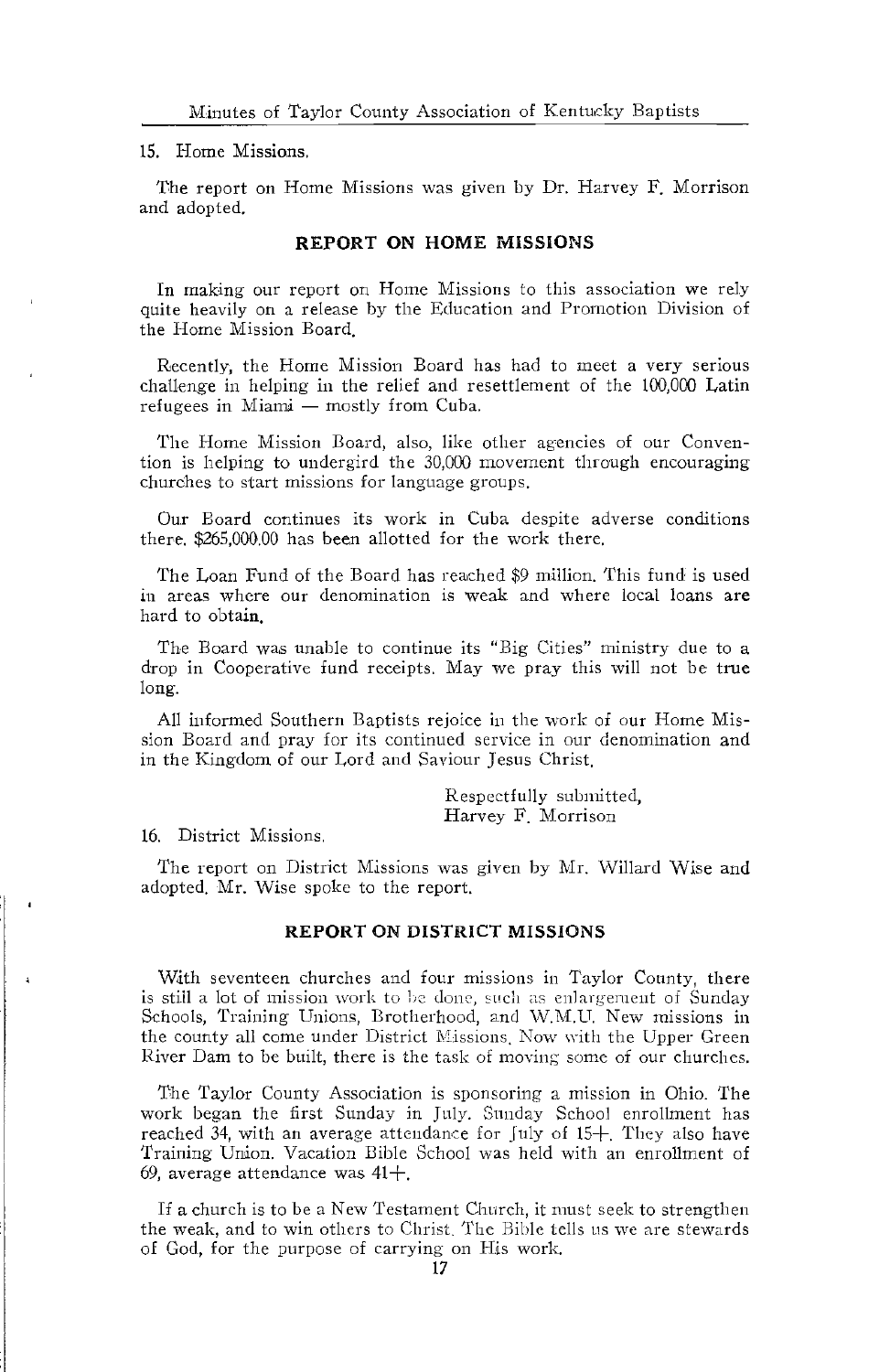The Bible also tells us that God has a plan; that His work can be carried on with ten percent of our time and income. Are you giving or robbing God?

A Christian should not be satisfied with giving less than ten percent, that the message of salvation may be carried to the utter most parts of the world.

> Respectfully submitted. Willard Wise

17. At this time Rev. C. Ford Deusner, Superintendent of Children's Home spoke regarding our Children's Homes.

Rev. Joe Hargrove led the congregation in singing "Softly and Tenderly."

Rev. Raymond Long read the scripture from 22 chapter of Revelation beginning with the 16th verse, after which Dr. Harvey Morrison brought the Introductory Sermon. This was a very enlightening message and was enjoyed by all.

Motion to adjourn until 1:15 P.M.

#### **AFTERNOON SESSION**

#### MT. GILBOA BAPTIST CHURCH

The afternoon session opened with the singing of "Saved, Saved," led by Rev. Joe Hargrove, with Rev. L. M. Hamilton at the piano.

In the absence of Rev. Earl Pike the devotion was given by Bro E.C. Bradshaw reading the 19th Psalm.

At this time the following visitors were recognized: Dr. A. H. Phillips, Pastor Columbia Baptist Church; Rev. James D. Atkinson, Pastor Bradfordsville Baptist Church; Rev. Charles C. Burress, Pastor Ellisburg Baptist Church; Rev. A. B. Colvin, Kentucky Baptist Building, Middletown, Ky.

The Moderator announced 57 messengers and 56 visitors at the morning service.

18. Christian Education.

The report on Christian Education was given by Rev. I. M. Hamilton. Rev. Hamilton spoke to the report.

#### REPORT ON CHRISTIAN EDUCATION

Southern Baptists operate 32 senior colleges and 19 junior colleges. At least two of the junior colleges are moving into senior college status. A new college, Kentucky Southern, will open in Louisville in September and will begin by enrolling students in the first two years of college. There are six seminaries, Carver School of Missions and Social Work, American Baptist Theological Seminary (operated jointly with National Baptists), seven academies, and five Bible schools.

Seven new colleges are in various stages of planning. These are in densely populated areas and will serve hundreds of Baptists students not now near an existing Baptist college. Though the Commission does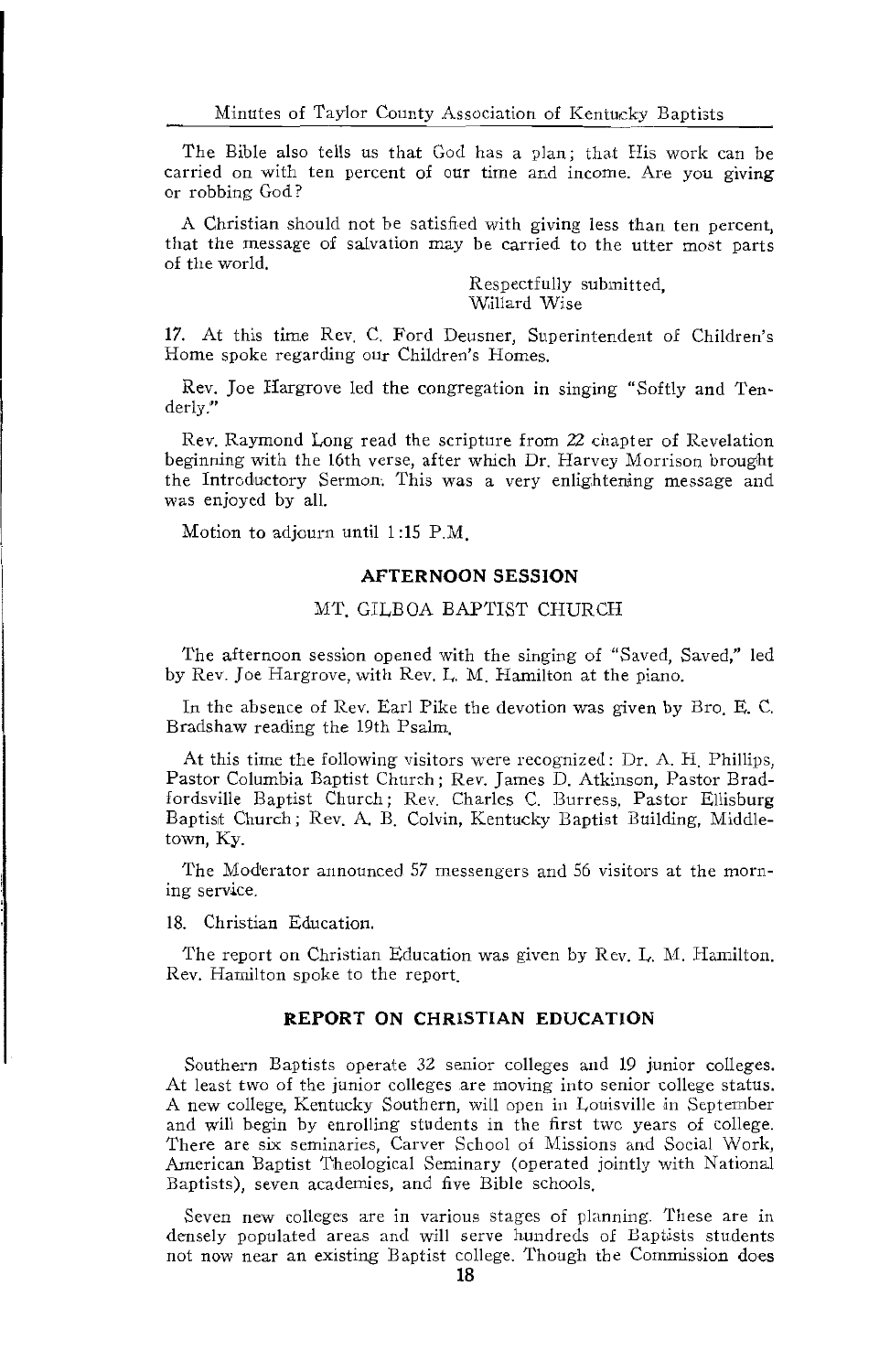not initiate new colleges, it has been ready to assist the sponsors when ever asked.

Only two senior colleges and three junior colleges remain unaccredited by their regional accrediting agencies. One of the senior colleges expects to be fully approved this fall. All expect to be accredited by the Jubilee Year of 1964.

Enrollments of total students have reached a record high for 1961-62 of 77,143 students compared to 71,800 in 1960-61.

Graduates from the 71 schools from September, 1960 to August, 1961 totaled 10,415 compared to 10,336 the preceding year.

State conventions and the Southern Baptist Convention increased gifts to the schools from \$14,880,879 to \$15,677,189. In addition the schools received \$12,169,480 in grants, gifts, and donations. The total assets of Southern Baptist educational institutions are \$358,795,815, \$90,638,263 of which is for endowment.

Baptists believe in "Education for time and for eternity."

Respectfully submitted. L. M. Hamilton

19. Campbellsville College.

The report on Campbellsville College was given by Dr. J. M. Carter, President of Campbellsville College Dr. Carter spoke to the report.

#### REPORT ON CAMPBELLSVILLE COLLEGE

The past year has been one of the best years in the work of Campbellsville College. Counting summer school which closed August 10, we have had one of the largest enrollments in the schools history with approximately 900 individuals as students in one of the three sessions. Of these students 178 were from Taylor County. A total of 62 counties in Kentucky were represented in the student body along with 13 states of the Union and 4 foreign countries. Bachelor of Science and Bachelor of Arts degrees were conferred on 154 graduates at Commencement, the largest number in the colleges' three years as a senior college. A record enrollment is expected this fall.

Our new library building was dedicated last October 24 with Governor Bert Combs, one of our trustees, delivering the principal address. This building is designed for the use of 1200 students. A new science building is to get under construction around December 1 of this year. Three additional faculty members holding their doctoral degrees have been added to the faculty, raising the total number of doctrates to ten. Mr. J. K. Powell, formerly Director of Teacher Education of the College and who was given a leave of absence to Oakland City College, Oakland City, Indiana, was re-instated as the Executive Vice-President and has been doing a very constructive job. Dr. Larue Cocanougher has recently been appointed as Academic Dean. The college is now offering a number of majors for the liberal arts degree including a B.S. in Commerce and also in the natural sciences. We continue our curriculum emphasis for elementary and secondary education and for Bible and Religious education. There were 48 students enrolled who were majoring in Bible and Religious Education and approximately 175 who have answered the call of Christian Vocational Service.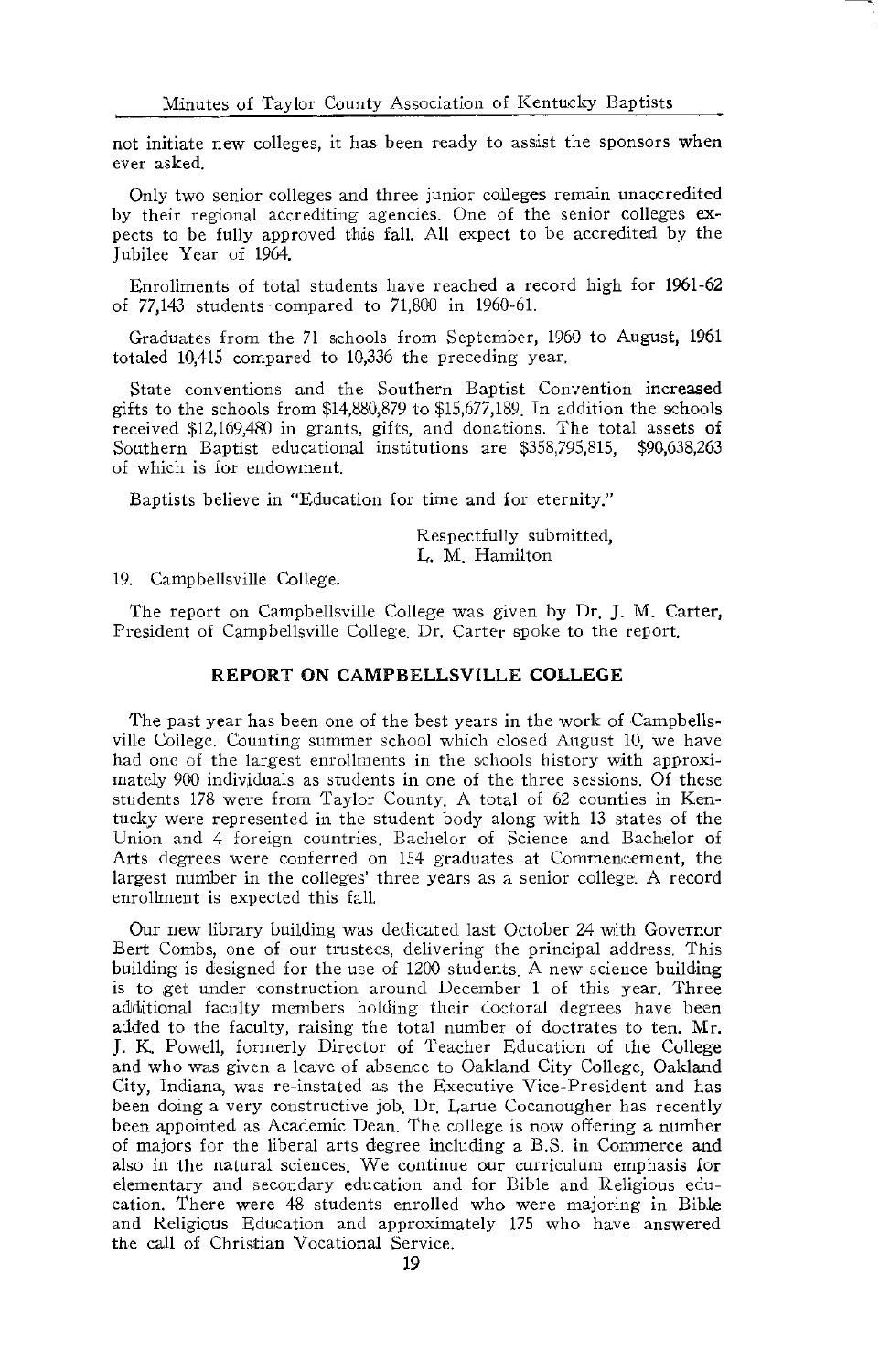The Student Industry Program has enjoyed its most profitable year with more orders for its manufactured products than it is able to supply. More than 100 students are working part or the whole of their college expenses in the Industry.

The Five Year Development Fund of the college which began in May of 1958 is to be completed in May, 1963. There is around \$100,000.00 yet to be paid by churches and individuals on their pledges. The college is depending on this program for the erection of the new science building which is a necessary step in our program of accreditation. We are asking that a special effort be made for payment on pledges so that by December 1st a sizeable sum can be on hand to start this construction.

Kentucky Baptists are planning a Capital Funds Campaign which will probably call for at least \$12,000,000.00 in three or four years to expand all our schools and colleges. Every Baptist and every church will want to participate in this campaign in 1963. The authorization of the campaign now awaits the action of the State Convention in Owensboro, November 14.

> Respectfully submitted. John M. Carter

20. Hospitals.

The report on Hospitals was given by Dr. James W. Mallard and approved. Dr. Mallard and Dr. Hilburn, Chaplain Kentucky Baptist Hospital spoke to the report.

#### **REPORT ON HOSPITALS**

Kentucky Baptist Hospital, Louisville, Ky., opened in 1924; Number employees, 712; Number patients in 1961, 17,159; Number babies born in 1961, 2824; Number beds, 345; Number surgical operations, 7809; Amount charged off for charity, bad debts and discounts, \$119,102.00; Sunday School Charity Fund, \$23,692.44; Has 149 student nurses, 12 students enrolled in School of Xray Technology, and 3 students enrolled in School of Laboratory Technology.

Central Kentucky Baptist Hospital, Lexington, Ky. - Number employees, 403; Number patients in 1961, 9,959; Number babies born in 1961, 1604; Number surgical operations, 4,385; Number clinical tests, 287,698; Number meals served, 205,166; Amount charged off for charity bad debts and discounts, \$204,890.00; Sunday School Charity Fund, \$15,118.00.

Western Baptist Hospital, Paducah, Ky., opened in 1954. Number employees, 275; Number patients in 1961, 7,713; Number babies born in 1961, 916; Number beds, 148; Number surgical operations, 2,823; Number clinical tests, 94,180; Amount charged off to charity, bad debts and discounts, \$30,099.44; Sunday School Charity Fund, \$17,689.12.

Southern Baptist Hospital, New Orleans, La. - Number patients in 1961, 24,894; Number babies born in 1961, 2,424; Number beds, 467.

Baptist Memorial Hospital, Jacksonville, Fla. -- Number patients in 1961, 17,795; Number beds, 329.

All hospitals need support for their training program for doctors, nurses, technicians, Xray technicians.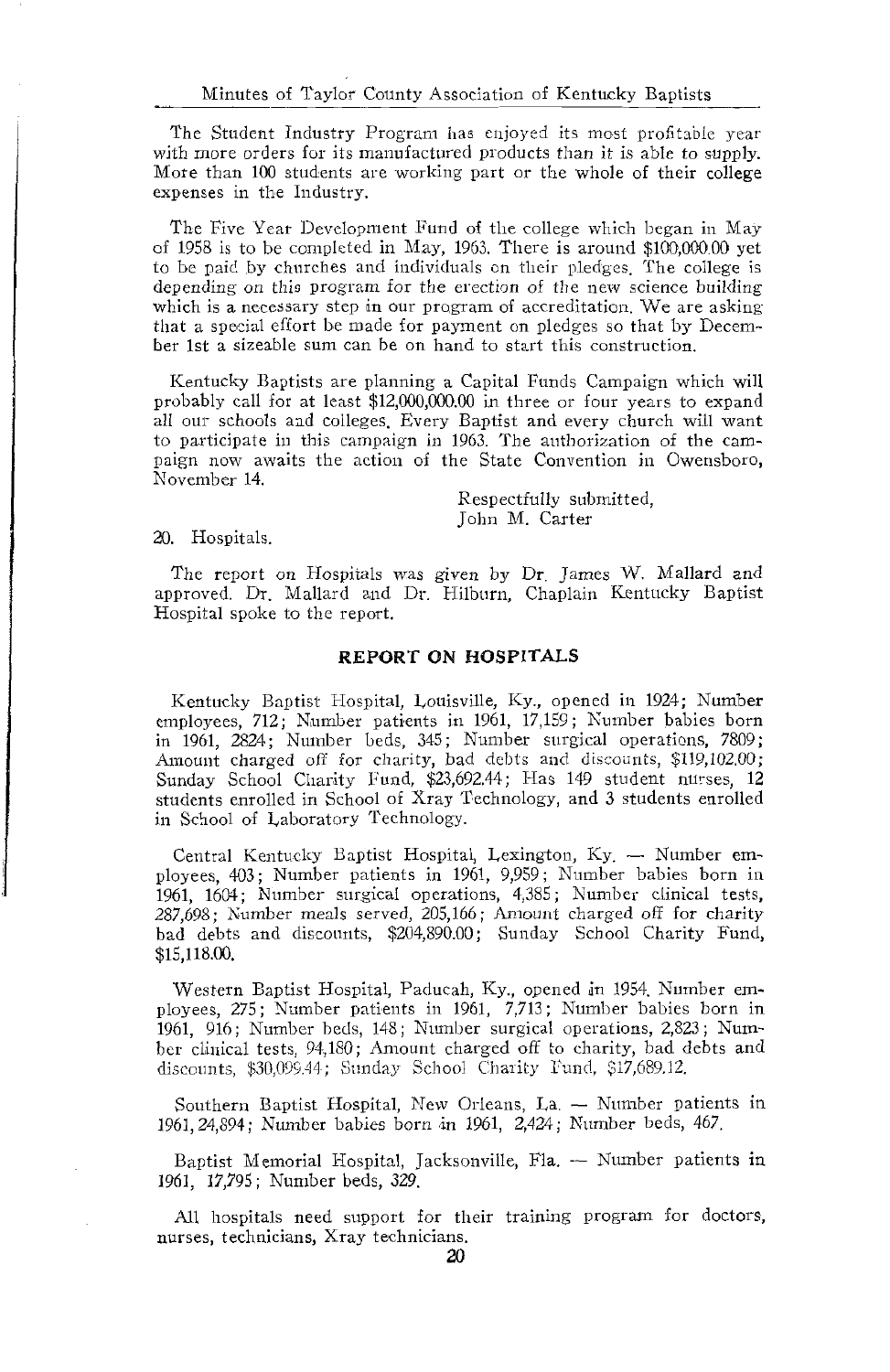Kentucky hospitals need greater support for the Mother's Day offering in May for the Sunday School Charity Fund. Last year the offering was \$34,089.46 and \$56,500.45 was spent from the fund during the same period. The Kentucky Baptist Convention contributes up to \$144,000 a year which can only be used to retire the debt, not on cases.

The Southern Bantist Hospitals draw patients from all over the world to these seaport stations. They had 53,370 out-patients last year. Their training program for doctors, nurses, technicians, etc. last year was \$502.670.48. This program is carried as an operating expense of the hospitals.

Statement of Purpose of the Hospitals: A Baptist Hospital functions as an Instrument of God's Grace, in enriching and prolonging human life within the scope of Divine Providence. Their influence goes far beyond providing organized care for the acutely ill. Their activities give testimony to the sensitivity of Baptists to human need. They underscore the conviction that the human body is more than a machine, but is a soul and mind also. They keep in focus the three-fold nature of man, thus obeying the "Great Commission" as it applies to the world of pain, suffering and death.

> Respectfully submitted, John Mallard

21. Children's Homes.

The report of Children's Homes was given by Dr. D. L. Druien, and adopted.

#### **REPORT ON CHILDREN'S HOMES**

The Kentucky Board of Child Care is happy to report that the outlook for our Child Care Program is promising. Last year we cared for 631 children. The number will be greater this year.

We have three homes which are averaging more than 500 under constant care. Kentucky Baptists feel that our Child Care Program is of the utmost importance and the Lord has richly blessed us in this important work.

Offices for the Board of Child Care are located in Middletown, Kentucky. There in the Central Office all the bookkeeping and purchasing operations as well as mailing of publications, such as Children's Messenger. This paper, The Children' Messenger, will be sent free to any Kentucky Baptist family.

We all rejoice that the 1961 Thanksgiving Offering was a most successful one. We continue to add new churches to the list of the offering each year.

We emphasize the importance of the Thanksgiving Offering which provides more than half of the operating expense of our child care ministry.

Many of our people are remembering our child care ministry in their wills. We encourage our people who can and desire to do so to remember this method of support. You can get detailed information about this from our General Superintendent, Rev. Sam. Ed Bradley.

You are invited to visit our Homes and see how this Program of Child Care is being carried out. You will always find a warm welcome and appreciate our work as never before.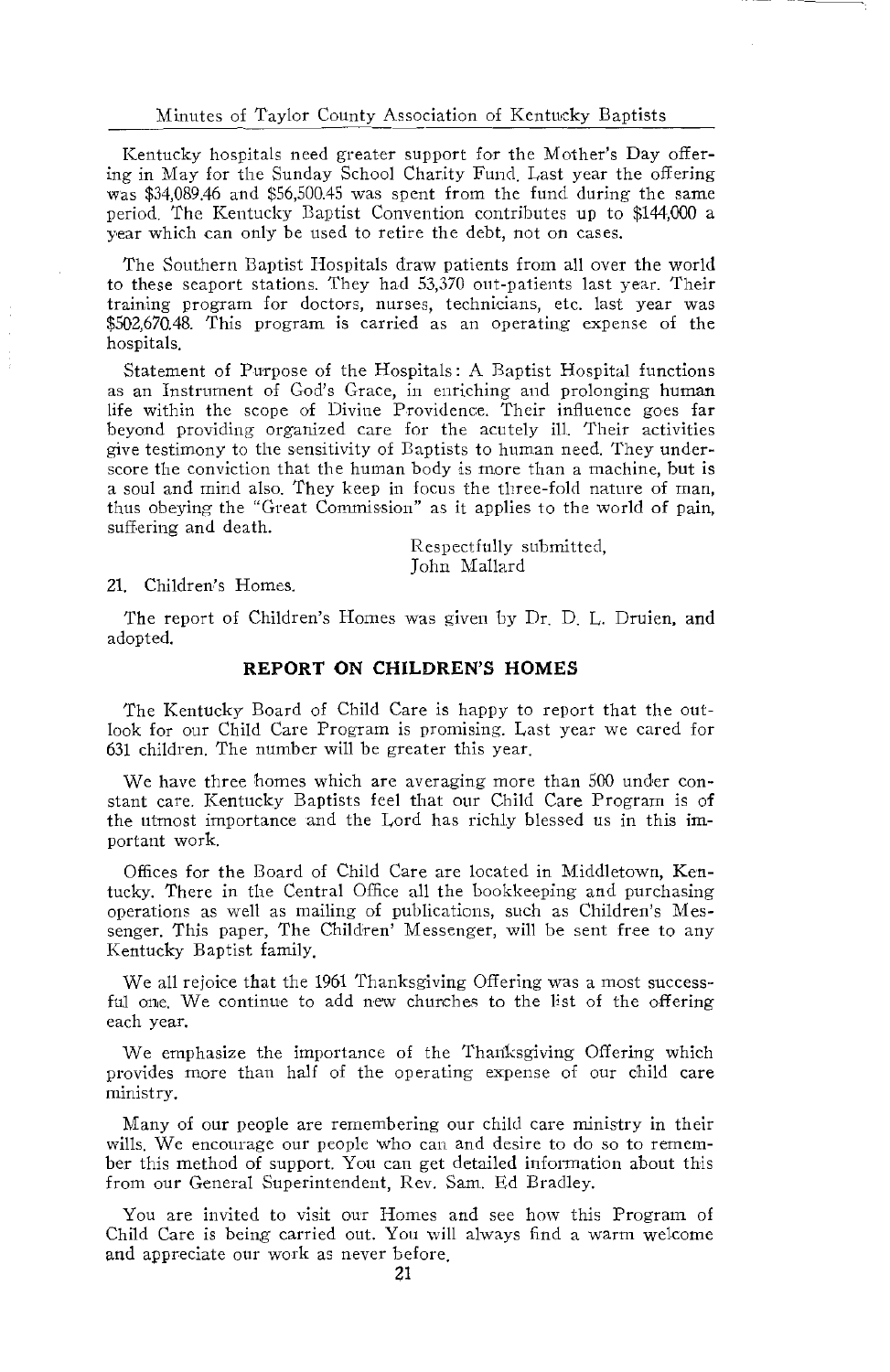Rev. Sam Ed Bradley is General Superintendent of our three Homes. Rev. Ford Deusner is Superintendent of Glen Dale; Rev. I. D. Herndon. Superintendent of Spring Meadows; and Mrs. Virginia Fields is Superintendent of Pine Crest. Spring Meadows was founded in 1869; Glen Dale in 1915; Pine Crest in 1957.

> Respectfully submitted. D. L. Druien

#### 22. Annuity Board.

The report of the Annuity Board was given by Dr. J. Chester Badgett and adopted. Dr. Badgett and Dr. Druien spoke to the report.

#### REPORT OF THE ANNUITY BOARD

The work of the Annuity Board is to devise and operate plans whereby churches, pastors, and their widows may have protection in their old age and in case of disability. The Board still spends a small amount in relief for those pastors and their families who were not able to get into the plan during their active ministry. This is a protection to the churches as well as for the pastors and their widows. An increasing number of churches are bearing the entire cost of this program as a further consideration for their pastors and for their own protection.

A total of \$2,879,816.21 was paid in benefits by the Annuity Board during 1961. Total membership in all plans of the Board on January 1, 1962. In 1961, 1,808 new members were enrolled.

A very important decision was made by the Board in its April meeting to waive the penalty for delayed participation in the Protection Plan for those who join before January 1, 1963.

In Kentucky during 1961, a total of \$108,910.84 was paid to 156 Kentucky annuitants. Last year 101 new members enrolled in the Protection Plan. At the end of the year, 824 churches and 920 members were actively participating in the retirement program. Nearly all churches in the Taylor County Association are participating. The Acton Mission and pastor entered the plan in the 1961-62 associational year. This brings the total participants to 12.

> Respectfully submitted. J. Chester Badgett

23. Report on Temperance and Morals.

The report on Temperance and Morals was given by Rev. Henry T. Parrott and adopted. Rev. Walter C. House spoke to the report

#### REPORT ON TEMPERANCE AND MORALS

Rev. Walter C. House, Temperance League Executive Director introduced several temperance bills but only one was reported out of the committee. A bill to outlaw alcoholic billboard advertising in dry territory, was passed by the house during the last days of the legislature, but was killed by the committee in the senate. This bill had the Governor's backing.

A few days after the legislature adjourned. Governor Bert Combs called Rev. House to Frankfort, and informed him he had vetoed Senate Bill No. 327. This is a bill which would have permitted minors,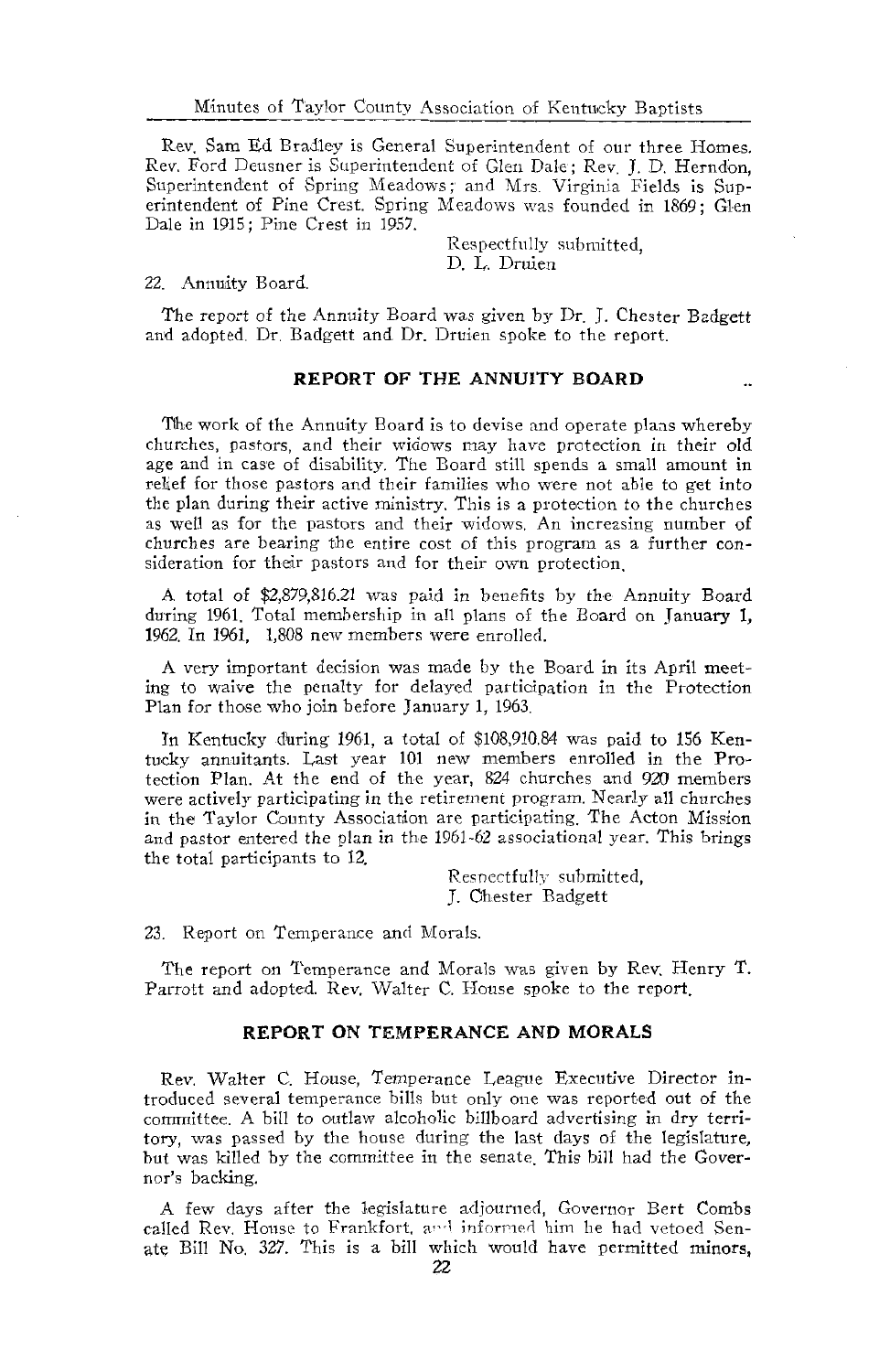down to age 12 to work in places that sell alcoholic beverages by the drink. We are indebted to Governor Combs for his courage in vetoing this Bill  $-1.1.1$ 

On this same occasion the Governor signed an obscene literature Bill that had the strong support of the Temperance League.

All Bills designed to give public funds to parochial schools were killed in committee meetings during the last session of the Legislature.

A Bill to legalize Bingo was introduced in the house, and was reported out of the committee but the House defeated the measures mainly due to the lobbying of the Temperance League.

We are urged by our Executive Director, Rev. Walter C. House to take a more active part in Christian Citizenship and especially in the selection of members of the Legislature in next years primary and general election.

> Respectfully submitted. Henry T. Parrott

24 Address

The address was brought by Rev. A. B. Colvin, Superintendent of Missions and Evangelism.

25. Miscellaneous Business.

1. Bro, John Wagster wes elected Chairman of Stewardship of Church Finance.

2. Rev. Ralph Boots, made announcement of revival at Good Hope.

3. Bro. Willard Wise called attention to the Green County Evangelistic Crusade.

The Session adjourned with prayer by Dr. D. L. Druien.

#### **NIGHT SESSION**

#### SOUTH CAMPBELLSVILLE BAPTIST CHURCH

The Session opened with the singing "To God Be the Glory" led by Rev. Joe Hargrove with Mrs. Joe Hargrove at the piano.

The devotion was given by Rev. Burton Cosby, pastor of the Acton Mission, using 5th chapter of Matthew, verses 1 through 12.

26. Sunday School.

The Sunday School report was given by Bro. Carl Wells and adopted.

#### REPORT OF SUNDAY SCHOOL

THEME: Outreach for the Unreached — Spearhead for Missions

Scripture verse: "And daily in the temple, and in every house, they ceased not to teach and preach Jesus Christ." Acts 5:42

First of all, I think it would be well if we defined the program of the Sunday School Department of the Kentucky Baptist Convention It is designed to work in close cooperation with the churches and the Sunday School Department of the Sunday School Board in discovering, de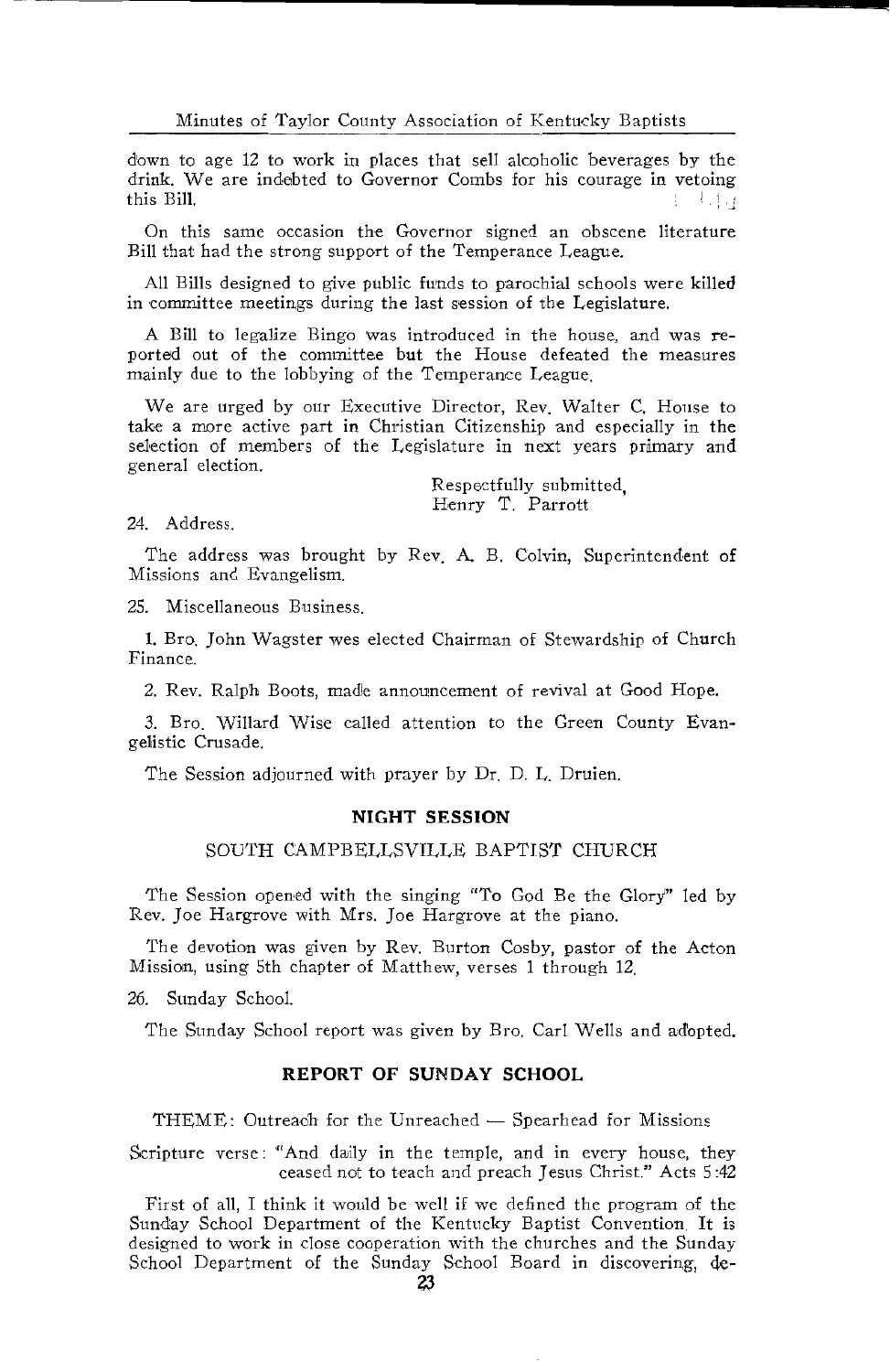veloping, and promoting principles and methods for the establishment, and improvement of the Sunday Schools and Vacation Bible Schools.

The State Sunday School Secretary, Roy E. Boatwright, reports a total of 2,200 Sunday Schools with an enrolment approximating 428,000. The following figures represent seven months of the Sunday School year, October 1961 - April 1962:

62 Standard Schools

279 Total Standard Units

Little Union, Nelson Association - Advanced Standard Sunday School

8,667 awards in Training in Category 17

1,714 Vacation Bible Schools conducted in 1961, with an enrollment of 168,184.

Our Association reports this year 20 Sunday Schools: A Sunday School enrolment of 4302. This is 6½% increase in enrolment over last year. There were 5 Standard Sunday Schools, 188 Baptisms, 19 Vacation Bible Schools, 17 Churches doing training, 1100 Awards earned. Our Association did not reach the standard. A Central Training School and a Group School was conducted by the Association.

We respectfully make the following recommendations:

1. That the Sunday School leadership of each church be urged to:

- (1) Determine to gain a minimum of 10% in enrolment and 15% in attendance
- (2) Promote weekly visitation.
- (3) Provide an adequate training program.
- (4) Encourage all workers to participate in the regular Associational Sunday School Meetings.
- (5) That every church send the Sunday School Superintendent or some other Sunday School leader to a Sunday School Conference.
- 2. That the Associational Sunday School leadership be urged to:
	- (1) Provide training for officers.
	- (2) Plan a Pastor-led Enlargement Campaign.
	- (3) Provide regular meetings for training and inspiration to the Sunday School workers in the churches.

Respectfully submitted, Carl P. Wells, Jr. Ass'nal Sunday School Supt.

#### 27. Brotherhood.

The Brotherhood report was given by Mr. Floyd Short and adopted.

#### REPORT ON BROTHERHOOD

The observance of Layman's Day in October was again the beginning of the associational year of the Brotherhood. This was observed in most of the chuches that have a Brotherhood.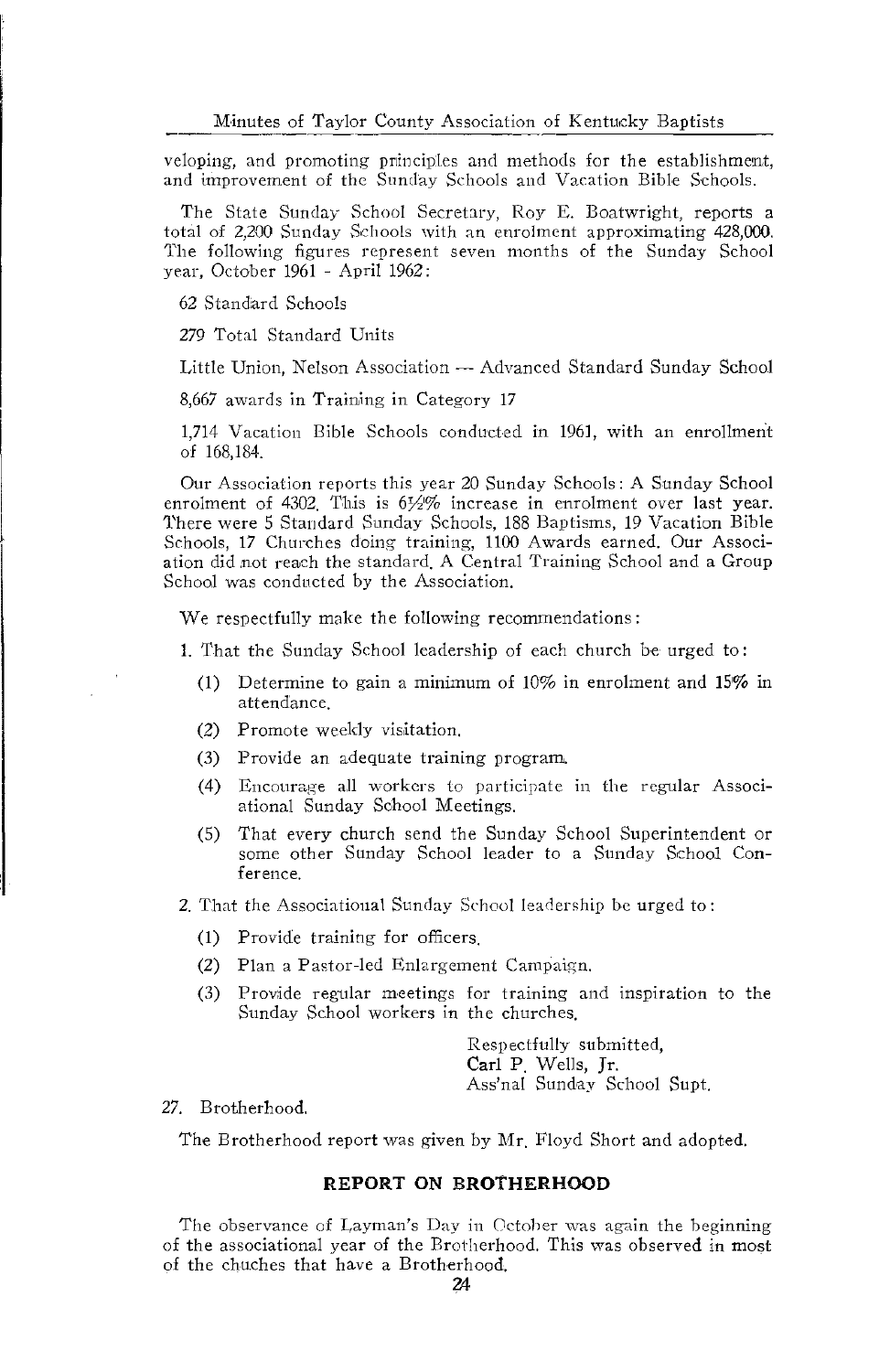#### Minutes of Taylor County Association of Kentucky Baptists

There were four Associational Brotherhood Meetings during the year: one each quarter. The first meeting was in November at Campbellsville Baptist Church. The Royal Ambassador Father and Son Banquet was held and all attending were privileged to enjoy a very interesting program by Bro. Neville Claxon, Foreign Missionary to Nigeria, Africa, The attendance was 121. The second meeting was held in February at Salem Baptist Church. Mr. Paul Ford presented a wonderful program<br>on "Christian Witnessing." Attendance for this meeting was 40. The third meeting was held at Mt. Gilboa in April. Emphasis of this meeting was "Stewardship." The program was presented by Mr. Teddy Winn, who spoke and showed a film entitled "Together We Build." Attendance for this meeting was 44. The fourth meeting was in July at Pleasant Hill Baptist Church. Theme for this meeting was "World Missions," and an interesting program was given by Mr. D. W. Crawley. Jr. This program included the film "That They May Hear." Family Night was observed and there were 104 in attendance.

The Brotherhood is supporting "The Stewardship Cultivation Program" for our association.

Our Taylor County Associational Brotherhood is made up of seven Brotherhoods with seven Royal Ambassador Chapters.

This year we had one associational-wide meeting with the Royal Ambassador boys.

The themes for other quarterly meetings were Personal Stewardship, Christian Witnessing, and World Missions.

> Respectfully submitted. Floyd M. Short

28. Associational Music Work.

The Music report was given by Rev. Joe Hargrove and adopted.

#### **REPORT ON MUSIC**

The purpose of our Associational Music Ministry is to help the churches to develop through music. Our Associational Music Ministry is the means by which our churches help one another.

During the past year, a total of 11,641 people representing 795 churches, have attended 90 Hymn Sings in Kentucky Baptist Association. Our Association had three Hymn Sings which was attended by 232 people, and who represented 24 churches.

This year we had an Associational Choir of 48 voices who sang at the Evangelistic Rally for our spring Revivals, Bro. I. M. Hamilton and Mrs. Ruth Bryant accompanied the choir on the organ and the piano, respectfully.

I would like to extend my personal thanks and appreciation to Bro. L. M. Hamilton, who has aided in so many ways by his fine attitude and help by being present to help in the music program in this past vear.

The music program of the Taylor County Association will greatly help each of us if we will take advantage of the help that is available and use it for the glory of the Lord.

> Respectfully submitted, Joe B. Hargrove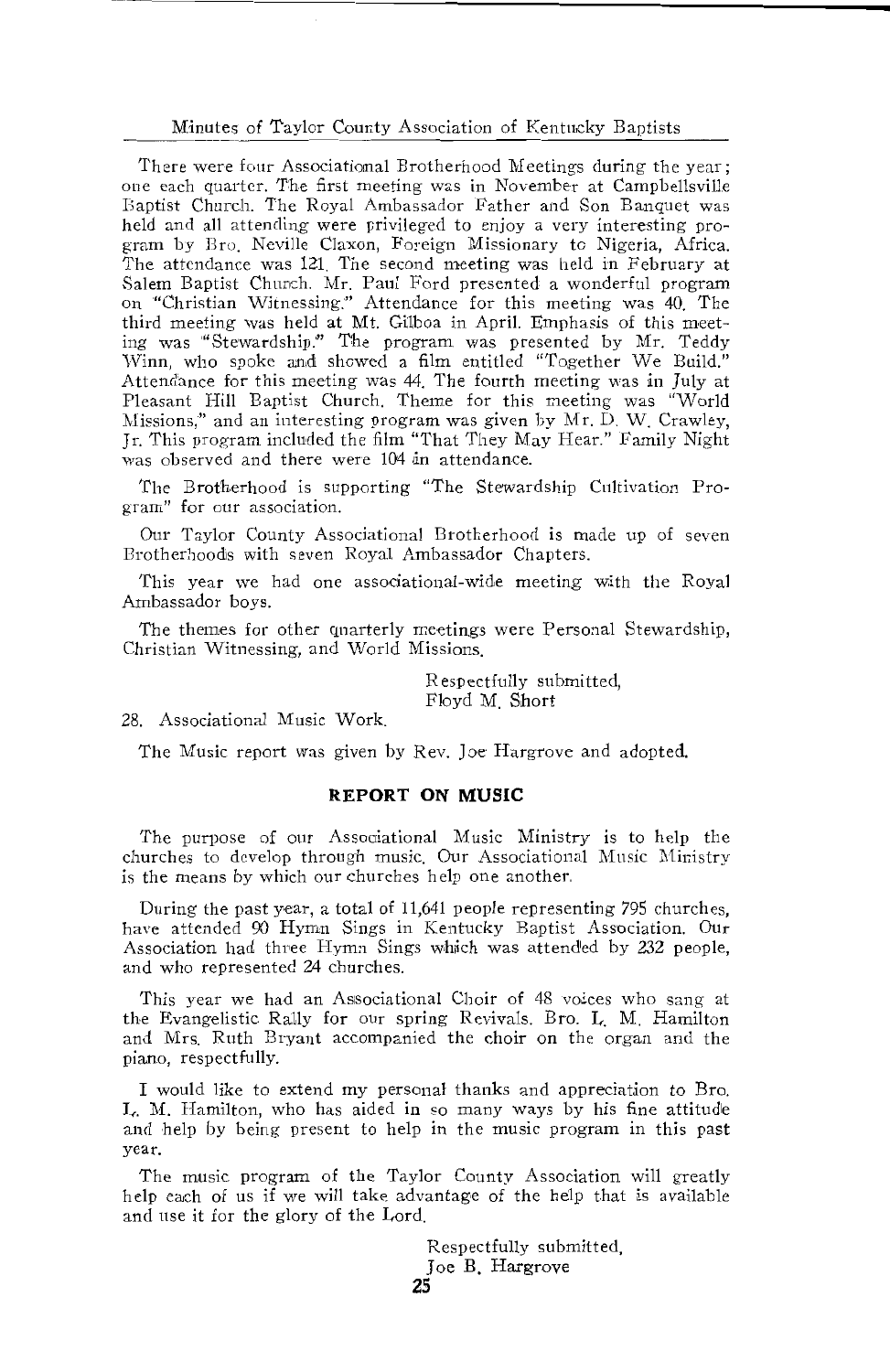#### 29. Training Union.

In the absence of Mr. Homer Kirtley, the Training Union Report was read by Dr. J. Chester Badgett and approved. Dr. Badgett spoke to the report.

#### REPORT ON TRAINING UNION

The theme for 1962 was "Lengthen and Strengthen." This challenge has been before us throughout the year. During the year, we were made aware of the need of a Training Union in every Baptist Church. All of the churches in our association have a Training Union with the exception of one. The Associational Training Union officers offer their services to help each of these churches provide a training program for their members.

Attention was given to the Junior Memory Work and Bible Drill, the Intermediate Sword Drill, and to the Young People's Speakers' Tournament. Three churches were represented in the associational drill and events, with two Juniors, two Intermediates, and four Young People participating. The following represented the association at the regional meeting at Columbia:

Junior Memory Work and Bible Drill: Freddie Money from the Frendship Baptist Church.

Intermediate Sword Drill: Pamela Edrington from the Campbellsville Baptist Church.

Young People's Speakers' Tournament (College Division): Ann Coakley from the Pleasant Hill Baptist Church.

Young People's Speakers' Tournament (High School Division): Ann Mallard from the Campbellsville Baptist Church.

"M" Night for 1961 was held at the Campbellsville Baptist Church with an attendance of 878.

Fifty-one young people and sponsors from the association attended Ridgecrest during Training Union Week in July.

Several of our churches held their annual Youth Week this year, at which time the youth of the church were in charge of the various activities and services.

This personal word has been received from our State Training Union Department. They are praying that God will bless our associational Training Union work, and that we will be able to work together in an even greater way in the training of His disciples for service in His Kingdom.

> Respectfully submitted, Homer R. Kirtley, Director

At this time Dr. J. Herbert Gilmore, Jr., Chairman Board of Managers of Western Recorder, spoke regarding the Western Recorder.

30. W. M. U. Report.

In the absence of Mrs. Roy G. Wilson, the W. M. U. report was read by the Clerk and adopted.

#### REPORT ON WOMAN'S MISSIONARY UNION

We have had a good year. Our reports show it. We have had growth and numerical gain in almost every area of our work. With the organiza-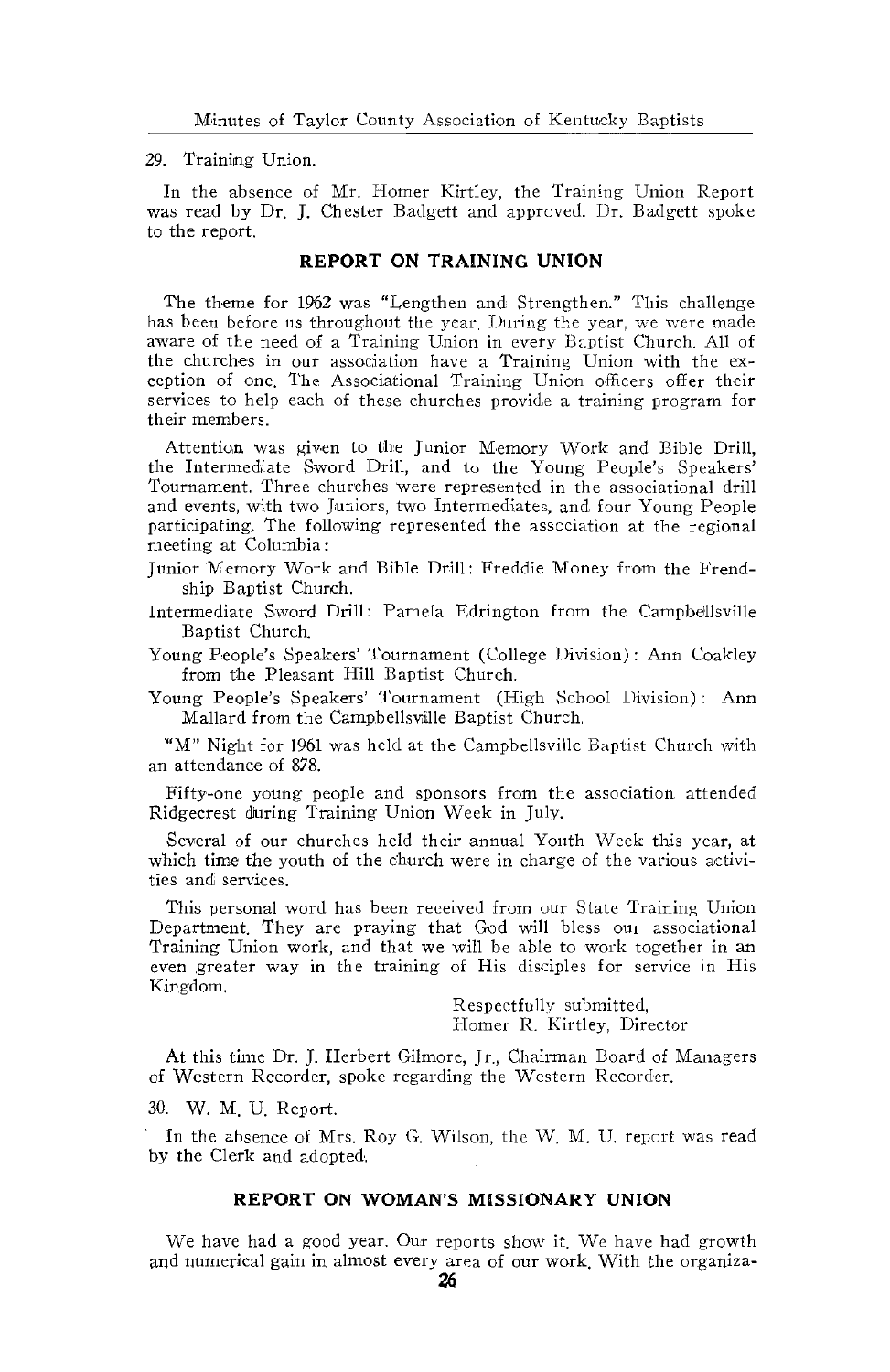#### Minutes of Taylor County Association of Kentucky Baptists

tion of the Robinson Creek, W. M. S., we now have nine of the sixteen churches with organizations. Also, we had an increase of 30 new members, an increase in number of tithers, in members giving through the Cooperative Program, in five day observance of the Weeks of Prayer, and in gifts for the Special Offerings. Our Lottie Moon Christmas Offering reached an all time high of \$2881.73 which was a 20% increase over the previous year. Our Annie Armstrong Offering was \$1100.00 which represented a 14% increase. Our State Missions Offering is to be taken in September.

The youth of our churches are doing splendid work. We now have five Y. W. A. organizations, twelve Girls' Auxiliary organizations, two Primary Sunbeams, two Beginner Sunbeams, and three Ungraded Sunbeam organizations. We urge all churches without organizations for their youth to make a special effort to organize immediately.

Woman's Missionary Union, of the Southern Baptist Convention, gave Kentucky special recognition as we ranked third in the convention in missionary reading.

We are grateful for His blessings upon our work this past year. Our sincere purpose has been that "His way may be known upon earth. His saving health among all nations" as has been our watchword for this year.

> Respectfully submitted, Mrs. Roy G. Wilson

31. Baptist Student Union.

The report on the Baptist Student Union was given by Mr. Terry Grainger and adopted.

#### REPORT ON BAPTIST STUDENT UNION

In the B.S.U, this summer we have tried to seek every opportunity possible to witness to lost students, to help new students get settled in school and whenever possible to help them discovering Gods will for their lives. The purpose of the B.S.U. as we see it is the same as Gods purpose for Christians everywhere, that is to introduce people to Jesus through our words, deeds and actions. The B.S.U. is an organization of college students all over America banded together to more effectively accomplish this purpose.

Our most immediate field is the students on our campus. We try to win them to Jesus through our Vesper Services held in Chapel each evening at six o'clock. These services usually consist of singing, praying, and short testimonials. We have a social at least once a month in which we play games and have refreshments. Many students who were skeptical of the B.S.U. at first have made such statements as "I didn't think Christians had so much fun." Of course the most effective way of winning people to Christ is by living a Christian example before them. We encourage students to select prayer mates with whom they can meet at scheduled times and discuss their problems and pray together. We encourage students to move their membership to the local church of their choice.

Each year the B.S.U. students raise as much money as possible to sponsor youth missionary teams to different states and to other countries. This summer we raised a little over \$200.00 toward a \$550.00 goal for the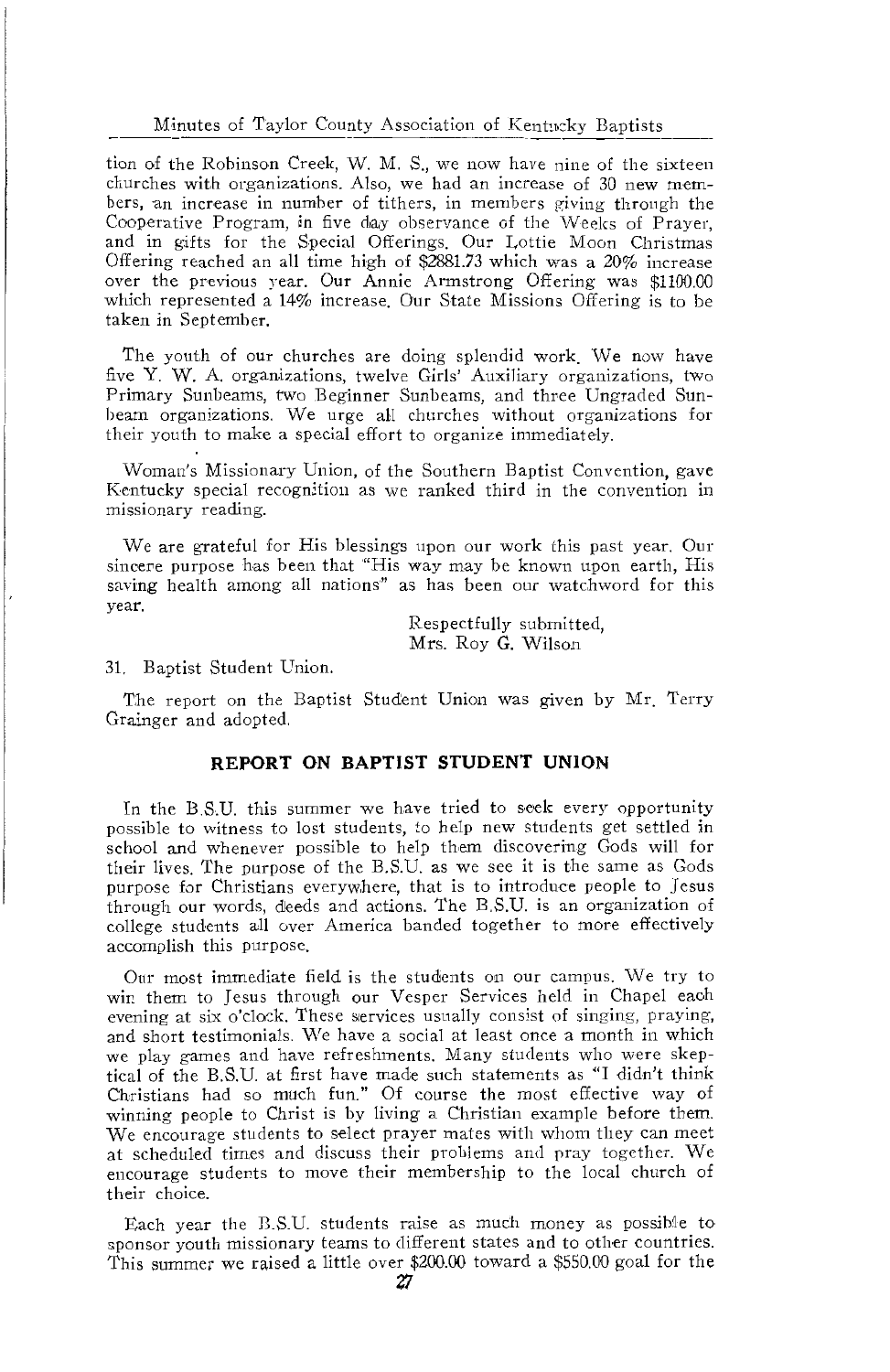entire year by doing odd jobs for people in town. It is our prayer that God will bless our efforts and that many people might be won to Christ.

> Respectfully submitted, Terry Grainger

32. Cooperative Program.

The report on the Cooperative Program was given by Mr. William Blevins and adopted

#### **REPORT ON COOPERATIVE PROGRAM**

From the time the first man and woman were created on the earth, it was not until 1830 that the world population reached the one billion mark. But notice how world population has grown since: 1830 --1 billion;  $1930 - 2$  billion;  $1965 - 3$  billion;  $1980 - 4$  billion;  $1990 - 5$  billion;  $2000 - 6$  billion.

This represents millions of new mouths to be fed each year, millions of new homes, thousands of schools and churches, etc. But our growing population needs the Gospel of Christ, too. Man shall not live by bread alone. This means every church must do its best to win, baptize and teach those in its community. What no one church can do by itself. we are able to do by pooling our resources.

Our state Cooperative Program budget for World Missions Year in 1962-63 has been raised to nearly \$2,700,000.00. In 1962-63 an additional one-half percent will be used for Convention mission work. Thus, 641/2% will be used in Kentucky, and 351/2% worldwide.

Also planned for next year is the launching of a special campaign of at least \$10 million to be used as the capital gifts phase of the Cooperative Program. Every church will want to take part in this, as information is made available later.

In view of World Missions Year in 1963, your committee recommends:

- (1) That each church in our association give a percent of its total income through the Cooperative Program
- (2) That each church increase this percent by at least two points a year.
- (3) That our association favor and support the coming Capital Gifts Campaign.

Respectfully submitted. W. T. Blevins

33. Stewardship.

The Stewardship Report was given by Mr. William Blevins and adopted.

#### **REPORT ON STEWARDSHIP**

Many vears ago Paul wrote to the Christians in Rome, "So then every one of us shall give account of himself to God." (Romans 14:12)

All of us are accountable to God for our total lives. This is the meaning of stewardship, for stewardship is accountability to help every member of our churches to be a good steward of all that comes into our possession, including our lives, our abilities, our money, and our influence.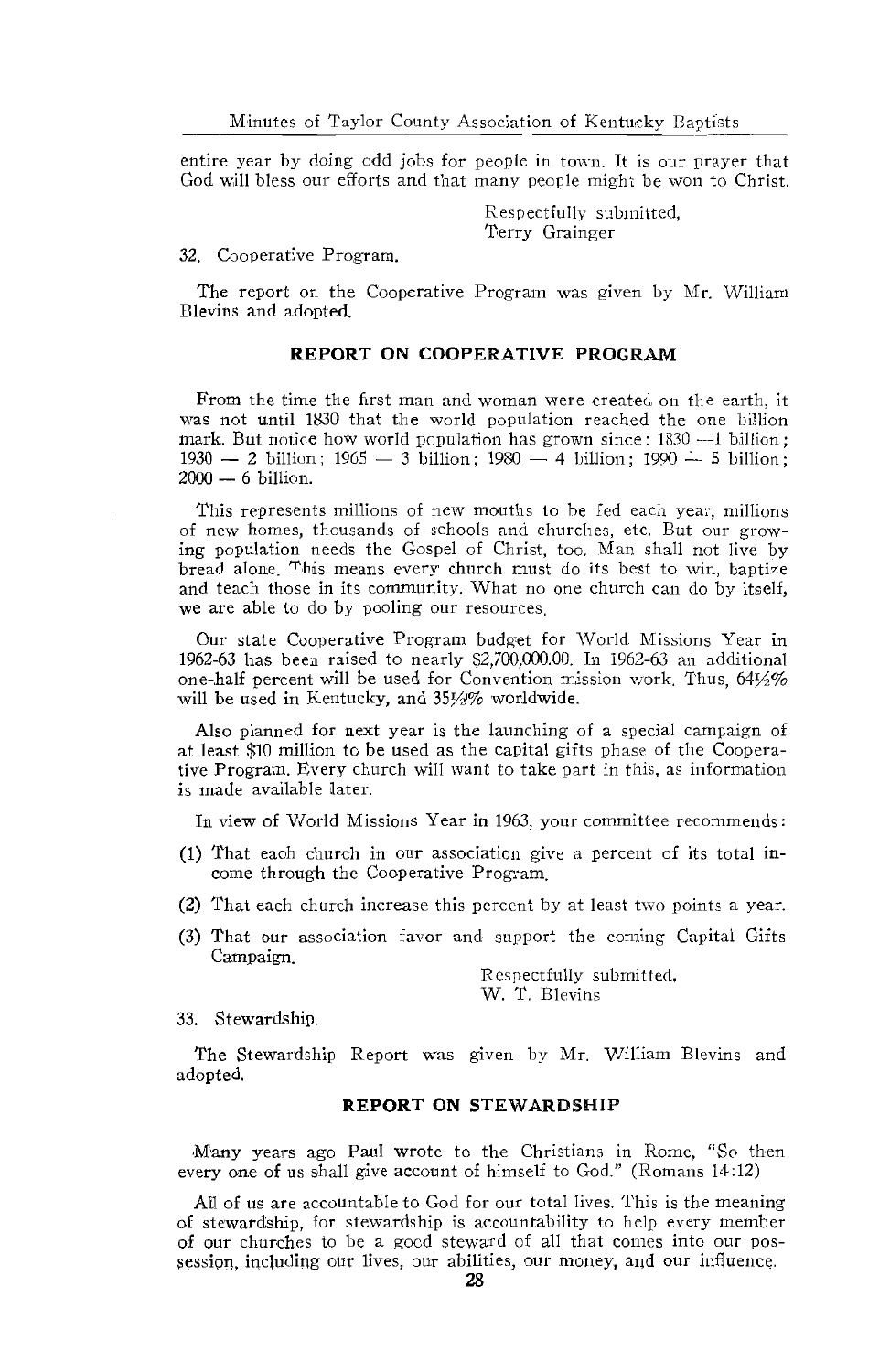To aid churches in teaching stewardship of material possessions, the Forward Program continues to be our best tool available. Early in 1963 the Stewardship Commission will also publish a small church stewardship program, which will be an adoption of the Forward Program.

It is hoped that each association in its annual meeting will elect a Stewardship Chairman. Some associations have been doing so regularly. The Stewardship Promotion Department of the Kentucky Baptist Convention will work closely with these men in 1962-63.

Your committee recommends:

- (1) That every church teach the total stewardship of life.
- (2) That every church use the Forward Program to plan, promote and pledge its annual budget.
- (3) That the smaller churches study and use the Small Church Program when it is available early in 1963.
- (4) That our association study the Stewardship Cultivation Program for use this year, and that we study the new program to be published by the Stewardship Commission

Respectfully submitted. W. T. Blevins

34. Kentucky Baptist Foundation.

The report on Kentucky Baptist Foundation was given by Rev. Herbert Keeton and adopted.

#### REPORT OF KENTUCKY BAPTIST FOUNDATION

The Basic objectives of the Foundation are:

(a) To receive financial funds and property trust.

(b) To create among our churches a climate of total stewardship.

(c) To provide a channel through which, by gifts or bequests our Baptist people can supply future needs as well as present support of Kingdom causes.

(d) To present the opportunity for tangible immortality and eternal reward.

The total book value of endowment and trust funds in the books of all Kentucky Baptist Institutions and Agencies, as of January 1, 1962 was \$3,972,890.63, of this amount \$1,698,236.59 was with the Kentucky Baptist Foundation for administration for the benefit of our Baptist  $causes$ 

The Foundation earned and distributed during 1961, \$72,311.03.

From 1945 to the present, the Foundation has received on its investments over \$600,000.00.

Funds placed with the Foundation either by gift or bequest, will always be held as a sacred trust. No portion of the principal will ever be spent. Only the income from investment of the principal will go to the cause designated by the donor.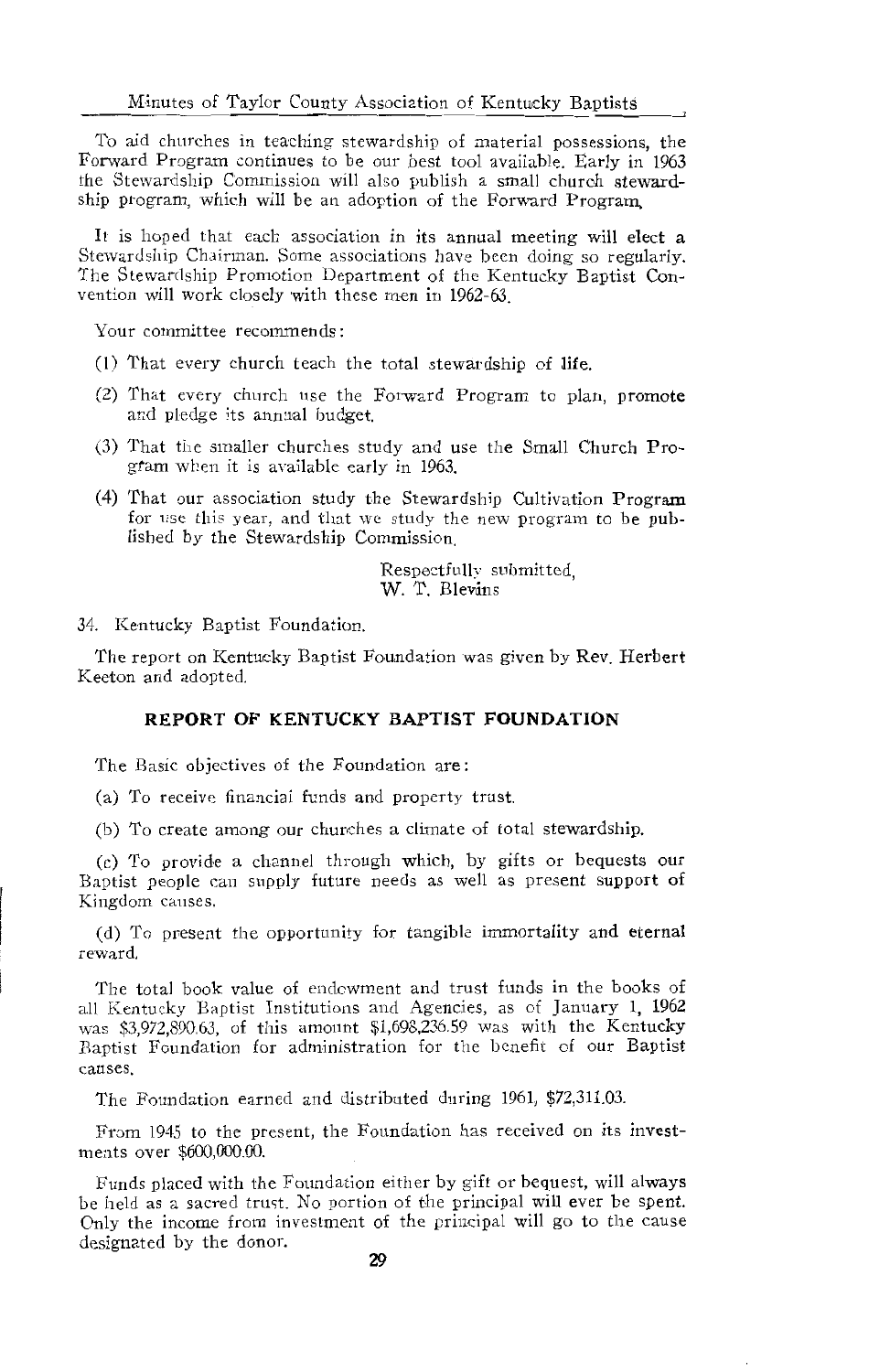Dr. Robert Hastings says currently in his book, My God and Money, "To earn honestly, view sacredly, give liberally and spend wisely is not enough. The final test of the worthy steward is the disposition of his money at his death, this is his last opportunity to show sincerity of his Christian profession."

> Respectfully submitted. Herbert Keeton

#### 35. Radio and Television.

The report on Radio and Television was given by Rev. Louis Lightfoot and adopted.

#### **REPORT ON RADIO AND TELEVISION**

Five years ago the Radio and Television Commission had a single radio program on 400 stations, preaching to an estimated weekly audience of four million. Today the Commission produces and distributes 10 weekly radio programs and "The Answer" series for television. These broadcasts can be heard over 1300 stations in 48 states and 25 foreign countries by an estimated 50 million people!

Its only a matter of time before a global video system will bring to every human being a sense of world citizenship. While waiting for this event, the Commission works with the three great networks of our nation - the National Broadcasting Co., Columbia Broadcasting System, and American Broadcasting Co.

They offer the Southern Baptist Convention its best opportunity at the lowest cost for reaching the vast listening and viewing audience of our own nation

Each year since the Commissions first invitation to provide a network program has increased time offered our denomination. The American Broadcasting Company's religious TV weekly, "Directions '62" has featured two Southern Baptist productions in the past 12 months. Average annual production cost was \$4,000, while the value of the free time came to \$90,000. The total audience was estimated at eight million.

In the same period, CBS gave time for two television programs and three 30-minute worship services. For \$6,000 production costs, \$155,000 worth of free time and a 12 million audience was obtained.

The instruments of mass communications can achieve what was an impossibility in the Apostle Paul's day. We must take hold of this opportunity if we sincerely believe that Jesus and His message are vital to the lives of the millions of desperate, hopeless people of our world.

> Respectfully submitted, Louis Lightfoot

The report on the American Bible Society was given by Dr. Clarence Chestnutt and adopted.

#### REPORT ON AMERICAN BIBLE SOCIETY

"Sharing Christ with the Whole World" is the aim and theme of the Baptist Jubilee Advance. Sharing the Bible with the whole world is an essential part of this program of advance.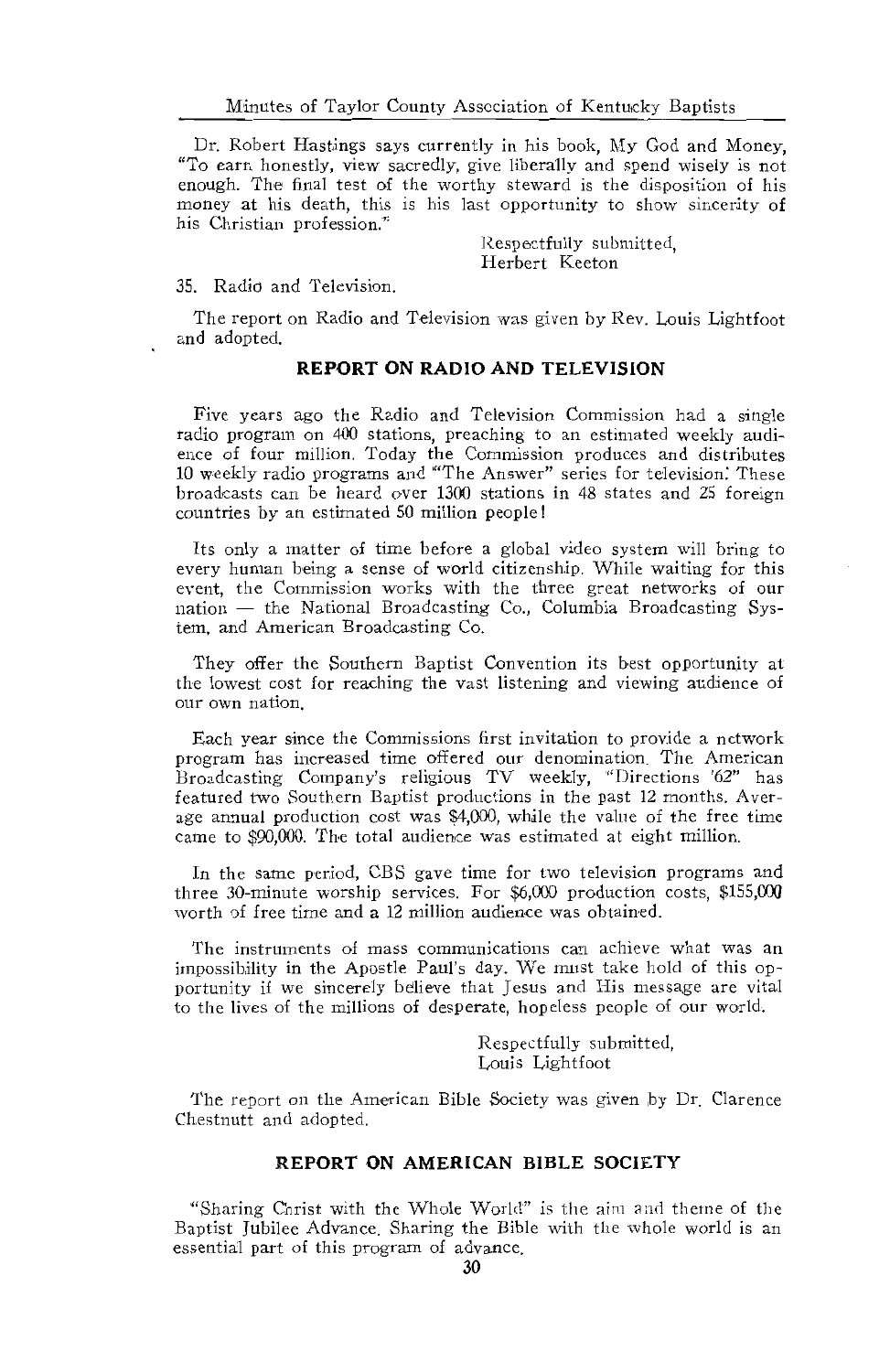If the people of the world are to know Jesus Christ, the one hope of men and nations, they must have the Bible.

Each person must have the Bible in his own language because it speaks to his heart as no other language can speak.

In most countries, people cannot afford even the cost of printing the Scriptures.

The American Bible Society is an active partner of Southern Baptist serving missions at home and abroad, translating, publishing and distributing the Bible without profit.

During 1961 the American Bible Society-

 $-published$  some part of the Bible in 1181 languages; full Bible in  $226$ ; Testament in 281 more; Gospel or complete book in 674 more.

-distributed over 24,000,000 Scripture volumes in over 100 countries, on 6 continents.

-made Finger-Fono Bible records available in 40 languages.

-supplied Scriptures in Braille and on Talking Book records.

-gave a million Scripture volumes for distribution by Chaplains to our Armed Forces and Veteran's Hospitals.

Southern Baptist missionaries depend on the Society for Scriptures in the languages of the people they serve.

In 1961 Southern Baptist churches gave \$164,342 to the American Bible Society. Methodist were second with \$163,593. All churches in the U.S.A. gave \$1,065,649 which is 23% of the Society's total income.

> Respectfully submitted. Dr. Clarence Chesnutt

36. Memorial

The Memorial report was submitted by Mr. E. Poe Young and given by Rev. Ralph Boots. The names will be found on page 36.

At this time Dr. J. Chester Badgett introduced Rev. Bob Brown, Trinity Baptist Church, Lexington, who spoke on Protestant and Other Americans United on Separation of Church and State.

The congregation was favored with special music in song by Mr. Marion A. Hall, Minister of Music, Trinity Baptist Church, Lexington, Kentucky, Rev. L. M. Hamilton at the piano.

37 Committees.

1. Resolutions Committee.

#### REPORT OF THE RESOLUTIONS COMMITTEE

1. Be It Resolved: that we express to the Mt. Gilboa Baptist Church and the South Campbellsville Baptist Church our sincere and grateful appreciation for their gracious hospitality and the use of their excellent facilities for this our Annual Meeting.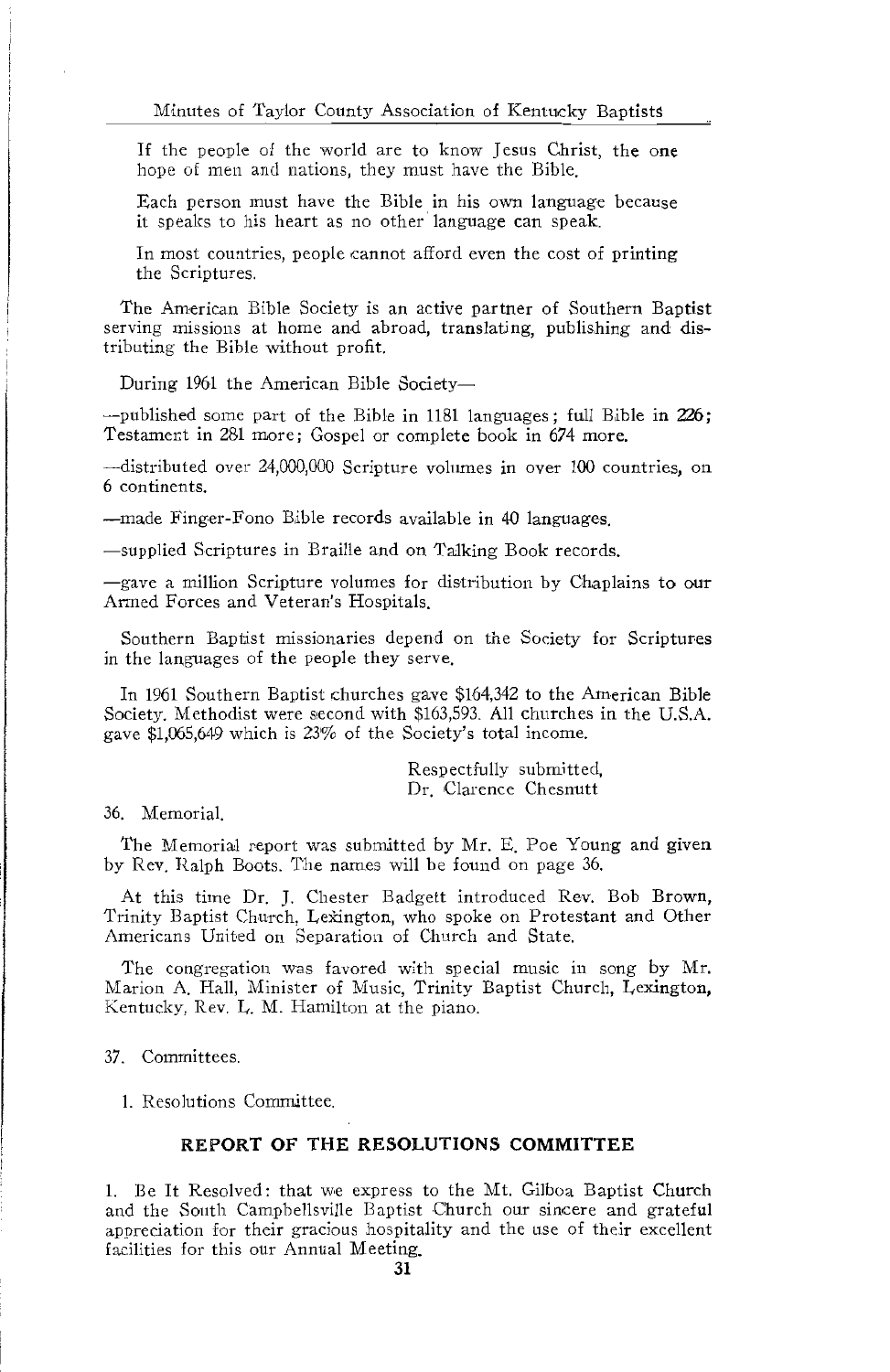2. Be It Resolved: that we express to our beloved Moderator, Bro. Gilbert Sapp, and to our efficient Clerk. Bro. Woodruff T. Chandler. our Associational Sunday School Superintendent, our Associational Training Union Director, W. M. U. and Brotherhood Leaders with all those making reports and speaking to the same during this session, our sincere appreciation for the splendid work done.

3. Be It Resolved: that we continue our support to Campbellsville College during these days of Advance and Enlargement.

4. Be It Resolved: that we give renewed interest to our Associational Missionary Program including our New Mission Work in Ohio.

5. Be It Resolved: that we give whole-hearted support to our World Mission Program and those who plan and open new fields of work around the world. That we pray for our own beloved Dr. J. Chester Badgett as he serves in the highly important position as a member of the Foreign Mission Board

6. Be It Resolved: that we cooperate in every way possible with the P.O.A.U. in their fight for the Separation of Church and State.

2. Committee on Committees.

#### REPORT OF COMMITTEE ON COMMITTEES

Digest of Letters and Historical Events .......... Woodruff T. Chandler Kentucky Baptist Foundation .......... .......... ......... Mr. Thomas Kilingham 

> Respectfully submitted, Rev. Raymond Long Rev. Jewell E. Hall Mr. Vontress Tones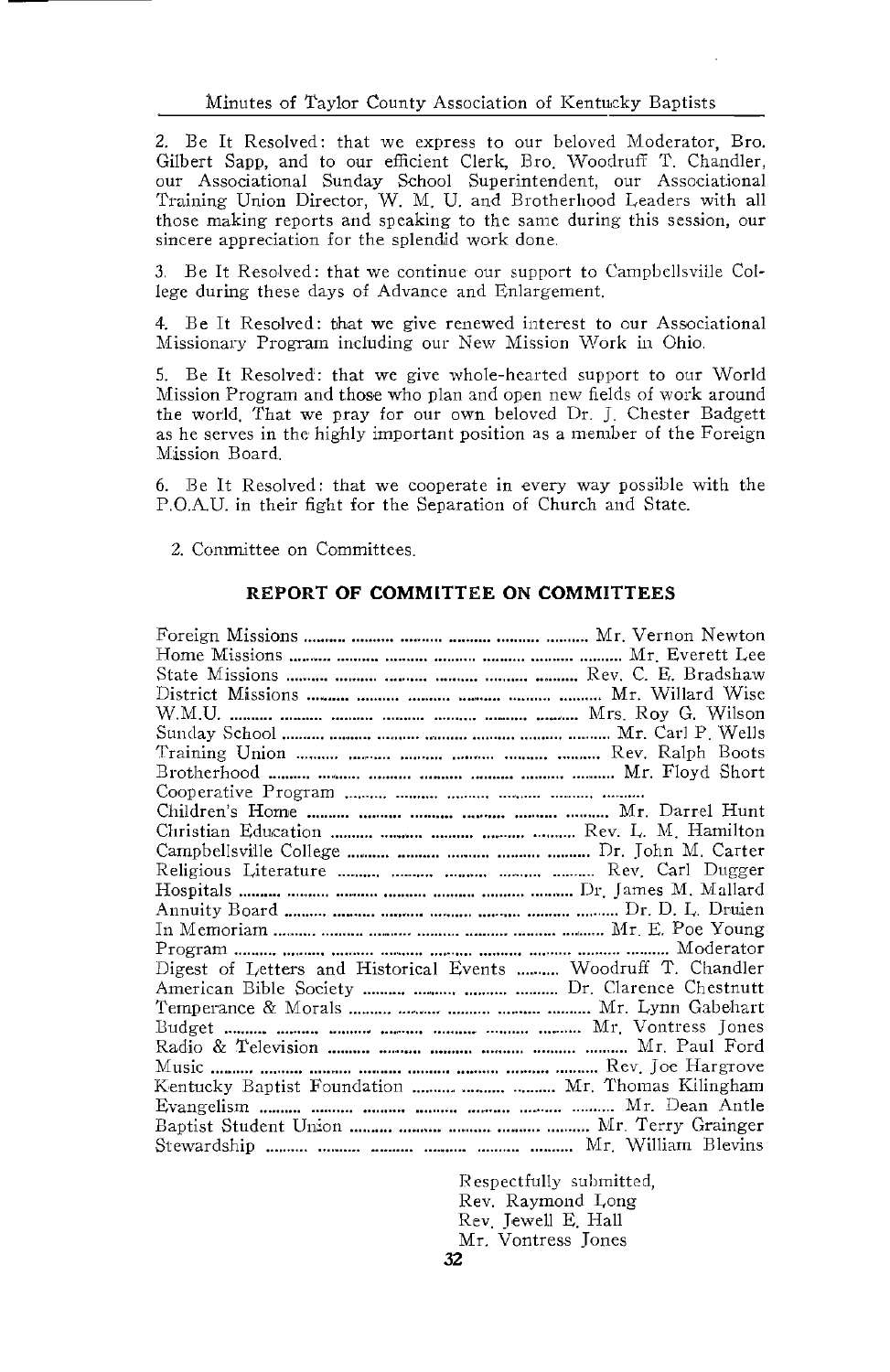3. Time. Place and Preacher Committee.

#### REPORT ON TIME, PLACE AND PREACHER COMMITTEE

| Place $\ldots$ $\ldots$ $\ldots$ $\ldots$ $\ldots$ $\ldots$ $\ldots$ $\ldots$ $\ldots$ $\ldots$ $\ldots$ $\ldots$ $\ldots$ $\ldots$ $\ldots$ $\ldots$ $\ldots$ $\ldots$ $\ldots$ $\ldots$ $\ldots$ $\ldots$ $\ldots$ $\ldots$ $\ldots$ $\ldots$ $\ldots$ $\ldots$ $\ldots$ $\ldots$ $\ldots$ $\ldots$ $\ldots$ $\ldots$ $\ldots$ $\ldots$ |
|-------------------------------------------------------------------------------------------------------------------------------------------------------------------------------------------------------------------------------------------------------------------------------------------------------------------------------------------|
|                                                                                                                                                                                                                                                                                                                                           |
|                                                                                                                                                                                                                                                                                                                                           |
|                                                                                                                                                                                                                                                                                                                                           |
|                                                                                                                                                                                                                                                                                                                                           |

Respectfully submitted Rev. Henry T. Parrott<br>Dr. Henry T. Parrott<br>Dr. Harvey Morrison Mr. Carl Wells

38. Report of Nominating Committee.

Rev. Louis Lightfoot, Chairman of Nominating Committee made the following report which was adopted.

#### REPORT OF NOMINATING COMMITTEE

1. General Officers and Committees:

Stewardship and Missions ......... ......... J. Chester Badgett, Willard Wise Annuity Board .......... .......... Marshall Black, W. T. Blevins, J. E. Hall Temperance & Public Morals .... D. L. Druien, Ira Wise, Carl McCubbin Children's Home .......... .......... Raymond Long, Floyd Short, Ralph Boots Chairman of Evangelism .......... .......... ........... Harvey L. Morrison 

> Respectfully submitted, Rev. Louis Lightfoot Rev. Bill Chaffin Mr. Homer Kirtley

2. Training Union.

| Department Leaders —                                          |  |
|---------------------------------------------------------------|--|
|                                                               |  |
|                                                               |  |
| Intermediate www. www. www. www. www. www. Mrs. George Sadler |  |
|                                                               |  |
|                                                               |  |
|                                                               |  |
|                                                               |  |
|                                                               |  |

Respectfully submitted. Rev. Jewell E. Hall Mr. Willard Wise Rev. Burton Cosby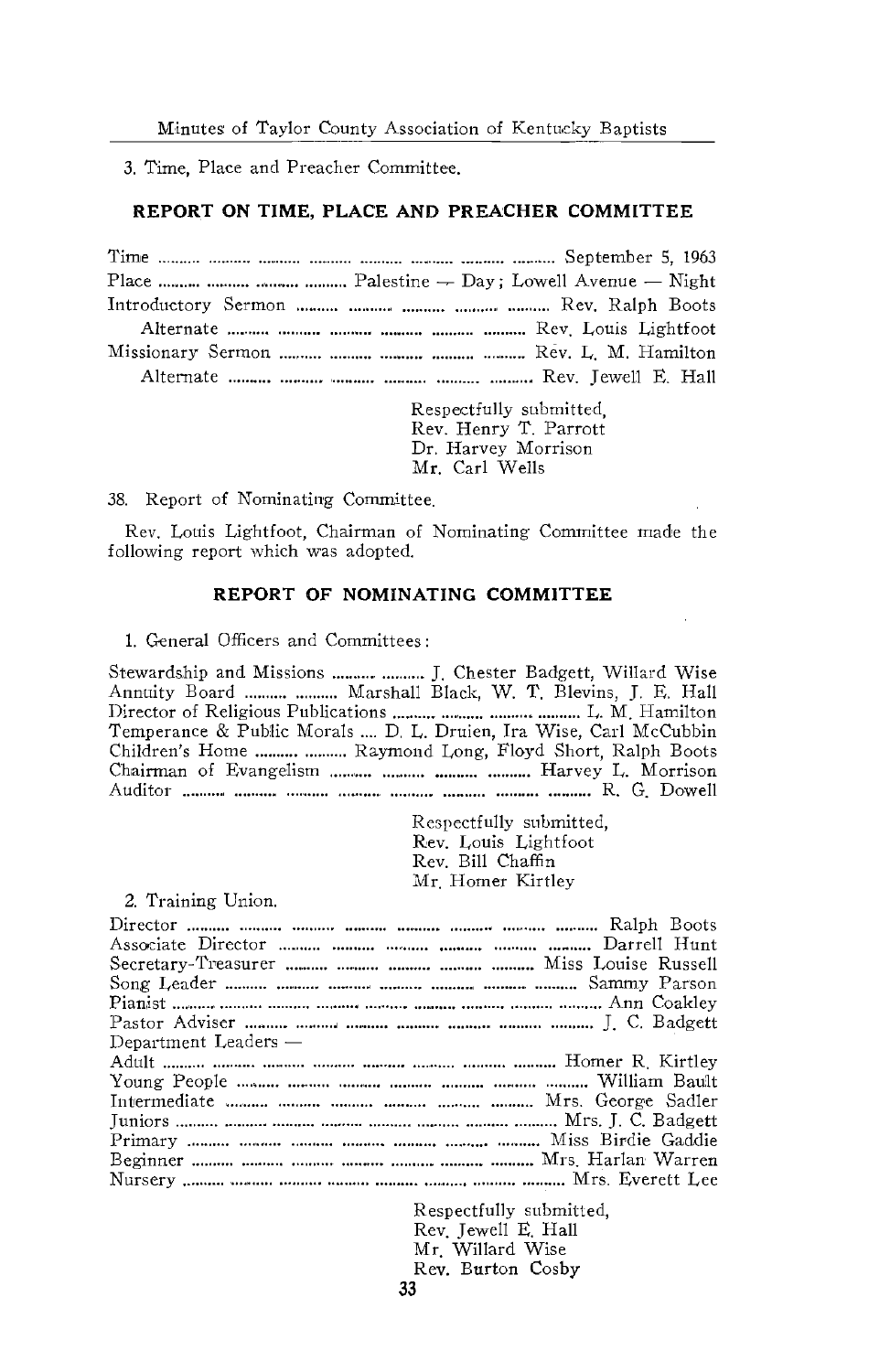| <i>a</i> . Sungay School:                                   |
|-------------------------------------------------------------|
|                                                             |
| Superintendent of Training    Thomas Kilingham              |
|                                                             |
| Superintendent of Vacation Bible Schools    Billy Chaffin   |
| Superintendent of Enlargement and Evangelism  J. C. Badgett |
|                                                             |
| Group Superintendents   L. M. Hamilton, Herbert Keeton      |
| Superintendent of Standards    Marshall Black               |
| Departmental Leaders —                                      |
|                                                             |
|                                                             |
|                                                             |
|                                                             |
|                                                             |
|                                                             |
|                                                             |
|                                                             |
|                                                             |
|                                                             |

Respectfully submitted, Rev. Raymond Long Rev. Herbert Keeton Mr. Willard Wise

#### 4. Woman's Missionary Union:

 $2011011$ 

| Song Leader Nrs Edwin Parrott |  |
|-------------------------------|--|

Respectfully submitted, Mrs. William Bault<br>Mrs. Everell Lee Mrs. Tom Osborne<br>Mrs. Goy Davis Mrs. Fronia Billeter

| 5. Brotherhood:                                                      |                                                         |
|----------------------------------------------------------------------|---------------------------------------------------------|
|                                                                      |                                                         |
|                                                                      |                                                         |
|                                                                      |                                                         |
| Royal Ambassador Leader    Mr. Dennis Smith                          |                                                         |
|                                                                      |                                                         |
| Personal Stewardship Leader    Mr. Ted Winn, Jr.                     |                                                         |
|                                                                      |                                                         |
| Advisory Committee — Rev. Gilbert Sapp. Dr. J. Chester Badgett, Rev. |                                                         |
| Marshall Black                                                       |                                                         |
|                                                                      | $\sim$ $\sim$ $\sim$ $\sim$ $\sim$ $\sim$ $\sim$ $\sim$ |

Respectfully submitted. Mr Floyd Short Mr. Darrell Hunt Mr. Jim LaFonde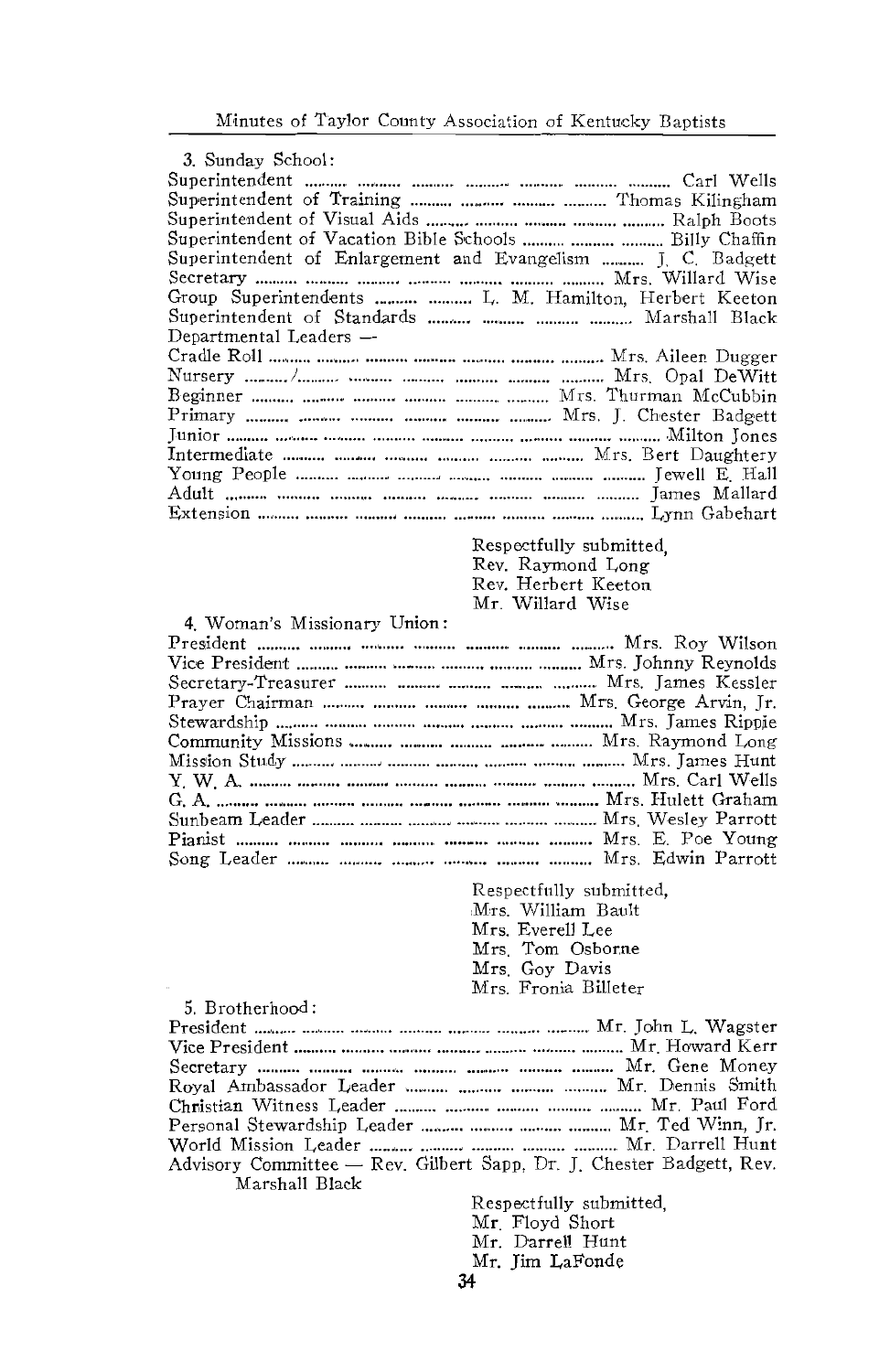Minutes of Taylor County Association of Kentucky Baptists

39. Miscellaneous.

1. Motion made seconded and passed Dr. D. L. Druien and Committee add resolution regarding Separation of Church and State.

2. Rev. Ralph Boots, Pastor Good Hope Baptist Church invited everyone to his church Sunday 2 P.M. for the Associational Sunday School meeting.

40. Missionary Sermon.

Rev. Marshall Black brought the Missionary Sermon. Bro. Black spoke from 1st chapter of Acts. It was a very inspiring Message.

There being no further business the Fifth Annual Session of the Taylor County Association of Kentucky Baptists adjourned with prayer by Rev. Earl Pike.

> Respectfully submitted, Gilbert Sapp, Moderator Woodruff T. Chandler, Clerk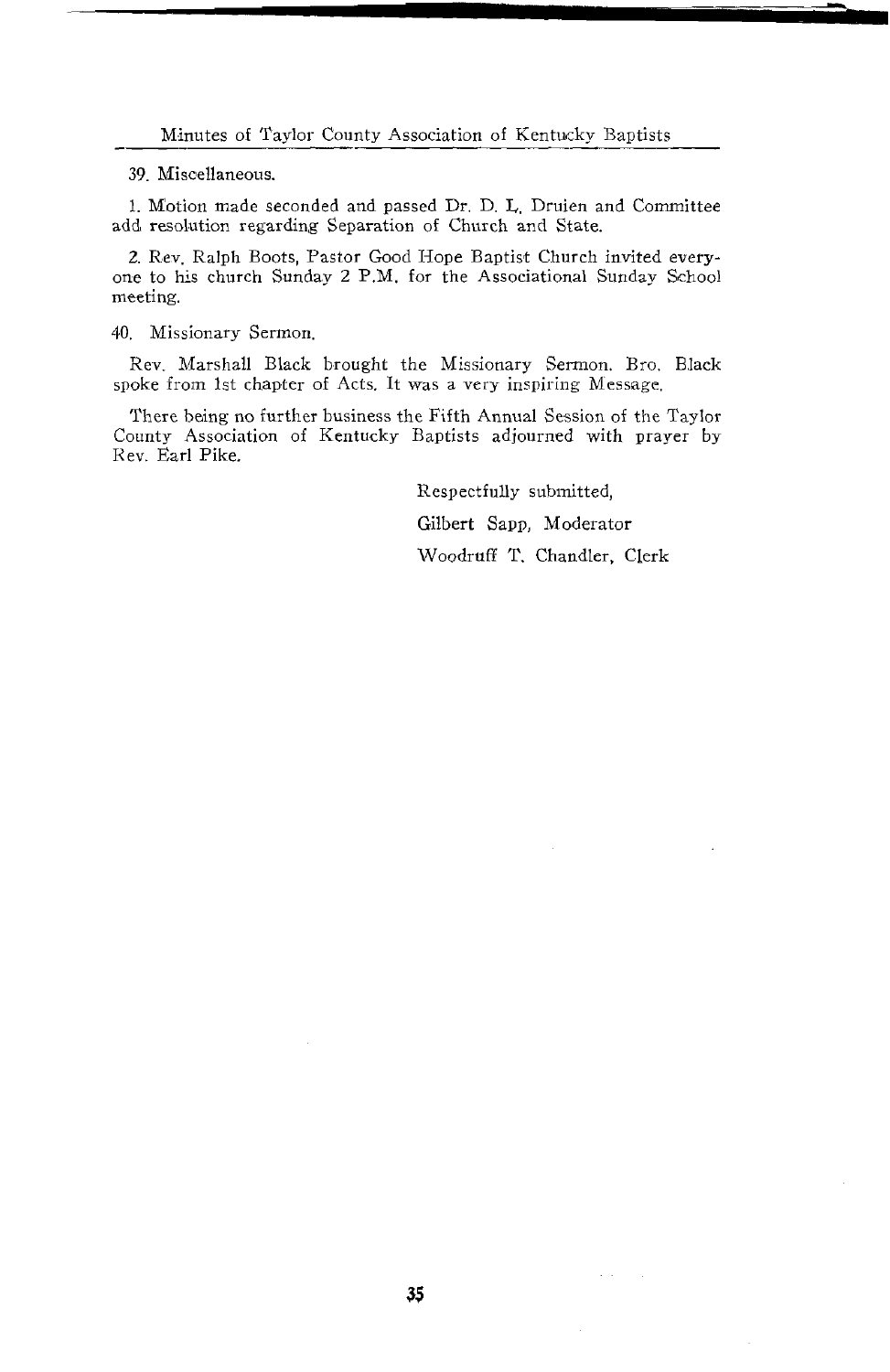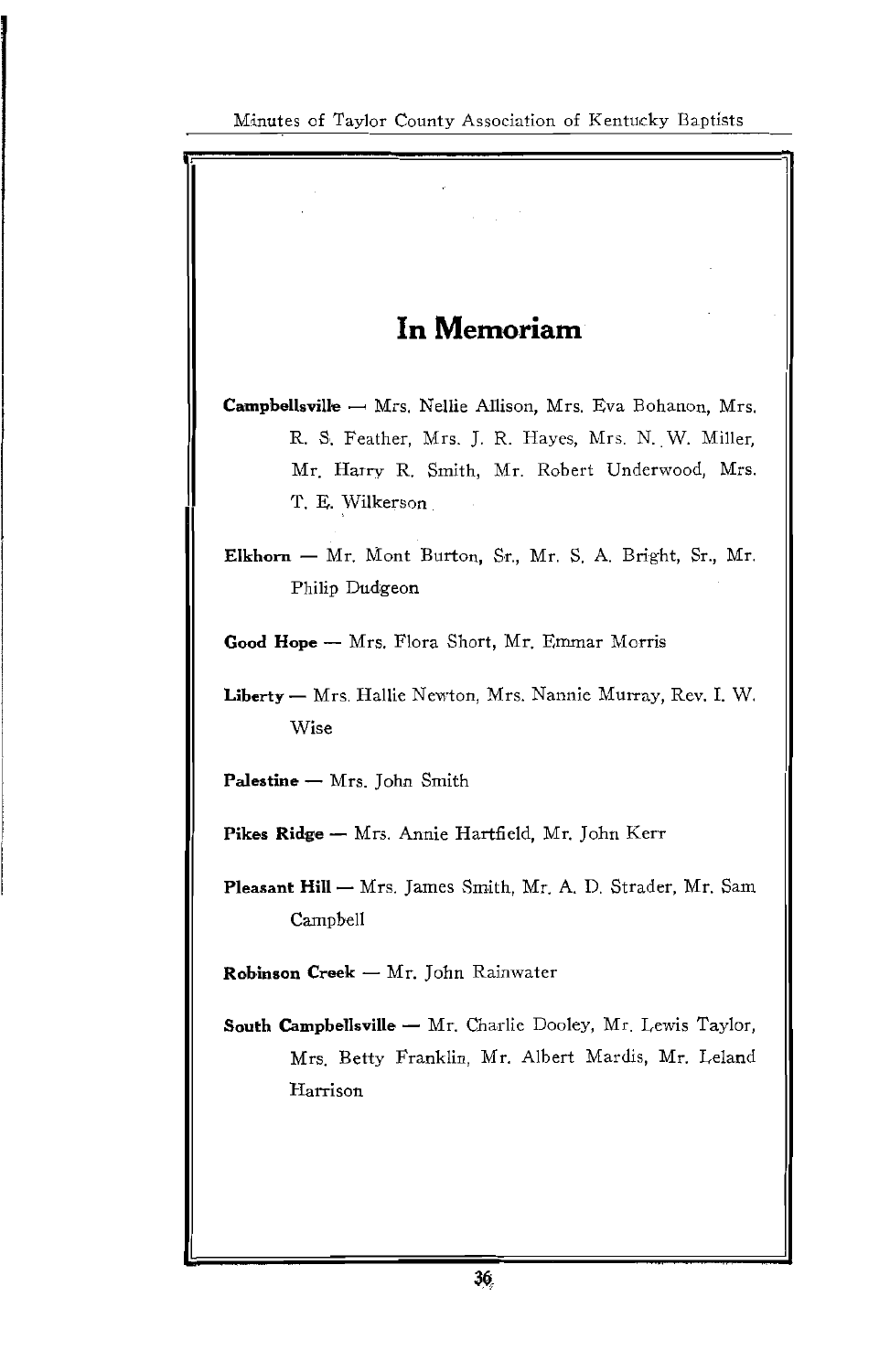### CHURCH DIRECTORY

 $\label{eq:2} \frac{1}{2}\sum_{i=1}^n\sum_{j=1}^n\left(\frac{1}{2}\sum_{j=1}^n\left(\frac{1}{2}\sum_{j=1}^n\frac{1}{2}\right)\right)^2\left(\frac{1}{2}\sum_{j=1}^n\frac{1}{2}\sum_{j=1}^n\frac{1}{2}\right)^2.$ 

### AND

### STATISTICAL TABLES

 $\mathcal{L}^{\mathcal{L}}$  and  $\mathcal{L}^{\mathcal{L}}$  and  $\mathcal{L}^{\mathcal{L}}$  and  $\mathcal{L}^{\mathcal{L}}$ 

### OF THE

### TAYLOR COUNTY ASSOCIATION

### OF KENTUCKY BAPTISTS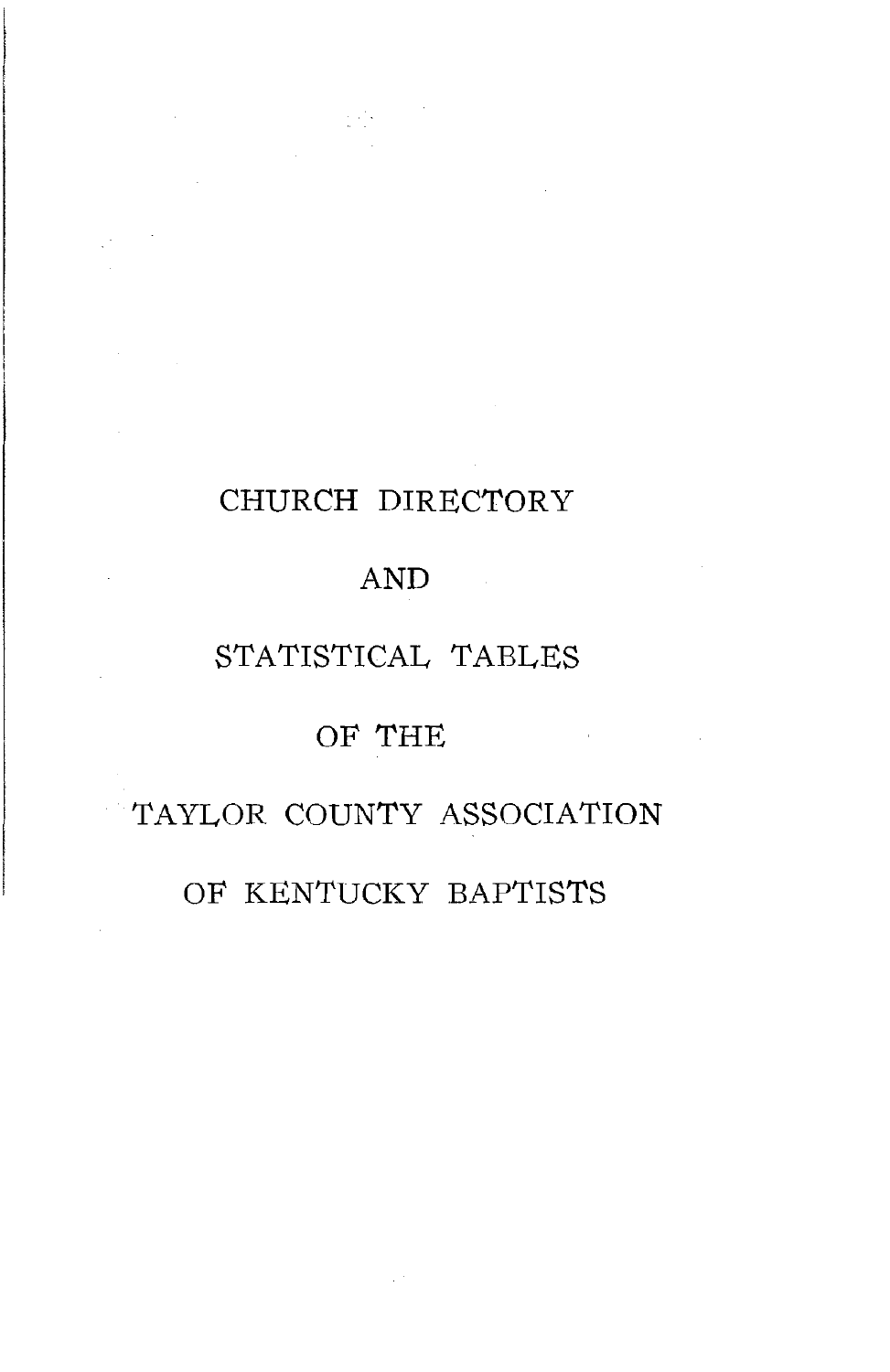#### **ORDAINED MINISTERS**

| Badgett, J. Chester, Pastor   424 N. Central, Campbellsville Ky. |
|------------------------------------------------------------------|
| Bertram, Carl, Pastor   109 Wilcox St., Campbellsville, Ky.      |
| Black, Marshall Pastor   206 Shreve Dr., Campbellsville, Ky.     |
| Boots, Ralph, Pastor   202 Meader St., Campbellsville, Ky.       |
|                                                                  |
| Buckner, Wayne    301 Robinson, Campbellsville, Ky.              |
|                                                                  |
|                                                                  |
|                                                                  |
|                                                                  |
| Cosby, Burton, Pastor   319 Robinson, Campbellsville, Ky.        |
| Cotton, Raymond   Campbellsville College, Campbellsville, Ky.    |
|                                                                  |
| Druien, D. L., Pastor    Route 3, Campbellsville, Ky.            |
|                                                                  |
|                                                                  |
| Hamilton, L. M., Pastor    Route 4, Campbellsville, Ky.          |
| Hall, Jewell E., Pastor    Route 3, Campbellsville, Ky.          |
| Hargrove, J. B. Pastor,   304 Lowell Ave., Campbellsville, Ky.   |
|                                                                  |
| Keeton, Herbert, Pastor   South Side Ave., Campbellsville, Ky.   |
| Lightfoot, Louis, Pastor    103 Carden, Campbellsville, Ky.      |
| Long, Raymond, Pastor   Route 1, Campbellsville, Ky.             |
| Morrison, Harvey L., Pastor    Route 1, Elkhorn, Ky.             |
|                                                                  |
| Pack, William   Campbellsville College, Campbellsville, Ky.      |
| Parrott, Henry T., Pastor   419 Lowell, Campbellsville, Ky.      |
|                                                                  |
|                                                                  |
| Robinson, J. L., Retired   119 Coakley, Campbellsville, Ky.      |
| Skaggs, B. J., Retired   304 Meader St., Campbellsville, Ky.     |
| Sapp, Gilbert, Pastor   314 N. Columbia, Campbellsville, Ky.     |
|                                                                  |
|                                                                  |
|                                                                  |

#### MINISTERS LICENSED THIS YEAR

Chaney, Stanley - Pleasant Hill .......... .......... ........... Campbellsville, Ky.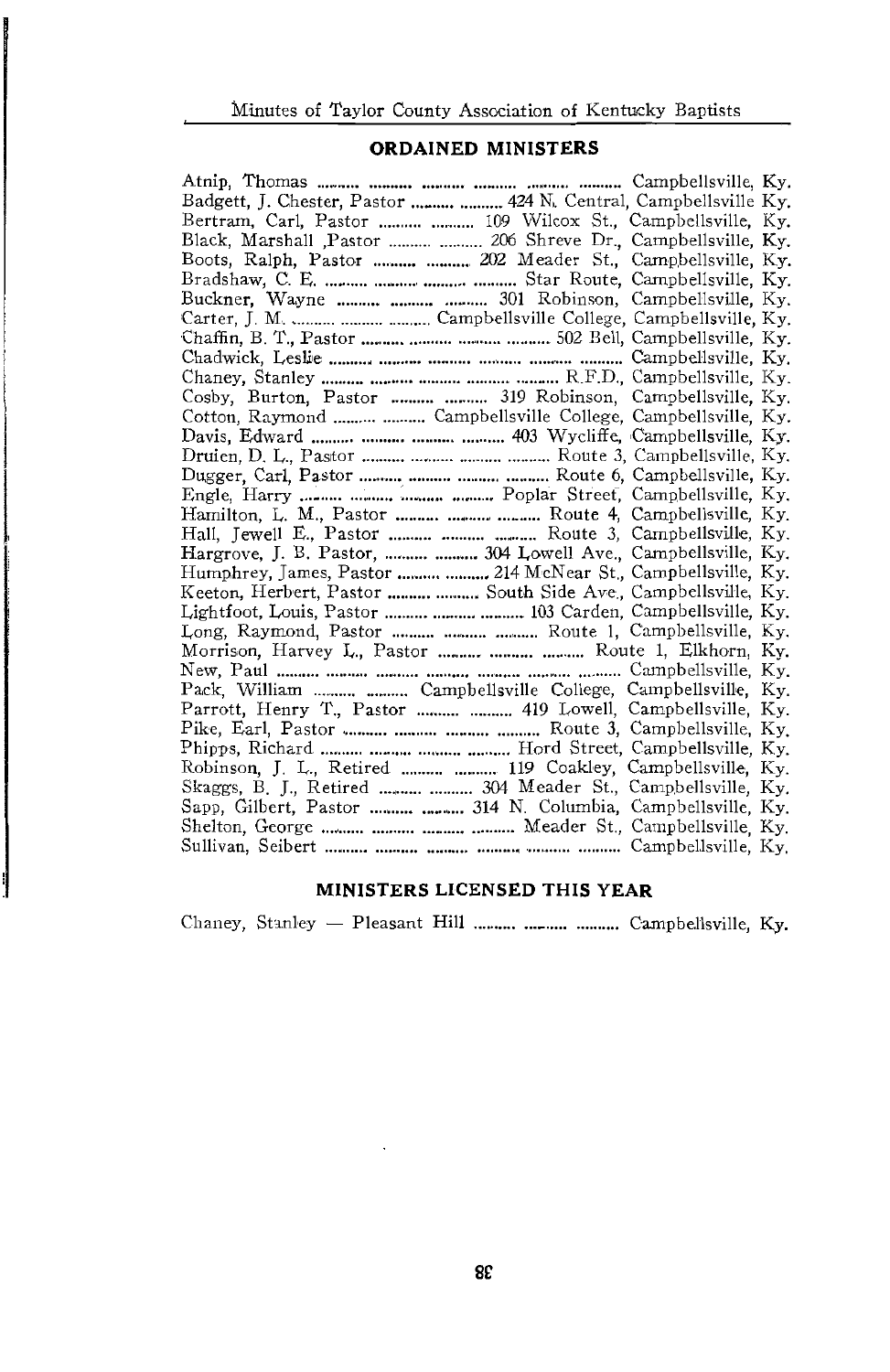| <b>CHURCHES</b>                                           | catio | Organiz | Dates<br>ዴ<br><b>Meetin</b><br>믔 | Moderator<br>Gilbert Sapp, 314 N. Columbia, Campbellsville<br>Clerk<br>Woodruff T. Chandler, 206 Bell, Campbellsville<br>Pastors and Addresses |                 | ទី<br>and<br>Additions | oss by<br>ransfer,<br>Death,<br>Eest | Resident<br>Members                           | Non-resident<br>Members                       | csent<br>$_{\rm I}^{\rm Total}$           | Revival<br>Meeting | have<br>Budget | Program<br>Used       |             |          |              |
|-----------------------------------------------------------|-------|---------|----------------------------------|------------------------------------------------------------------------------------------------------------------------------------------------|-----------------|------------------------|--------------------------------------|-----------------------------------------------|-----------------------------------------------|-------------------------------------------|--------------------|----------------|-----------------------|-------------|----------|--------------|
| Campbellsville  C[1791]<br>Elkhorn       V 1824           |       |         | 4                                | 4   J. Chester Badgett, 420 N. Central, Campbellsville<br>Harvey Morrison, Route 1, Elkhorn                                                    | 71              | 38 131 131<br>-81      | -61                                  | 1075<br>$\frac{126}{30}$                      | 528<br>33 <sub>1</sub>                        | 1603                                      |                    |                | 3 363 yesyes yes      | امنت        |          | 7200<br>3640 |
| Fairview    . R 1961                                      |       |         | 4                                | Carl Dugger, Route 6, Campbellsville , , ,                                                                                                     |                 |                        |                                      |                                               |                                               | 31                                        |                    |                |                       |             |          | 840          |
|                                                           |       |         | 4                                | L. M. Hamilton, Route 4, Campbellsville                                                                                                        |                 | 61                     |                                      |                                               | 28                                            |                                           |                    |                | 113 2 $24$ qes  yes   | البنب البنب |          | 2785         |
| Good Hope  R 1796 <br>Liberty  R 1888                     |       |         |                                  | Ralph Boots, 202 Meader, Campbellsville<br>Gilbert Sapp, 314 N. Columbia, Campbellsville                                                       | $\mathbf{3}$    | $\frac{1}{3}$          |                                      | 147                                           | $6743$<br>$2751$<br>$20$<br>$45$              | $214$                                     |                    |                |                       |             |          | 3120<br>2880 |
| Lone Valley $\lfloor R \rfloor 1907$                      |       |         | $\overline{4}$                   |                                                                                                                                                |                 |                        | 10                                   | $\begin{array}{c}\n 122 \\  56\n \end{array}$ |                                               | $\begin{bmatrix} 165 \\ 83 \end{bmatrix}$ |                    |                | $5$ [  ] ]            |             | اسمم<br> | 2080         |
| C[1955]. Lowell Avenue                                    |       |         | 4                                | Henry T. Parrott, 419 Lowell, Campbellsville                                                                                                   | 30 <sub>1</sub> | 30 <sup>°</sup>        | 27                                   |                                               |                                               | 326 2                                     |                    |                | $56$ yes  yes         |             | . 1      | 4700         |
| Mt. Gilboa   . R 1921                                     |       |         | 4 <sup>1</sup>                   | J. B. Hargrove, 304 Lowell, Campbellsville                                                                                                     |                 | 61                     |                                      | 275<br>79<br>305                              |                                               | 99                                        |                    |                | 21 yesyes yes         |             |          | 2600         |
| Palestine      R 1843                                     |       |         | 4                                | Marshall Black, 206 Shreve Drive, Campbellsville                                                                                               | 81              | 12 <sub>1</sub>        | 25                                   |                                               |                                               | 354 1                                     |                    |                | $61$ yes $$ yes       |             |          | 3600         |
| Pikes Ridge   R 1933                                      |       |         |                                  | Tewell E. Hall, Route 5, Campbellsville                                                                                                        | $6 \mid$        |                        | 8                                    | 131                                           | 33                                            | 164 1                                     |                    |                |                       |             | . 1      | 2600         |
| Pitman Valley $\ldots$ R 1960                             |       |         |                                  | 4 Herbert Keeton, RFD, Campbellsville                                                                                                          | $\frac{9}{7}$   |                        | 13                                   | 89                                            |                                               | 98                                        |                    |                |                       |             |          | 1200         |
| Pleasant Hill $\ldots$ R 1840 <br>Robinson Creek . R 1929 |       |         | 4<br>4                           | D. L. Druien, Route 3, Campbellsville<br>Raymond Long, Route 1, Campbellsville                                                                 |                 | 9<br>8                 | 14                                   |                                               | 111                                           | 570<br>261                                | -21<br>21          |                | $75$ yes $  $ yes $ $ |             |          | 6600<br>3120 |
|                                                           |       |         |                                  | B. T. Chaffin, 502 Bell, Campbellsville                                                                                                        |                 | 10                     | 15                                   | 459<br>237<br>128                             |                                               | 177                                       | -21                |                | $42$ yesyes           |             |          | 2860         |
|                                                           |       |         |                                  | Earl Pike, Route 5, Campbellsville                                                                                                             | $\frac{12}{15}$ | 19 <sup>′</sup>        |                                      | 110                                           | $\begin{bmatrix} 24 \\ 49 \\ 7 \end{bmatrix}$ | 112                                       |                    |                |                       |             |          | 2600         |
| S. Campbellsville C 1937                                  |       |         |                                  | Louis Lightfoot, 103 Carden, Campbellsville                                                                                                    | 331             | <b>56I</b>             | -661                                 | 729                                           | 1191                                          | 847                                       |                    |                | $1 168 $ yesyes $   $ |             |          | 5000         |
|                                                           |       |         |                                  | Totals        188 306 349                                                                                                                      |                 |                        |                                      | 4183 1195                                     |                                               | 5376 24 952                               |                    |                |                       |             | 51       | 57425        |

#### TABLE A - CHURCH AND MEMBERSHIP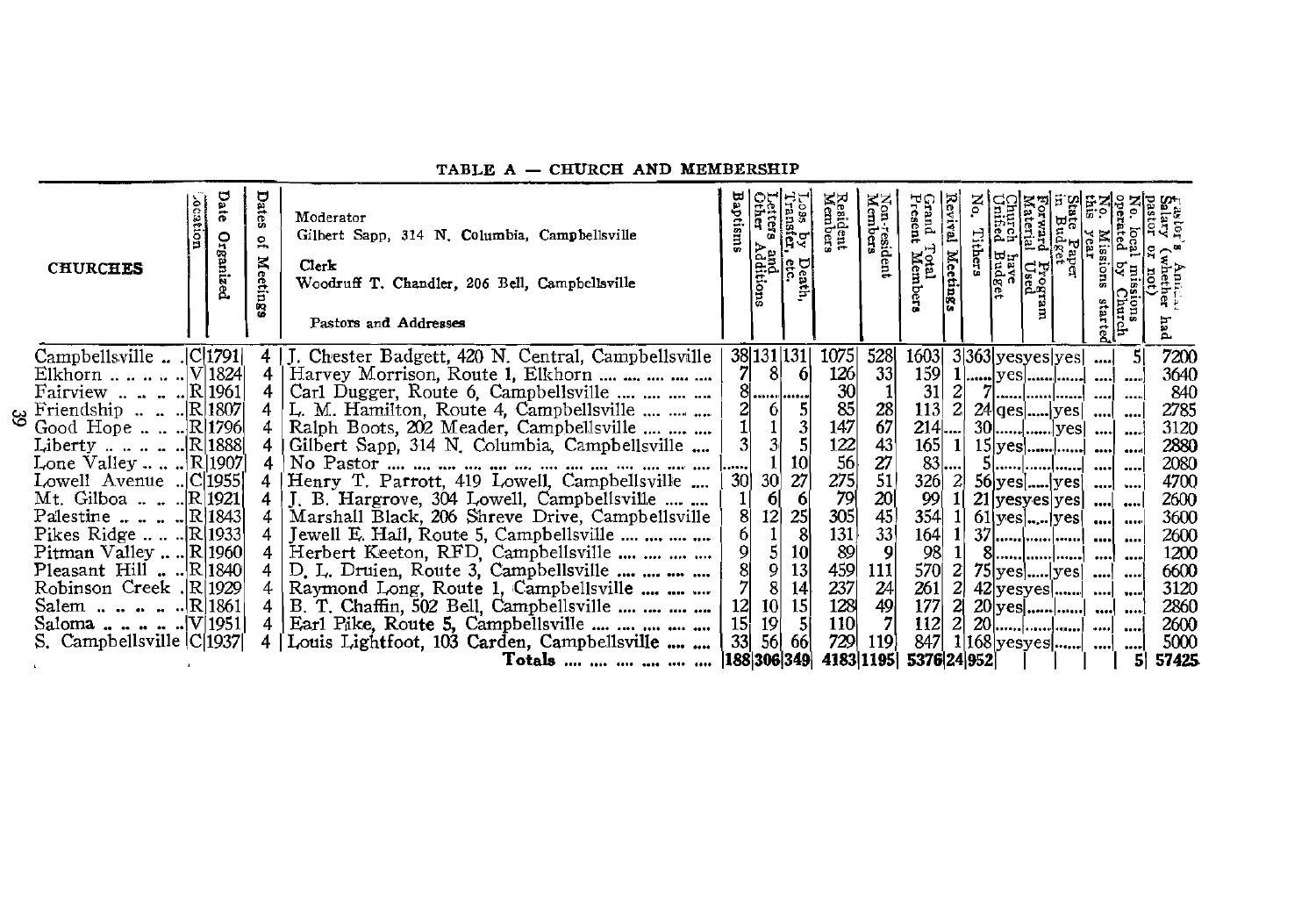#### Church V.<br>Enrolment **Mission V.**<br>Enrollment Juniors Total Grand<br>Enrolln Cradle Nursery Primaries Intermediates Enrollment Beginners Adults Adults dults **Extension** verage reparation Superintendent Carl Wells, Campbellsville ission Sunday<br>:hool Enrollm People People People,  $V. B$ Bible  $35 - 34$ 35-64 Roll dn-59 Total S  $\overline{a}$ Officers Attendance Dept. Married Single Study Ä.  $\omega$ Weel G)  $\boldsymbol{a}$  $\sigma$ **CHURCHES** Sunday School Superintendents and Addresses  $\frac{75}{25} \frac{276}{37}$ 284 159 Campbellsville... .E. Lee Edwards, 716 Lebanon C'ville 13 69  $65$ 86 139 113 120 34 55 64 5 169 1283  $714$ 4431 yl  $\mathbf{v}$  $12$  $12 \ 10 \ 22$  $\overline{3}$  $\overline{133}$ ...... Ira Wise. Campbellsville .... .... .... .... ....  $\overline{3}$  $\overline{9}$ 101 78I. 78 Elkhorn  $\overline{19}$  $\mathsf{R}$  $\frac{9}{9}$  $10<sup>1</sup>$  $2<sup>1</sup>$ 61 45  $rac{75}{81}$ & Friendship ... .. Bruner Money, Rt 4, Campbellsville ....  $\frac{8}{8}$  $rac{5}{5}$  $10<sup>1</sup>$ 10  $10<sup>1</sup>$  $11$  $7$ ....  $3$ . 92 36. 36 9 v Good Hope .. .. .. Lynwood Newton, 417 Lowell, C'ville ....  $\overline{8}$  $11$  $11$  $19$ ...  $14$ 28  $140$ 46<sup>j</sup>  $8<sup>1</sup>$ 14 10 46.  $\mathbf{v}$  $\frac{89}{46}$  $12|16$  $\breve{8}$ 20 .... ....... 40 128 Liberty .............Robert L. Wise, Rt 6, Campbellsville ....  $\frac{4}{2}$  $\mathbf{g}$  $12 \overline{ }$  $\mathbf{g}$  $64$ .... 64 .....! v ...|.....  $\ddot{\phantom{0}}$  $\tilde{g}$  $26$  $\overline{83}$  $35$ Lone Valley ... .. Richard Dudgeon, Rt 5, Campbellsville 8  $13<sup>1</sup>$  $8$ ....  $35$ ..... -61 11 ...... . . . . . . . . . . . . . ا.. ..  $\begin{array}{c} 45 \overline{\smash)34} \\ 7 \overline{\smash)13} \end{array}$  $292$  $\frac{146}{55}$  $89$ Lowell Avenue ... George Morris, 621 Shawnee, C'ville ....  $\frac{28}{9}$  $18$  $33$ ..... 89 ......  $17$  $21$  $21$  $24$ ...  $45$  $5$ ... y  $\mathbf{y}$  $\tilde{2}$ 7  $\overline{21}$ 38......  $38$ Mt. Gilboa ... .. Edgar Russell, Rt E. Finley .... .... .... **17**  $13<sup>1</sup>$  $2$ .... 112  $14$  $6<sup>1</sup>$ |...... -11 νl ..  $170$  $19$ 26  $31$  $30<sup>1</sup>$  $52$ ..... 293  $109$ ...... 109  $21$  $11$  $22|31|$ 42 **6**  $\vert$ 3| ..........  $y \mid y$ 7  $13$  $24$ ...  $22$  ..... 123  $\overline{77}$ Pikes Ridge ... .. Dean Antle, Rt 5, Campbellsville .... ...  $12$ 16  $23$  $40$ ...... 40<sup>j</sup>  $\lceil 6 \rceil$ . . . . . . . . . . . . . 1 ...... . . . . . . . . . . . y  $24$ ......  $46$ Pitman Valley ... John Rafferty, Rt 2, Campbellsville ...  $\overline{7}$  $10<sup>1</sup>$  $10$ ...  $77$  $45$ ...... 45  $6<sup>1</sup>$  $\vert$ 16  $1$ <sub>....</sub> y **......** ......  $\ddot{\phantom{a}}$ .....  $\begin{array}{c}\n14 \\
9 \\
4\n\end{array}$  $35$  $\overline{52}$ 5 ...... 354 268 95 ...... 95 Pleasant Hill ... Lee Gaddie, Rt 3, Campbellsville .... ... 16  $20<sub>1</sub>$ 29 31  $37$  $10$ ...  $30<sup>l</sup>$ 50 25 y  $\ddot{\phantom{a}}$  $\overline{17}$  $75$ Robinson Creek . Howard Lewis, Rt 1, Campbellsville ....  $\overline{12}$  $20<sup>1</sup>$  $12$  $11$  $31|11|$  $16$  $16$ .....  $10<sup>1</sup>$  $18$ .... 184  $75$ ...... y y ..... ...... 7  $\overline{8}$  $\frac{9}{7}$  $|13|$  $\overline{9}$  $\overline{2}$  $25$ 28 ...... 9 114 58  $51$ ......  $51$ y  $\ddot{\phantom{a}}$ ....|...... Saloma .........Charles Porter, Brook St, C'ville .... ....  $15$ 7  $\overline{8}$  $\overline{13}$  $13$  $\overline{29}$  $21$ ..... 130 79 **59** 59  $\mathbf{Q}$  $\mathsf{R}$  $4$ ..... ᆡ . **. . . .** . <mark>. . . .</mark> ......  $\bullet\bullet$ S. Campbellsville Delbert Dix, 822 W. Main, C'ville .... ...  $123$  $\overline{85}$ 64 100 67 703 349 275 53  $41$  $75$ 81  $5<sup>1</sup>$  $275$ ...... 40 421  $\mathbf{y}$  $\mathbf{y}$ . . . . . . 88 85 257 336 504 417 360 276 42 400 744 259 159 65 169 4302 2399 1419 159 1578 Totals .... .... .... .... ....

#### TABLE B - THE SUNDAY SCHOOL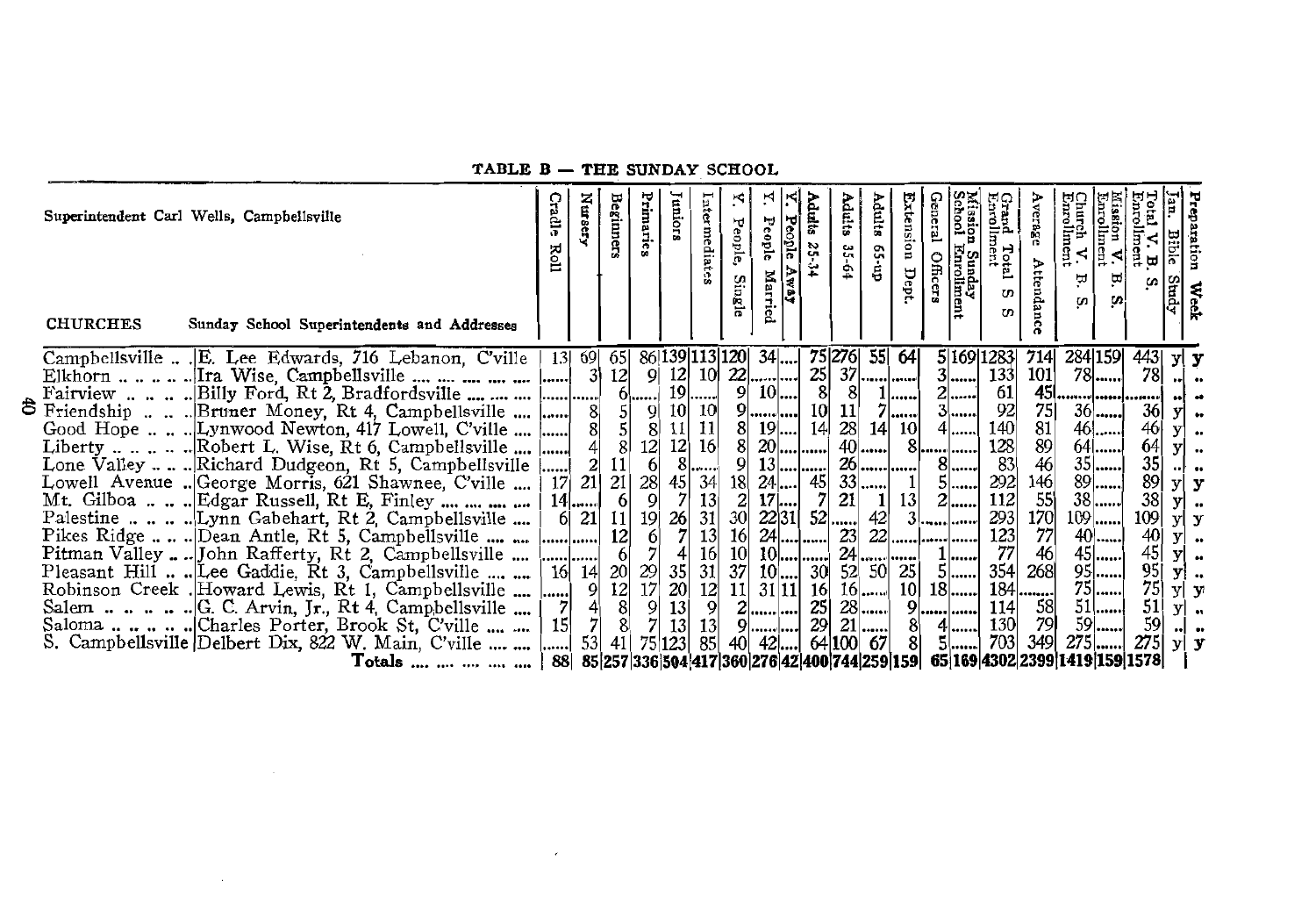| Primari<br>z<br>Beginner<br>Intermediate<br>Juniors<br>urset<br>Director Ralph Boots, 202 Meader St., Campbellsville<br>£.<br><b>CHURCHES</b><br>Training Union Directors and Addresses  | Κ<br>Adults<br>People,<br>People<br>25-34<br>Married<br><b>Single</b>                                                         | Enrollment<br>Grand<br>Mission<br>Adults<br>Adults<br>General<br>$\rm Total$<br>35-64<br>$d_{\rm R}$ -59<br>Enrollment<br>Offic<br>۳.<br>d | Observe<br>erage<br><b>Youth</b><br>Attendance<br>Week |
|------------------------------------------------------------------------------------------------------------------------------------------------------------------------------------------|-------------------------------------------------------------------------------------------------------------------------------|--------------------------------------------------------------------------------------------------------------------------------------------|--------------------------------------------------------|
| Campbellsville  . Gene Money, 116 Sunset Dr. Campbellsville<br>15<br>22<br>$^{62}_{10}$<br>14<br>31<br>$15$                                                                              | 56<br>$13$<br>11<br>$22$                                                                                                      | $73$<br>38<br>363<br>51<br>65<br>19<br>$15$<br>$3$<br>98                                                                                   | 186<br>ves<br>63<br>                                   |
| ===================<br><br>Friendship    Harlan Warren, Route 4, Campbellsville<br>41<br>$\frac{3}{4}$<br>10 <sup>1</sup><br>Good Hope    Allen Young, Sharon Drive, Campbellsville      | 91<br>9<br>18<br>/   <b> </b>                                                                                                 | 11<br> 11 <br>78<br>$3$<br>18<br>$14$<br>80<br>$3$                                                                                         | <br><br>57<br>yes<br>                                  |
| 10 <sup>1</sup><br>Lone Valley  Richard Russell, Route 5, Campbellsville<br>$0$ []                                                                                                       | $10$<br>$\begin{array}{c c}\n 13 & -3 \\  \hline\n 27 & 7\n \end{array}$<br>$9$                                               | $\frac{60}{46}$<br>$11$ []<br>$3$<br>$12$ $\ldots$<br>$6$                                                                                  | $\frac{44}{36}$<br>$\frac{36}{27}$<br>$\cdots$<br>     |
| 10<br>18<br>Lowell Avenue Cene Billeter, 409 Lowell Ave., Campbellsville<br>Mt. Gilboa    Darrell Hunt, 712 N. Central, Campbellsville<br>. <b>.</b> .                                   | 27<br>$5$<br>$12$                                                                                                             | 132<br>-60                                                                                                                                 | $66$ yes<br>$38$<br>yes                                |
| $14$<br>$18$<br>$8$<br>$4$<br>$4$<br>$7$<br>$13$<br>$\frac{12}{6}$<br>Palestine   William Bault, 119 Rosedale, Campbellsville    <br>Pikes Ridge    Kenny White, Route 5, Campbellsville | $\begin{bmatrix} 9 & 20 \\ 7 & 20 \\ 7 & 9 \end{bmatrix}$<br>$\begin{array}{c}\n17 \\ 7 \\ 8\n\end{array}$<br>$\frac{12}{15}$ | $\frac{20}{8}$<br>119<br>711                                                                                                               | yes<br>!<br>521<br>                                    |
| $7/6$<br>$4/6$<br>$\frac{3}{29}$<br>21<br>Pleasant Hill  Homer R. Kirtley, 905 Lebanon Ave, C'ville                                                                                      | $3$<br>19                                                                                                                     | 41                                                                                                                                         | <br>                                                   |
| $\begin{bmatrix} 9 & 6 \\ 2 & \dots \end{bmatrix}$<br>Robinson Creek . Tom Clark, Route 1, Campbellsville                                                                                | $\begin{bmatrix} 28 \\ 12 \\ 7 \end{bmatrix}$<br>$10$                                                                         | 25  19<br>156<br>$1$<br>$21$ $12$<br>20 <sub>l</sub><br>110                                                                                | 103<br>yes<br><br>                                     |
| $7$<br>21                                                                                                                                                                                | $2$<br>8<br>$10$ $14$                                                                                                         | 13<br>49<br>$17$    7  <br>82                                                                                                              | 31<br>yes<br>49<br>yes                                 |
| $\frac{11}{45}$<br>$\frac{9}{27}$<br>$\frac{6}{9}$<br>26<br>S. Campbellsville Carl McCubbin, 202 Kerr St., Campbellsville<br>256<br>162<br>76<br>102<br>Totals                           | 37<br>27  68                                                                                                                  | $40$ $3$ $$<br>283<br>256 157 98 215 358 24 52 65 1828                                                                                     | $140$ yes<br>892                                       |

TABLE C - TRAINING UNION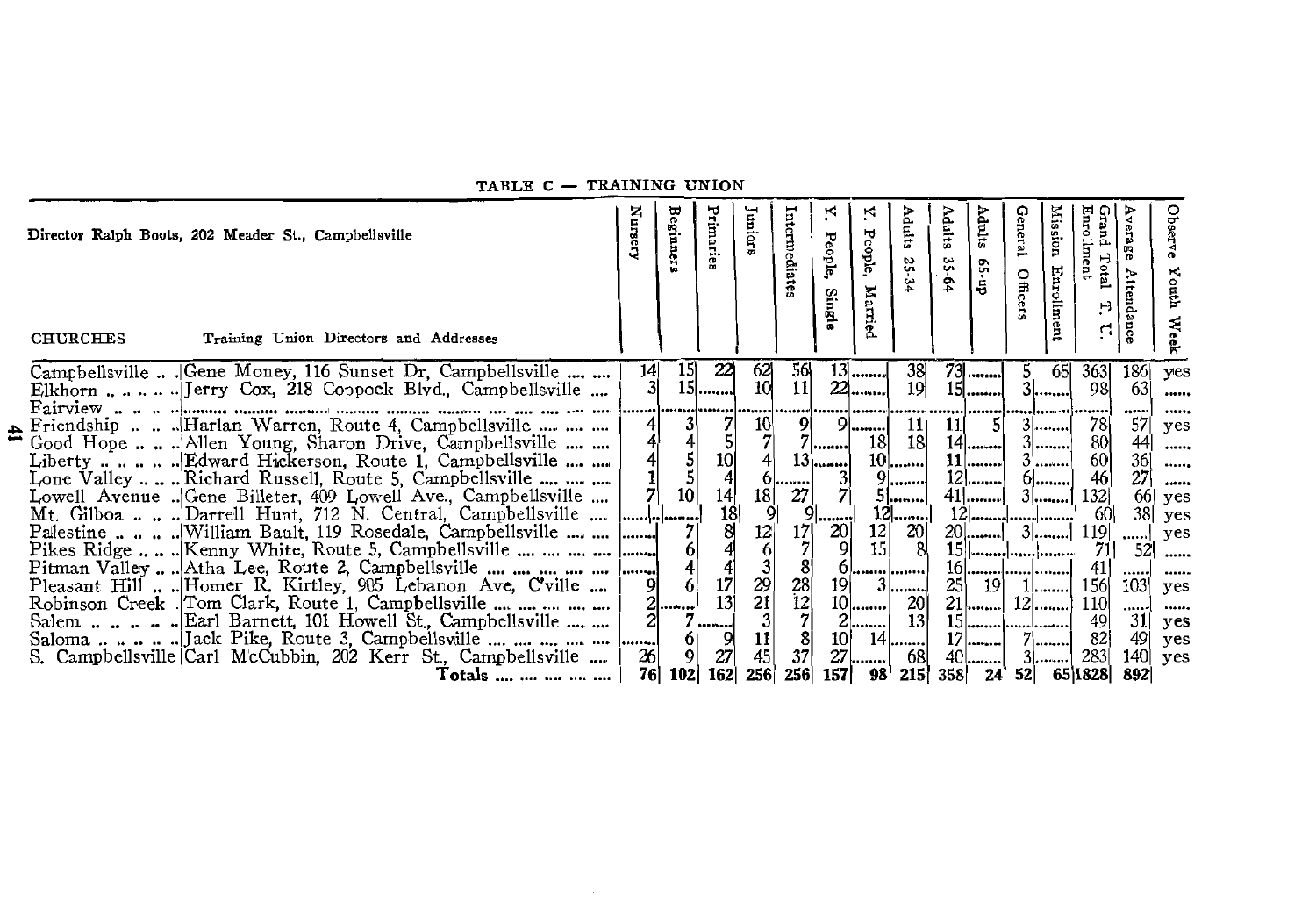| Music Director Joe Hargrove, 304 Lowell, Campbellsville<br>Minister of Music or Choir Directors & Addresses<br><b>CHURCHES</b> | Beginners | Junior | Intermediat | Young<br>People | Adults | <b>Officer</b> | tal<br>Inollment | erage<br>tendance | Church<br>Type<br>e,<br>Has?<br>Orga                                                                                                                                                          | Church<br>Church<br>Obser<br>Exp.<br>≴່≲                                      |
|--------------------------------------------------------------------------------------------------------------------------------|-----------|--------|-------------|-----------------|--------|----------------|------------------|-------------------|-----------------------------------------------------------------------------------------------------------------------------------------------------------------------------------------------|-------------------------------------------------------------------------------|
| Campbellsville  JJ. P. Jardine, c/o C'ville College, Campbellsville   12 35 47   ves                                           |           |        |             |                 |        |                |                  |                   | Neither<br>Neither<br>Neither<br>Neither<br>Neither<br>Neither<br>Neither<br>Neither<br>Neither<br>Neither<br>Neither<br>Neither<br>Electronic<br>Neither<br>Neither<br>Neither<br>Electronic | yes<br><br><br><br><br><br><br><br><br><br><br><br><br><br>  <b>.</b><br><br> |
|                                                                                                                                |           |        |             |                 |        |                |                  |                   |                                                                                                                                                                                               |                                                                               |

TABLE D - CHURCH MUSIC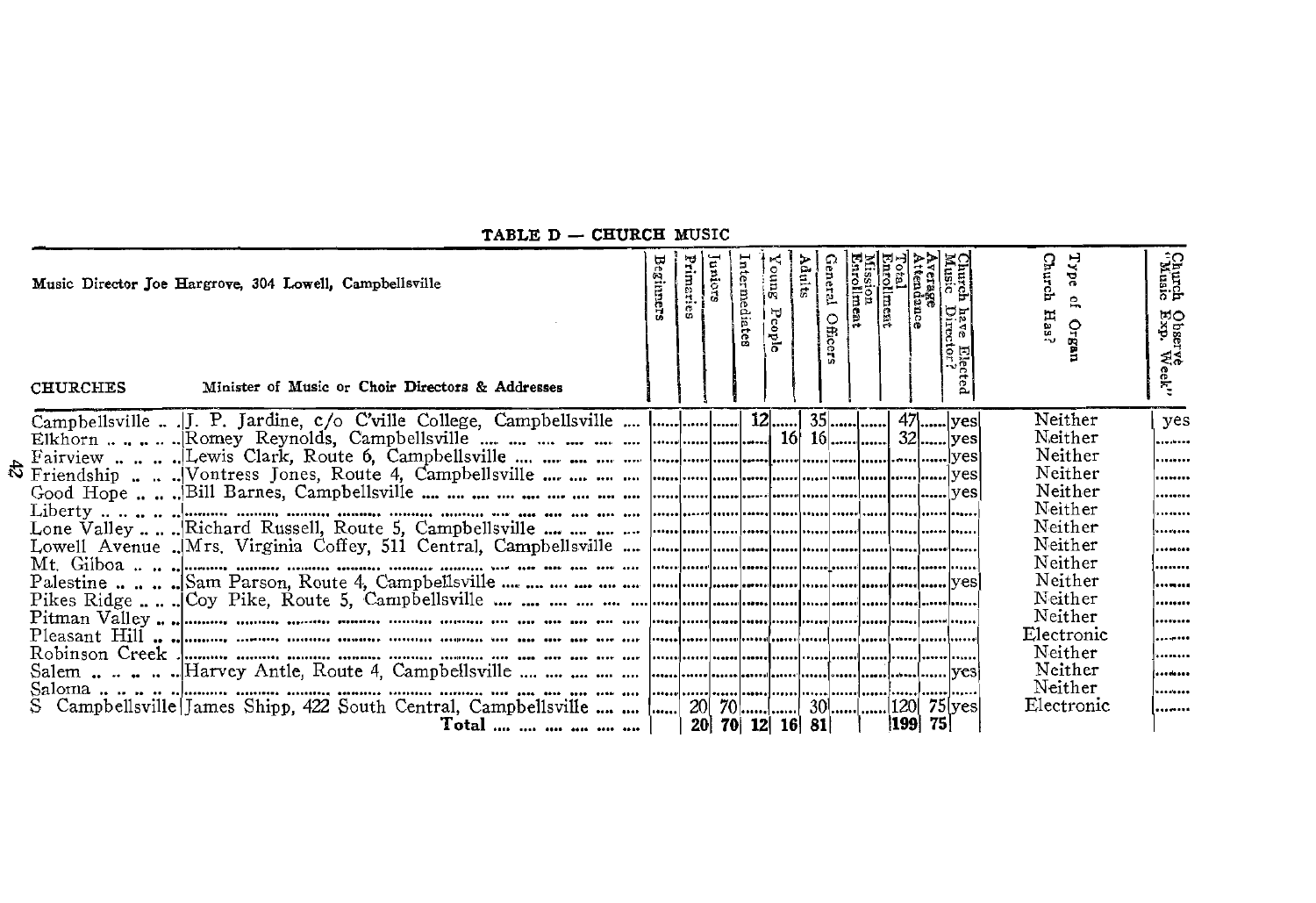| TABLE E - BROTHERHOOD WORK                                                                                                                                                                                                                                                                                                                                      |                                                                                                                                                                                   |         |      |      |              |  |       |  |                            |                                       |                 |                           |  |
|-----------------------------------------------------------------------------------------------------------------------------------------------------------------------------------------------------------------------------------------------------------------------------------------------------------------------------------------------------------------|-----------------------------------------------------------------------------------------------------------------------------------------------------------------------------------|---------|------|------|--------------|--|-------|--|----------------------------|---------------------------------------|-----------------|---------------------------|--|
| Prehident John Wagster, 408 Bell Ave., Campbellsville                                                                                                                                                                                                                                                                                                           |                                                                                                                                                                                   | hapters |      | ¦្អូ | sador<br>12. |  | sador |  |                            | Men's Bron<br>Entollment<br>Brotherho | Total           | Grand Total<br>Enrollment |  |
| <b>CHURCHES</b><br>Brotherhood Presidents and Addresses                                                                                                                                                                                                                                                                                                         | Chm. R.A. Committee and Addresses                                                                                                                                                 |         |      |      | Chapters     |  |       |  | $_{\rm{B}^\mathrm{h}$ haod |                                       |                 |                           |  |
| Campbellsville  Henry F. Mardis, 105 Rose, Cville                                                                                                                                                                                                                                                                                                               | G. Dennis Smith, 105 Center, C'ville                                                                                                                                              |         | 3 26 |      |              |  |       |  | $38$                       | 58 <sub>1</sub>                       |                 | 58 96                     |  |
|                                                                                                                                                                                                                                                                                                                                                                 |                                                                                                                                                                                   |         |      |      |              |  |       |  |                            |                                       |                 |                           |  |
| $\sum_{i=1}^{n} \frac{1}{2} \sum_{i=1}^{n} \frac{1}{2} \sum_{i=1}^{n} \frac{1}{2} \sum_{i=1}^{n} \frac{1}{2} \sum_{i=1}^{n} \frac{1}{2} \sum_{i=1}^{n} \frac{1}{2} \sum_{i=1}^{n} \frac{1}{2} \sum_{i=1}^{n} \frac{1}{2} \sum_{i=1}^{n} \frac{1}{2} \sum_{i=1}^{n} \frac{1}{2} \sum_{i=1}^{n} \frac{1}{2} \sum_{i=1}^{n} \frac{1}{2} \sum_{i=1}^{n} \frac{1}{2$ |                                                                                                                                                                                   |         |      |      |              |  |       |  |                            |                                       |                 |                           |  |
| Good Hope   Murrel Young, Ingram Ave, C'ville                                                                                                                                                                                                                                                                                                                   |                                                                                                                                                                                   |         |      |      |              |  |       |  |                            |                                       |                 | - 12                      |  |
|                                                                                                                                                                                                                                                                                                                                                                 |                                                                                                                                                                                   |         |      |      |              |  |       |  |                            |                                       |                 |                           |  |
|                                                                                                                                                                                                                                                                                                                                                                 |                                                                                                                                                                                   |         |      |      |              |  |       |  |                            |                                       |                 |                           |  |
| Mt. Gilboa   . Edgar Russell, Rt 2, Campbellsville                                                                                                                                                                                                                                                                                                              | Darrell Hunt, 712 N. Central, C'ville $\left  \ldots \right $ $\left  \ldots \right $ $\left  \right $ $\left  \right $ $\left  \ldots \right $ $\left  \right $ $\left  \right $ |         |      |      |              |  |       |  |                            | <b>13</b>                             | 13 <sup>1</sup> | -19                       |  |
|                                                                                                                                                                                                                                                                                                                                                                 | Larry Garnett, Rt 2, Campbellsville $\left  \ldots \right $ 7 14 24.                                                                                                              |         |      |      |              |  |       |  |                            |                                       | 24              | 45                        |  |
|                                                                                                                                                                                                                                                                                                                                                                 |                                                                                                                                                                                   |         |      |      |              |  |       |  |                            |                                       |                 |                           |  |
| Pleasant Hill  Floyd M. Short, Box 221, C'ville                                                                                                                                                                                                                                                                                                                 | Colby V. Deener, Rt 3, Campbellsville $\begin{bmatrix}  \\  \end{bmatrix}$ 5 7 5 17                                                                                               |         |      |      |              |  |       |  |                            | 35                                    | 351             | - 52                      |  |
|                                                                                                                                                                                                                                                                                                                                                                 |                                                                                                                                                                                   |         |      |      |              |  |       |  |                            |                                       |                 |                           |  |
| Salem  W. H. Bugg, Campbellsville                                                                                                                                                                                                                                                                                                                               |                                                                                                                                                                                   |         |      |      |              |  |       |  |                            | $9$ $\ldots$ 12                       | 12              | 21                        |  |
| Campbellsville Iim LeFande, 101 Patterson, C'ville                                                                                                                                                                                                                                                                                                              |                                                                                                                                                                                   |         |      |      |              |  |       |  |                            |                                       |                 | 14                        |  |
|                                                                                                                                                                                                                                                                                                                                                                 | Thomas Sidebottom, 108 McNear, C'v. $\begin{vmatrix}  & 1 & 23 & 3 \ 0 & 1 & 23 & 49 & 49 \end{vmatrix}$ 49 72                                                                    |         |      |      |              |  |       |  |                            |                                       |                 |                           |  |

**Contractor**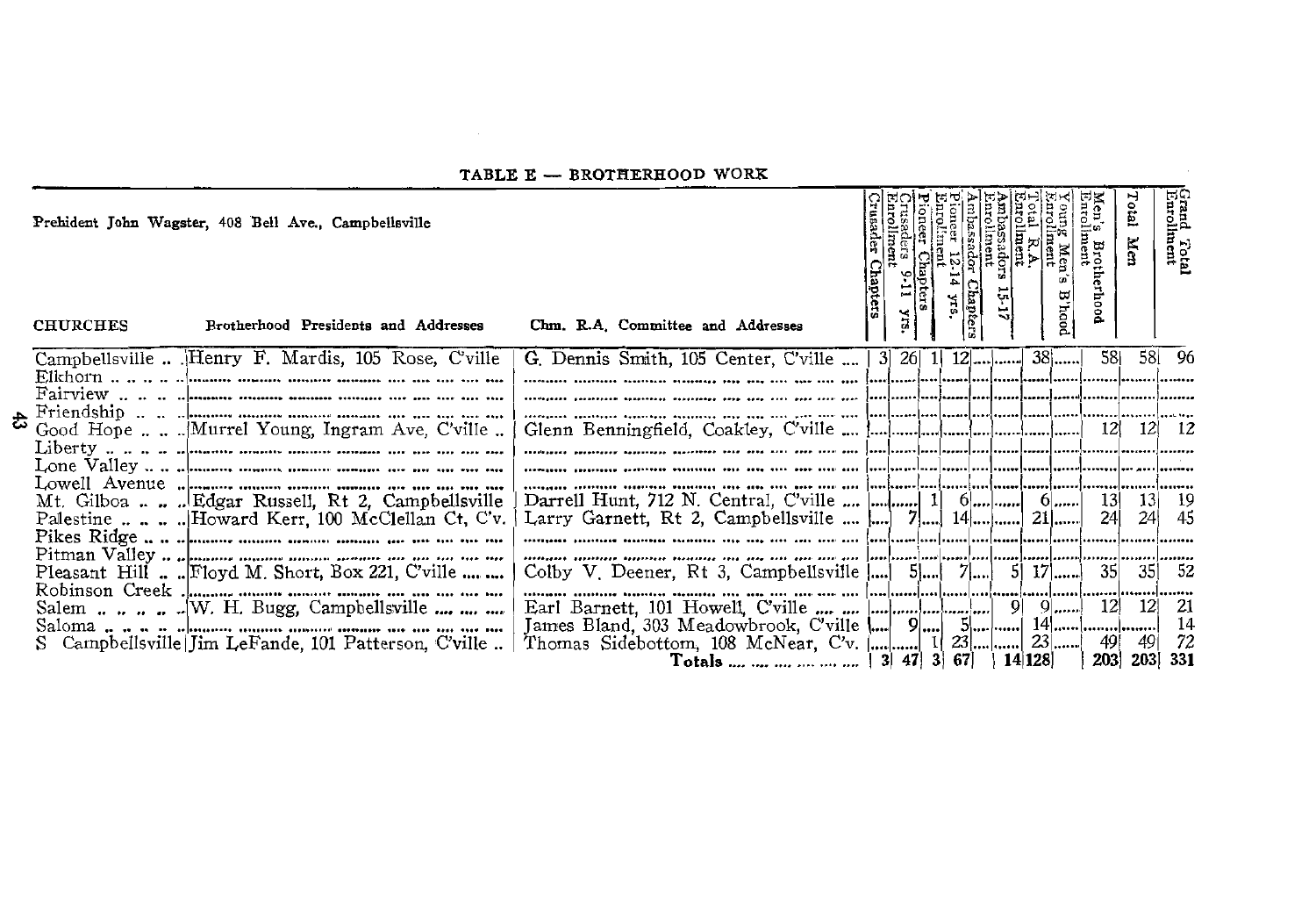| President Mrs. Roy E. Wilson, High Street, Campbellsville<br>W. M. U. Presidents and Addresses<br><b>CHURCHES</b> |  | nization | Org | <b>Dre</b> | ganizations |  | 1       1    1 |  |     | ດ    | $\frac{1}{2}$ |  |                                                           |                                                             |
|-------------------------------------------------------------------------------------------------------------------|--|----------|-----|------------|-------------|--|----------------|--|-----|------|---------------|--|-----------------------------------------------------------|-------------------------------------------------------------|
| Campbellsville  Mrs. Russell Shaw, 214 Matthew, C'ville  1 2 1 1 1                                                |  |          |     |            |             |  |                |  | 241 | $10$ |               |  | 127<br><br>16<br><br>24<br>32<br>,<br>12 <sup>1</sup><br> | 186<br>32<br><br>66<br>33<br>61<br>37<br>18<br>11<br><br>78 |

TABLE F - WOMAN'S MISSIONARY UNION

Lowell Avenue has one Advanced Junior G.A. and Mt. Gilbloa has one Advance WMS.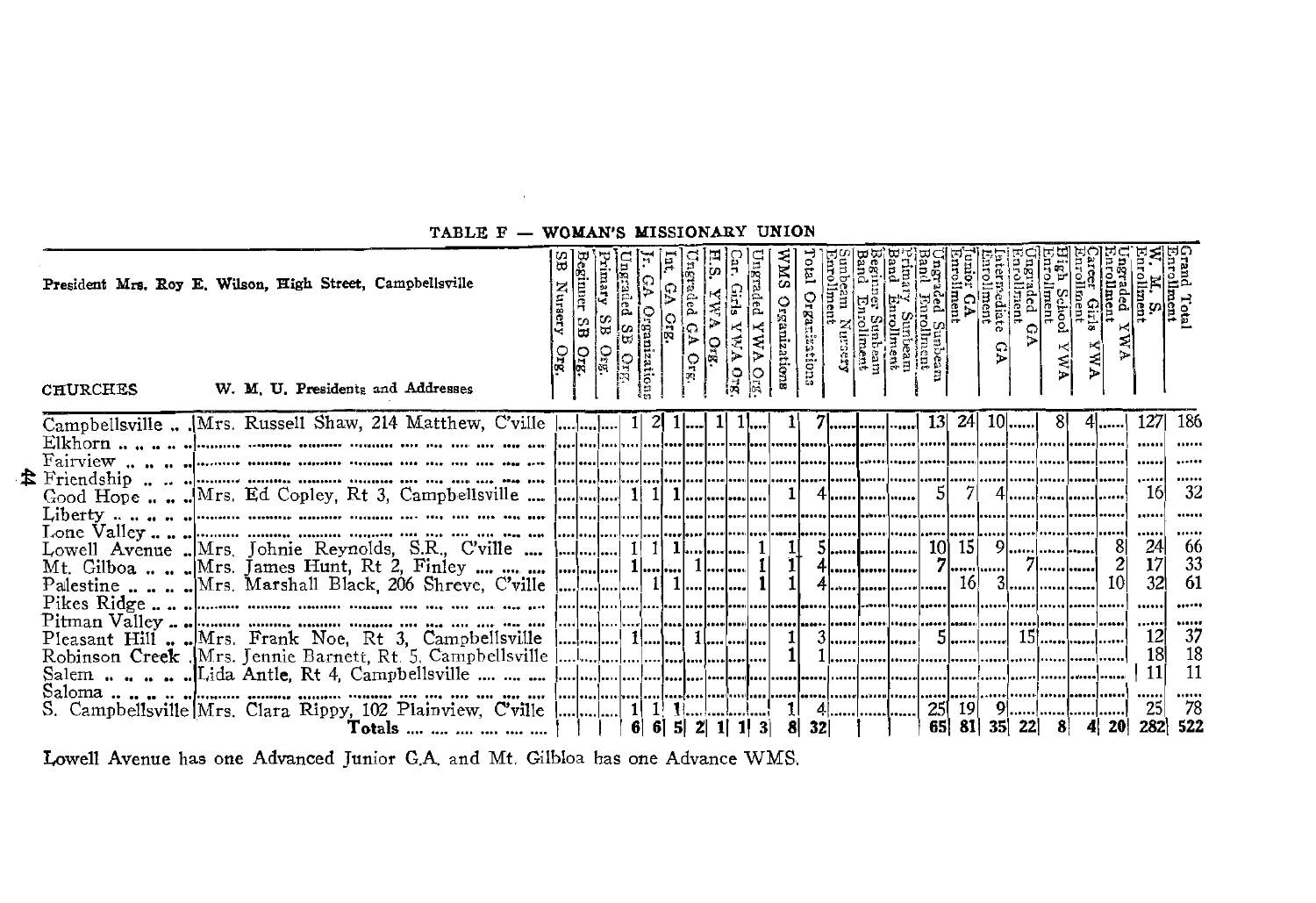| తి౦<br>្អូ <sub>នជីនិ</sub><br>អូនធំ<br>್ ಪ್ರಶ<br><b>CHURCHES</b><br>Church Librarians and Addresses | 능<br>hurc<br>Ħ.<br>irch Debt<br>year<br>Church<br>"မို့<br>$S \approx 2$ | Eile<br>St | <b>Soop.</b><br>Program,<br>otal Budge<br>ior<br>Goal | $\frac{45}{10}$ |
|------------------------------------------------------------------------------------------------------|--------------------------------------------------------------------------|------------|-------------------------------------------------------|-----------------|
| 20000<br>175000<br>81761                                                                             |                                                                          |            |                                                       |                 |
| 8000                                                                                                 |                                                                          |            |                                                       |                 |
| 10000.<br>                                                                                           |                                                                          |            |                                                       |                 |
| 12500<br>$2782$<br>37500                                                                             |                                                                          |            |                                                       |                 |
| 25000<br>Good Hope  Mrs. Sybil Blevins. Campbellsville                                               |                                                                          |            |                                                       |                 |
| 5000.                                                                                                |                                                                          |            | <b>J</b>                                              |                 |
| 9000<br>70000                                                                                        |                                                                          |            | \$36                                                  |                 |
| 18000<br>Mt. Gilboa Mrs. James Hunt, Route 2, Finley                                                 | 2746  1200    yes   200     12   934   334 %                             |            |                                                       |                 |
| 400001                                                                                               |                                                                          |            | 18<br>2%                                              |                 |
| <br>20000<br>                                                                                        |                                                                          |            | 5%                                                    |                 |
| 10000<br>                                                                                            |                                                                          |            | 10 <sup>1</sup><br>$1\%$                              |                 |
| 25000<br>200000                                                                                      |                                                                          |            | 25 \$240                                              |                 |
| 10000                                                                                                |                                                                          |            | \$60<br>10                                            |                 |
| 290001<br>9000                                                                                       |                                                                          |            | $1\%$<br>10 <sup>1</sup>                              |                 |
| 18000<br>25000                                                                                       |                                                                          |            | 2%                                                    |                 |
| 111500<br>4900<br>15000<br>S. Campbellsville Miss Doris Dickens, Route 1. Campbellsville             |                                                                          |            | 2%<br>12 <sub>l</sub>                                 |                 |
| Total        108500 <br>245000<br>84615 7401                                                         | 368<br>43396                                                             |            | 1 \$272                                               |                 |

#### TABLE G - BUILDING-CHURCH LIBRARY-GOALS FOR COMING YEAR-SPECIAL INFORMATION,

the contract of

<u>2001 - 2002 - 2003 - 2004 - 2005 - 2006 - 2007 - 2008 - 2008 - 2008 - 2008 - 2008 - 2008 - 2008 - 2008 - 2008 - 2008 - 2008 - 2008 - 2008 - 2008 - 2008 - 2008 - 2008 - 2008 - 2008 - 2008 - 2008 - 2008 - 2008 - 2008 - 2008</u>

 $\sim$ 

 $\sim$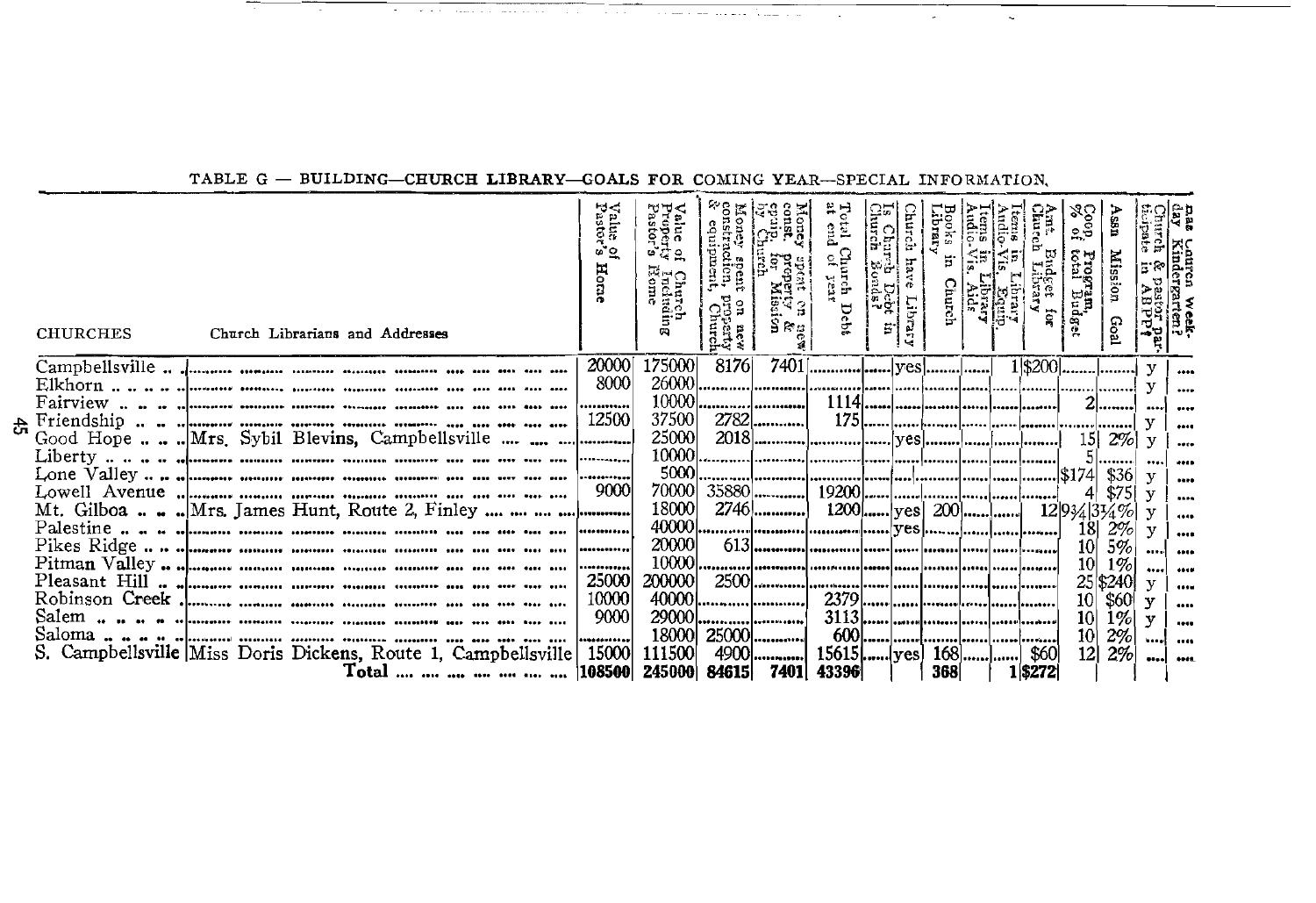| Treasurer Vontress Jones, Route 4, Campbellsville<br><b>CHURCHES</b><br>Treasurers and Addresses | Jo.<br>For<br>Re<br>$\sigma$<br>Purpose | Pastor<br>Salar | ೧೯ನ<br>Other<br>Staff<br>xpen<br>ocal<br>adina<br>Xila<br>Salaries<br><b>Church</b><br>2.46<br>ওঁ ১৯<br>្ទិ៍<br>g. | Loca<br>ξ<br>Other<br>KÄ.<br>₩<br>msea | Local<br>Grand<br>Expens<br>Total |
|--------------------------------------------------------------------------------------------------|-----------------------------------------|-----------------|--------------------------------------------------------------------------------------------------------------------|----------------------------------------|-----------------------------------|
| Campbellsville  George R. Buckner, 420 N. Central, Campbellsville                                | 107552<br>6786                          | 7200            | 16326                                                                                                              | 7401<br>160271<br>2548                 | 191199<br>6188                    |
|                                                                                                  | 1480                                    | 840             | $120$                                                                                                              | 511                                    | 1471                              |
|                                                                                                  | 10656                                   |                 |                                                                                                                    | 3200                                   | 5985                              |
|                                                                                                  | 9290                                    | 3120            | 885                                                                                                                | 4024                                   | 8029                              |
|                                                                                                  | 5152                                    | 2880            | 180                                                                                                                | 1681<br>411                            | 5152                              |
| Lone Valley  Mrs. Margaret Fain, 107 Risen Ave, Campbellsville                                   | 2726                                    | 1805            | 240                                                                                                                | 444                                    | 2489                              |
| Lowell Avenue  Dennis G. Vaughn, 208 Jackson St., Campbellsville                                 | 15206                                   | 4800            | 746                                                                                                                | 9977                                   | 15523                             |
|                                                                                                  | 5709                                    | 2350            |                                                                                                                    | 4058                                   | 6528                              |
|                                                                                                  | 16131                                   | 4002            | $1138$                                                                                                             | 3268                                   | 8407                              |
|                                                                                                  | 6212                                    | 2790            |                                                                                                                    | 821                                    | 3961                              |
|                                                                                                  | 1744                                    | 1200            |                                                                                                                    | 411                                    | 1611                              |
|                                                                                                  | 29522                                   | 6600            | 2880                                                                                                               | 10799                                  | 20279                             |
|                                                                                                  | 8196                                    |                 |                                                                                                                    | 3866                                   | 6986                              |
|                                                                                                  | 6946                                    | 2815            |                                                                                                                    | 3069                                   | 6024                              |
|                                                                                                  | 5171                                    |                 |                                                                                                                    | 2138                                   | 4773                              |
| S. Campbellsville James Shipp, 422 So. Central, Campbellsville                                   | 28520                                   | 4753            |                                                                                                                    | 15688                                  | 23075                             |
|                                                                                                  | 266999                                  | 57335           | 25759                                                                                                              | 7812<br>226774                         | 317680                            |

#### TABLE H - TOTAL RECEIPTS AND LOCAL EXPENDITURES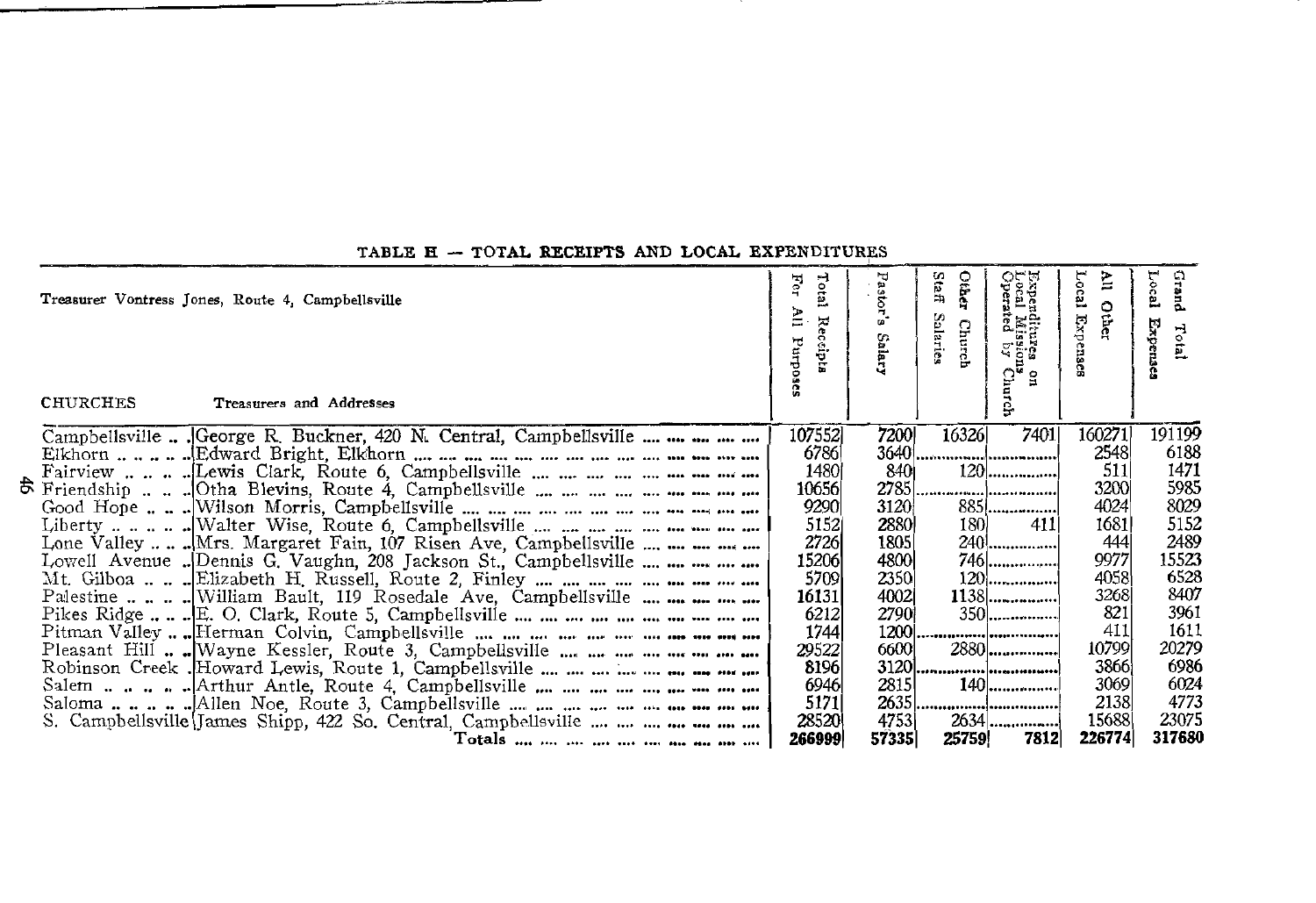#### TABLE I - MISSION EXPENDITURES

| <b>CHURCHES</b><br>Clerks and Addresses                                                                          | Cooperativ<br>Program | Association<br>Designated | State<br>gnated<br>Missions | Design<br>$\sigma$<br>Missions | Desi<br>uðia.<br>gnated<br>Mission | Educat<br>Designated<br>tuo;<br>Šch<br>ρ<br>š<br>ist:<br>s. | Designated<br>Children's<br>Ħ,<br>sune | Hospitals<br>esignated<br>ဗာဌ<br>en<br>Sig<br>igd<br>Hom<br>ğ | Expe<br>Total<br>Mission |
|------------------------------------------------------------------------------------------------------------------|-----------------------|---------------------------|-----------------------------|--------------------------------|------------------------------------|-------------------------------------------------------------|----------------------------------------|---------------------------------------------------------------|--------------------------|
| Campbellsville , Woodruff T. Chandler, 206 Bell, Campbellsville                                                  | 14659                 | 569                       | 483                         | 817                            | 2069                               | 2510                                                        | 1007                                   | 75<br>379                                                     | 22567                    |
|                                                                                                                  | 91                    |                           |                             | 72                             | 47                                 |                                                             |                                        |                                                               | 310                      |
|                                                                                                                  | 25                    |                           |                             |                                |                                    |                                                             | 81 !                                   | $16$                                                          | 54                       |
| Friendship Dennis Kessler, Route 4, Campbellsville                                                               | 743                   | 207                       |                             |                                | 500                                | 552                                                         | 237                                    | 77 <br>68                                                     | 2384                     |
|                                                                                                                  | 1272                  | 166                       | 35                          | 43                             |                                    | 63                                                          | 100                                    | 28<br>120                                                     | 1827                     |
|                                                                                                                  | 234<br>174            | 100                       |                             | 50                             |                                    | 200                                                         | 21                                     | $50$                                                          | 654                      |
| Lone Valley  Mrs. Sarah S. Hubbard, Route 5, Campbellsville                                                      | 456                   | 36                        |                             |                                |                                    | 85                                                          | 30                                     | 18<br>                                                        | 543<br>976               |
| Lowell Avenue  Bert Daugherty, 625 Shawnee Drive, Campbellsville                                                 | 501                   | <b>160</b>                |                             | 44                             | 150                                | $212$<br>200                                                | $\frac{67}{50}$                        | 146<br>55                                                     | 1265                     |
|                                                                                                                  | 2509                  | 274                       | $\frac{53}{34}$             | $\frac{64}{37}$                | 142                                | 967                                                         | 381                                    | $\frac{13}{32}$<br>$34$<br>120                                | 4497                     |
| Pikes Ridge $\dots \dots \mathbb{E}$ . C. Perkins, Route 5, Campbellsville $\dots \dots \dots \dots \dots \dots$ | 372                   | 101                       | 162                         | 174                            |                                    | 251                                                         | 208                                    | 146<br>541                                                    | 1956                     |
| Pitman Valley  John Rafferty, Route 2, Campbellsville                                                            | 43                    |                           |                             | ,,,,,,,,,                      |                                    |                                                             | 26                                     | <br>                                                          | 69                       |
| Pleasant Hill  D. W. Crawley, Jr., Route 3, Campbellsville                                                       | 6203                  | 240                       | 188                         | 183                            | 381                                | 769                                                         | 401                                    | 164<br>782                                                    | 9311                     |
| Robinson Creek .Jodie Mings, Route 1, Campbellsville                                                             | 654                   |                           |                             |                                |                                    |                                                             | 221                                    | $31$                                                          | 979                      |
|                                                                                                                  | 401                   |                           | $60$ $50$                   | 20                             | 50                                 | 330                                                         | 50                                     | $19$                                                          | 970                      |
|                                                                                                                  | 210                   | 44                        |                             | 47                             | $\frac{42}{84}$                    | 250                                                         |                                        | 65                                                            | 438                      |
| S. Campbellsville Mrs. James B. Grammer, 803 So. Central, C'ville                                                | 2967                  | 503                       | 16                          | 26                             |                                    | 1645                                                        | 219                                    | 38<br>70                                                      | 5567                     |
| Totals                                                                                                           | 31514                 | 2633                      | 1071                        | 1467                           | 3999                               | 7608                                                        | 3083                                   | 1045<br>1977                                                  | 54367                    |

£.